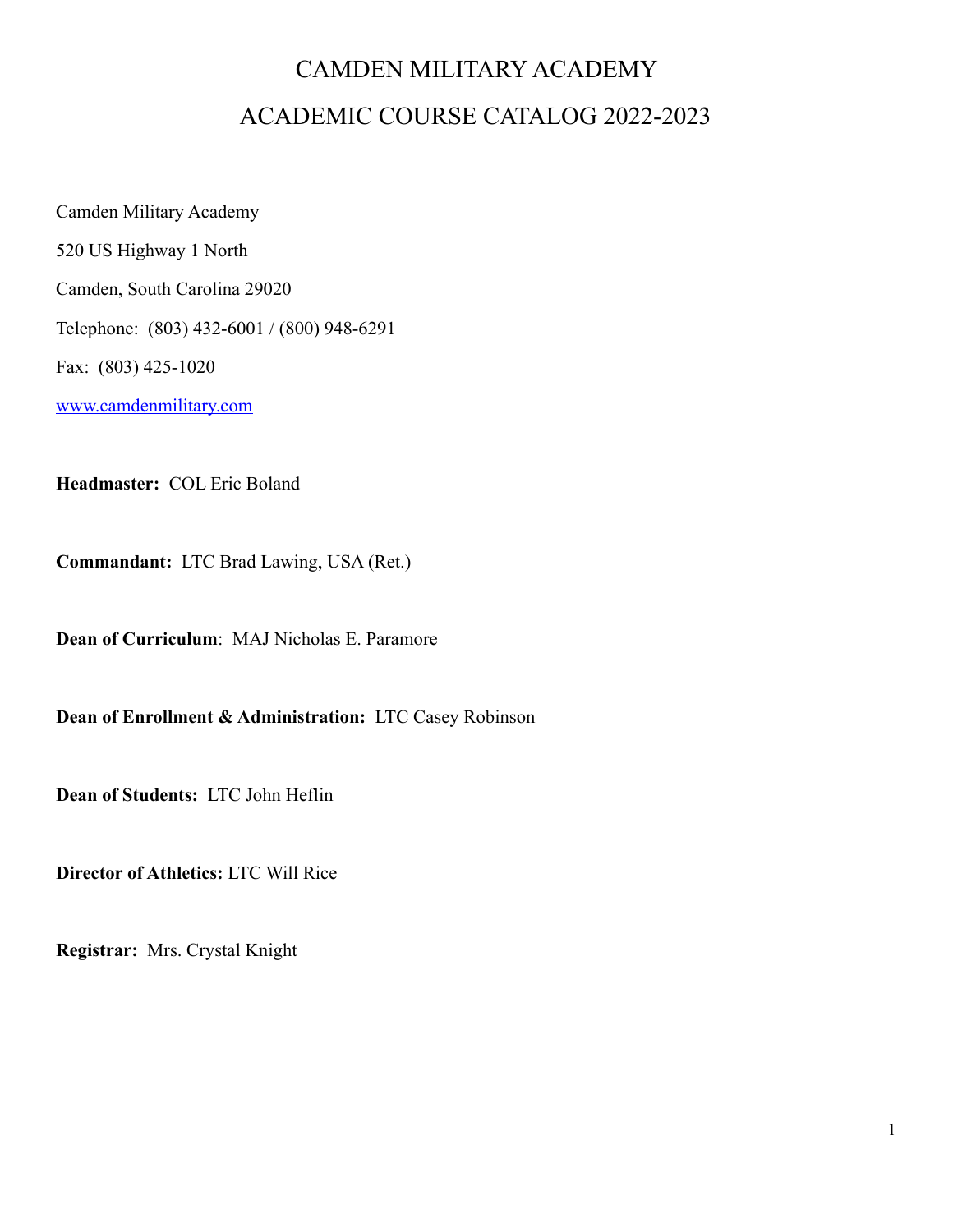# **Table of Contents**

Page 3: Mission Statement/ Beliefs Page 5: Graduation Requirements Page 6: Grading Policy Page 9: English Page 11: Mathematics Page 12: Science Page 14: History Page 17: Fine Arts Page 18: Computer Science Page 19 Foreign Language Page 20: JROTC Page 22: Dual Enrollment Courses Page 25: Middle School Program Page 28: Commencement Participation Page 29: Honors Program Page 32: National Honor Society Page 38: South Carolina Lottery Scholarships and Grants Page 43: NCAA Eligibility Requirements Page 45: SAT/ACT Information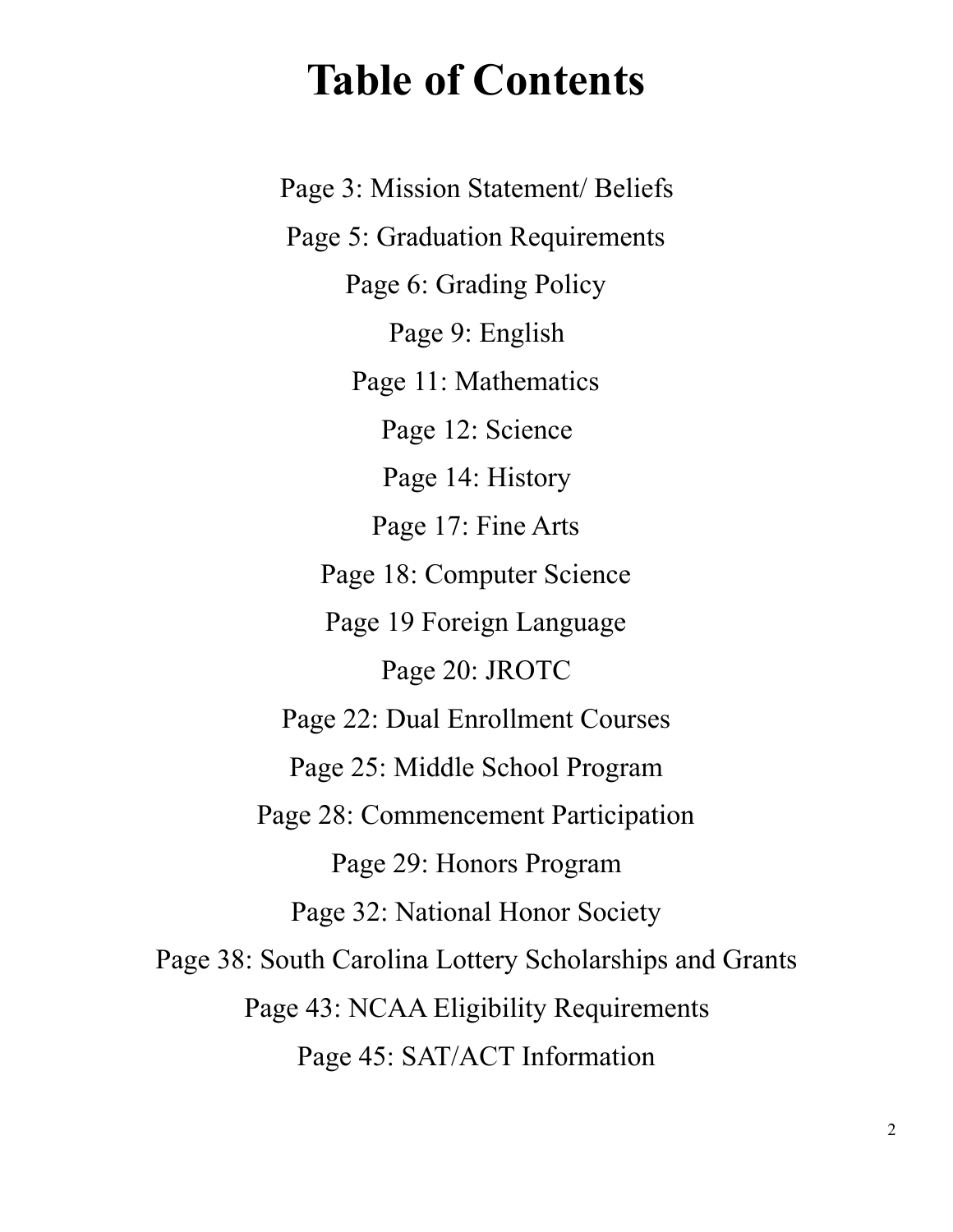# **The Mission of Camden Military Academy**

The Academy's mission is to educate and inspire the Corps of Cadets so that each cadet will have the opportunity to achieve his maximum potential and gain the educational foundation to succeed in college and in life as a productive, contributing citizen. Camden Military Academy seeks to imbue the Corps of Cadets with a respect for learning, to teach them self-discipline, and to encourage a commitment to excellence.

# **Accreditation**

Camden Military Academy is accredited by Cognia.

# **Statement of Camden Military Academy's Beliefs**

#### **Overview:**

CMA focuses on a quality curriculum which will provide students with opportunities to further their education after high school. Selection of courses is one of the most important decisions made during the high school experience. This Course Guide will provide essential information to assist in making the correct course selections during this school year and beyond. We encourage parents to read all of the material carefully and to discuss course selections with their student(s).

#### **Beliefs:**

- Education is a process of growth that develops the whole man: mentally, physically and morally. It is more than learning and retaining masses of facts and figures.
- A close relationship between the teacher and the student can best be accomplished in a small school.
- The teacher's role is to make learning interesting, enjoyable and challenging. CMA seeks to engender a genuine respect for knowledge and learning in our cadets. Once achieved, this learning process will continue throughout their lives.
- Our cadets can do their best work with encouragement, close supervision and individual attention in small classes. The college preparatory curriculum provides an outstanding framework to help our students succeed in academics.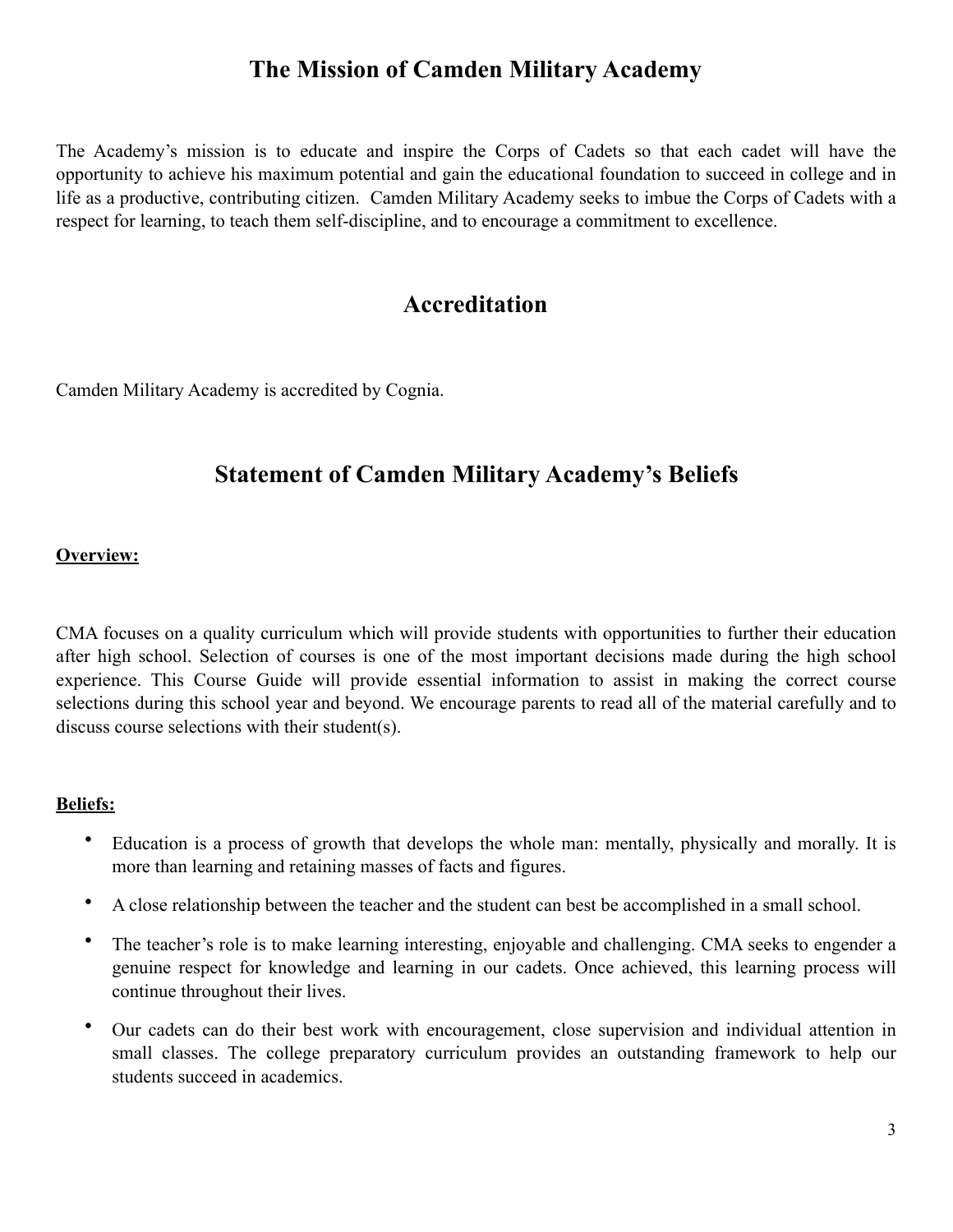- Athletics are important for the physical well-being of our cadets. Through a full interscholastic and intramural athletic program, we encourage team effort and cooperation. Winning, while pleasant, is not all-important. Athletics can be and should be a means by which character and teamwork are built.
- Self-confidence and success are inextricably related. In our military program, as in athletics, a young man can sometimes find his first success. Such training develops poise and self-control. Believing that America is indeed dear and that patriotism and citizenship should be deep-rooted sentiments, CMA feels that the Junior Reserve Officer's Training Corps JROTC instills in our cadets an awareness of duty to country and respect for our national flag.
- Wholesome extracurricular activities give our cadets a greater sense of self-reliance and provide opportunities for leadership. Our activities open avenues for a cadet to express himself, to supplement knowledge gained in the classrooms and to develop his personality.
- Character development is of paramount importance. Setting the example and good daily works shape character. While CMA is non-sectarian, we accept it as our duty to see that each cadet attends a church service; CMA tries to encourage each cadet's loyalty to the tenets of his own religious faith.
- CMA believes in its cadets. CMA's task, therefore, is to develop the whole man so that he is fit not only academically, but also emotionally, physically and morally to face the trials and to meet the opportunities that will be his after he leaves the Academy.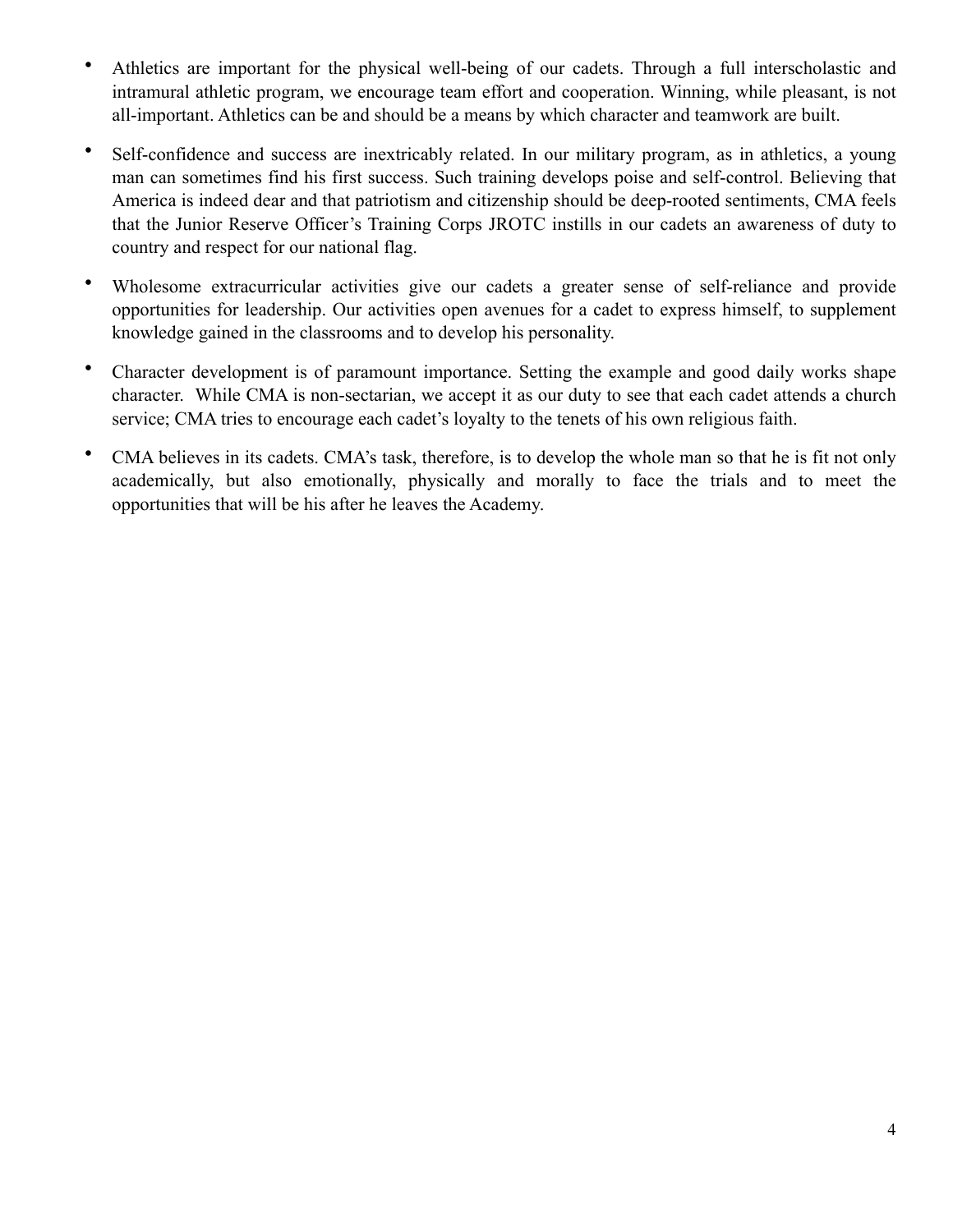# **Camden Military Academy Graduation Requirements**

### **High School Graduation Requires 24 Credits**

Beginning with the ninth (9th) grade class, to qualify for a Camden Military Academy diploma, a cadet must earn a total of 24 credits in approved courses, distributed as follows:

| English                                  | 4 credits                                              |
|------------------------------------------|--------------------------------------------------------|
| Mathematics                              | 4 credits                                              |
| Science                                  | 4 credits (Must have 3 lab sciences)                   |
| <b>History</b>                           | 4 credits (US History, Gov/Econ required)              |
| World Languages                          | 2 credits (Two years in <i>same</i> language required) |
| Physical Education or *JROTC             | 1 credit                                               |
| Computer Science (including keyboarding) | 1 credit                                               |
| Fine Arts/Creative                       | 1 credit                                               |
| Electives**                              | 1-4 credits                                            |

**Total: 24 Credits** 

\*For each year in attendance \*\*Depending on how many years in attendance during high school

External Course Credit Statement: The South Carolina State Department of Education requires that student receive permission from the principal of the school they are attending prior to starting any correspondence or virtual/online course offered by another institution. Credit will not be awarded to students if permission is not granted by the principal prior to the start of the course.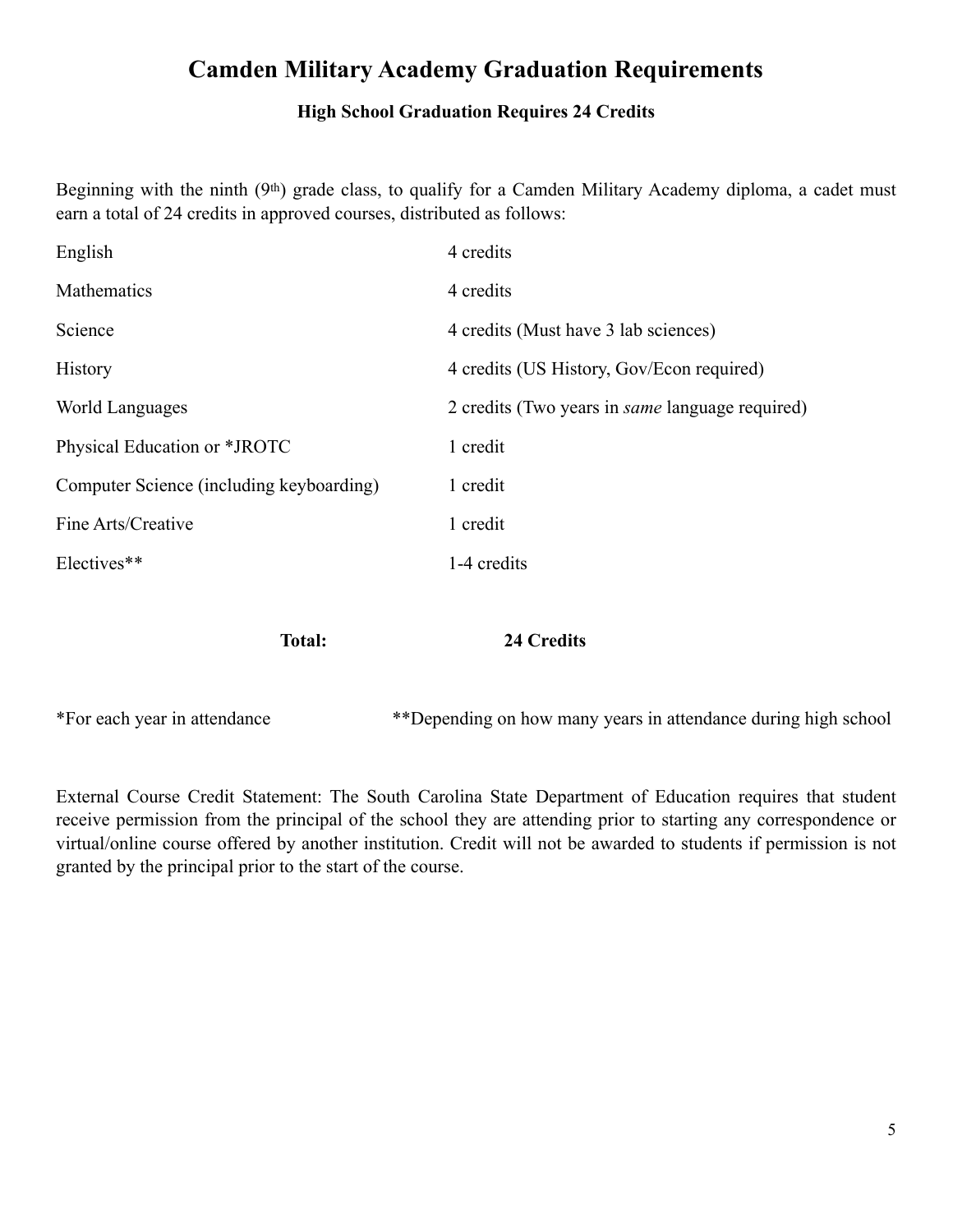# **Uniform Grading Policy**

Camden Military Academy's grading policy is as follows:

- All grades on CMA report cards will have letter grades.
- The numerical breakdown for corresponding letter grades are:

 $90 - 100 = A$ ;  $80 - 89 = B$ ;  $70 - 79 = C$ ;  $60 - 69 = D$ ;  $0 - 59 = F$ 

- When transcripts are received from out-of-state (or in-state from other than public schools) and letter grades are recorded, the following process will be used to transfer the grades into the student's record.
	- o Unless numerical averages are provided by the previous institution, a conversion process will apply:

 $A = 95$   $B = 85$   $C = 75$   $D = 65$   $F = 55$ 

• A cadet's grade point average and rank in class will be figured from a grade point conversion table as follows:

 $GPA = Sum of quality points$ 

Sum of Carnegie Units attempted

• The conversion table assigns "quality points" to each numerical grade, depending on the grade earned and the category of weight assigned to the course taken. College Prep courses earn the base weight. Honors courses earn an additional half quality point. Dual Credit courses earn one additional quality point. For example: A student who earns a 100 in a College Prep course receives 5.000 quality points; a student who receives a 100 in an Honors course receives 5.500 quality points; a student who receives a 100 in a Dual Credit course receives 6.000 quality points.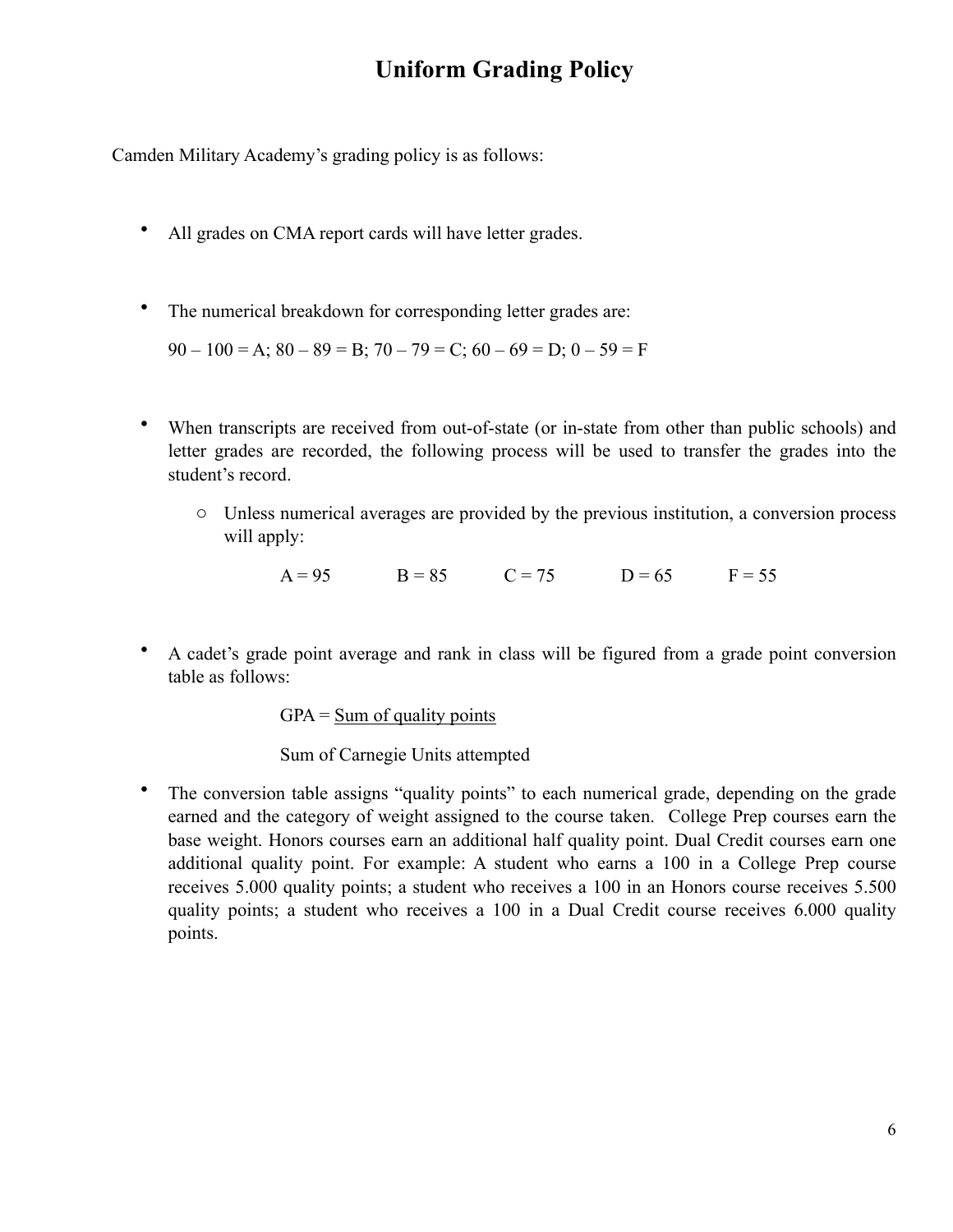# **Uniform Grading Scale**

| <b>Numerical</b> | Letter                    | College     | <b>Honors</b> | <b>Dual Credit</b> |
|------------------|---------------------------|-------------|---------------|--------------------|
| <b>Average</b>   | Grade                     | <b>Prep</b> |               |                    |
|                  |                           |             |               |                    |
| 100              | $\mathbf{A}$              | 5.000       | 5.500         | 6.000              |
| 99               | $\mathbf A$               | 4.900       | 5.400         | 5.900              |
| 98               | $\boldsymbol{\mathsf{A}}$ | 4.800       | 5.300         | 5.800              |
| 97               | $\boldsymbol{\mathsf{A}}$ | 4.700       | 5.200         | 5.700              |
| 96               | $\boldsymbol{\mathsf{A}}$ | 4.600       | 5.100         | 5.600              |
| 95               | $\boldsymbol{\mathsf{A}}$ | 4.500       | 5.000         | 5.500              |
| 94               | $\mathbf{A}$              | 4.400       | 4.900         | 5.400              |
| 93               | $\mathbf A$               | 4.300       | 4.800         | 5.300              |
| 92               | $\boldsymbol{\mathsf{A}}$ | 4.200       | 4.700         | 5.200              |
| 91               | $\mathbf A$               | 4.100       | 4.600         | 5.100              |
| 90               | $\boldsymbol{\mathsf{A}}$ | 4.000       | 4.500         | 5.000              |
| 89               | $\, {\bf B}$              | 3.900       | 4.400         | 4.900              |
| 88               | $\mathbf B$               | 3.800       | 4.300         | 4.800              |
| 87               | $\, {\bf B}$              | 3.700       | 4.200         | 4.700              |
| 86               | $\, {\bf B}$              | 3.600       | 4.100         | 4.600              |
| 85               | $\, {\bf B}$              | 3.500       | 4.000         | 4.500              |
| 84               | $\, {\bf B}$              | 3.400       | 3.900         | 4.400              |
| 83               | $\boldsymbol{B}$          | 3.300       | 3.800         | 4.300              |
| 82               | $\, {\bf B}$              | 3.200       | 3.700         | 4.200              |
| 81               | $\, {\bf B}$              | 3.100       | 3.600         | 4.100              |
| $80\,$           | $\, {\bf B}$              | 3.000       | 3.500         | 4.000              |
| 79               | $\mathcal{C}$             | 2.900       | 3.400         | 3.900              |
| 78               | $\mathcal{C}$             | 2.800       | 3.300         | 3.800              |
| 77               | $\mathcal{C}$             | 2.700       | 3.200         | 3.700              |
| 76               | $\mathcal{C}$             | 2.600       | 3.100         | 3.600              |
| $75\,$           | $\mathcal{C}$             | 2.500       | 3.000         | 3.500              |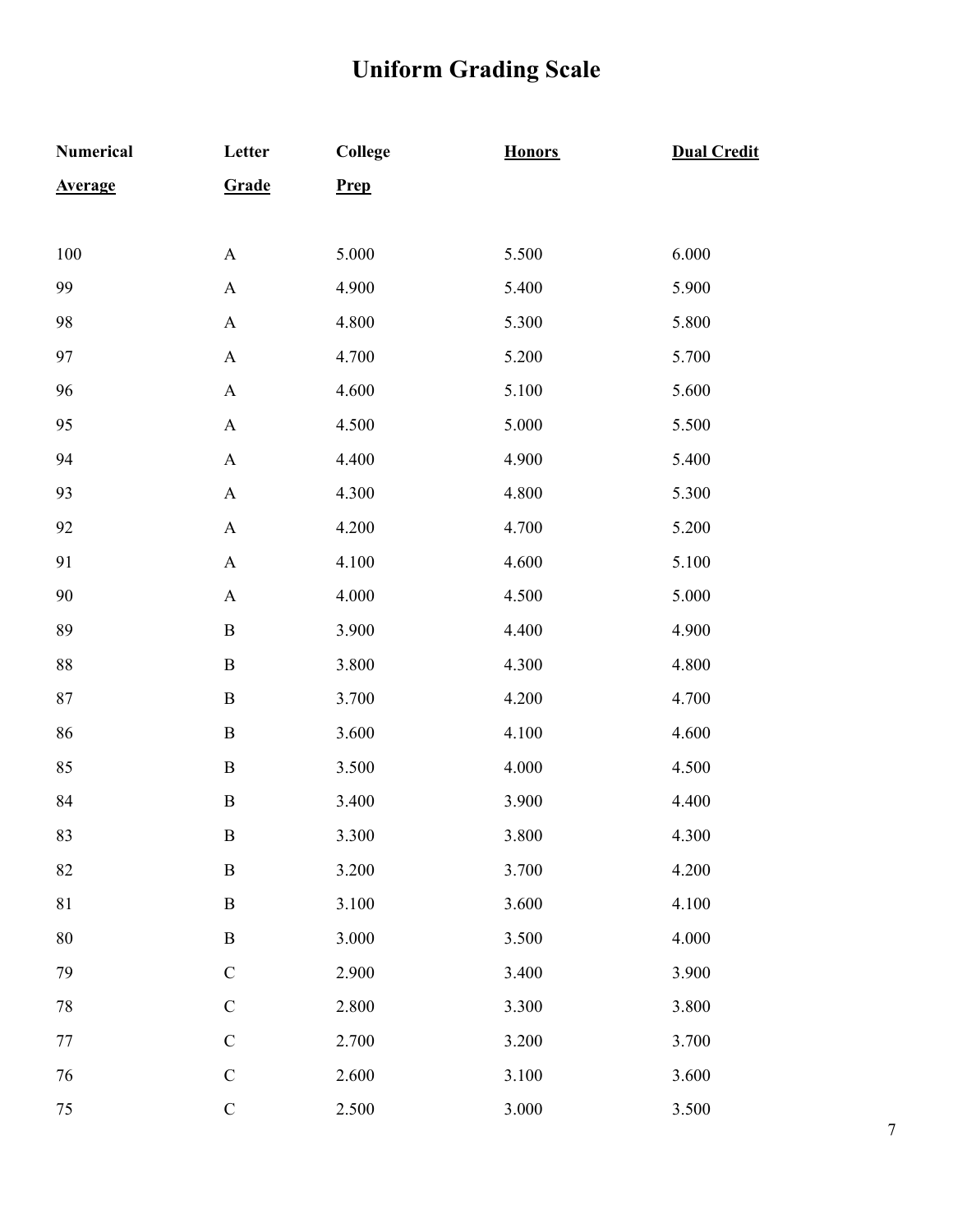| $74\,$ | $\mathbf C$               | 2.400     | 2.900 | 3.400     |
|--------|---------------------------|-----------|-------|-----------|
| 73     | $\mathbf C$               | 2.300     | 2.800 | 3.300     |
| $72\,$ | $\mathsf C$               | 2.200     | 2.700 | 3.200     |
| $71\,$ | $\mathbf C$               | 2.100     | 2.600 | 3.100     |
| $70\,$ | $\mathbf C$               | 2.000     | 2.500 | 3.000     |
| 69     | $\mathbf D$               | 1.900     | 2.400 | 2.900     |
| 68     | $\mathbf D$               | 1.800     | 2.300 | 2.800     |
| 67     | $\mathbf D$               | 1.700     | 2.200 | 2.700     |
| 66     | ${\rm D}$                 | 1.600     | 2.100 | 2.600     |
| 65     | ${\rm D}$                 | 1.500     | 2.000 | 2.500     |
| 64     | $\mathbf D$               | 1.400     | 1.900 | 2.400     |
| 63     | $\mathbf D$               | 1.300     | 1.800 | 2.300     |
| 62     | $\mathbf D$               | 1.200     | 1.700 | 2.200     |
| 61     | $\mathbf D$               | 1.100     | 1.600 | 2.100     |
| $60\,$ | $\mathbf D$               | $1.000\,$ | 1.500 | 2.000     |
| 59     | $\boldsymbol{\mathrm{F}}$ | 0.900     | 1.400 | 1.900     |
| 58     | $\boldsymbol{\mathrm{F}}$ | 0.800     | 1.300 | 1.800     |
| 57     | $\mathbf F$               | 0.700     | 1.200 | 1.700     |
| 56     | $\boldsymbol{\mathrm{F}}$ | $0.600\,$ | 1.100 | $1.600\,$ |
| 55     | ${\bf F}$                 | 0.500     | 1.000 | 1.500     |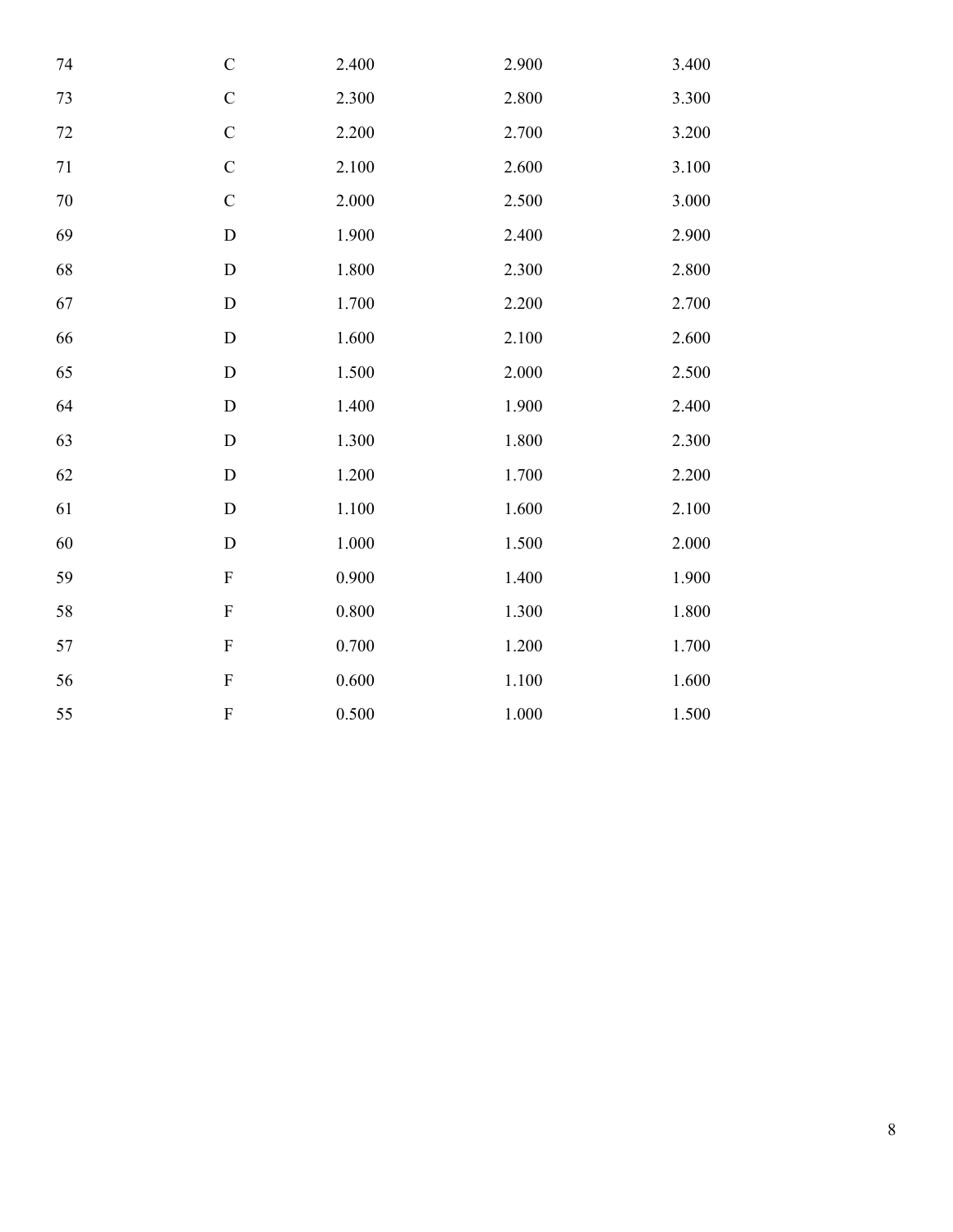# **English**

### **English 1 - College Prep or Honors**

Credit: 1

Students will explore literature from ancient world epics through modern novels, emphasizing the various genres, authors, cultures, and history surrounding each piece of literature. They will interpret, analyze, evaluate, and critique literature. They will demonstrate their understanding through discussions, presentations, and essays. They will research many topics throughout the year and will produce a major research paper. Students must demonstrate mastery of grammar and usage and will develop their written and spoken vocabularies. This course offers a sustained and structured study of classic and contemporary literature including a study of the four main genres: the novel, the short story, drama, and poetry. Composition, communication, and research standards will be integrated and applied through language arts.

Pre-requisite: English 8. Honors eligibility requires a minimum grade of 90 in English and Literature 8.

### **English 2 - College Prep or Honors**

Credit: 1

Students will continue to develop their skills through the structured study and independent reading of literary and informational texts. With the focus on world literature, they read a variety of fiction, poetry, drama, and nonfiction literary texts both in class and on their own. They study the author's craft by making inferences about meaning and the use of language, determining point of view, and analyzing theme and figurative language in literary texts. By reading informational texts, students analyze the development of a thesis. They create a variety of responses to texts and critique how bias is revealed. Students understand, interpret, analyze, and evaluate aspects of literary and informational texts. In addition, students continue to develop and use in their reading, writing, and oral communication a knowledge of vocabulary that includes roots, affixes, euphemisms, and idioms.

Pre-requisite: English 1. Honors eligibility requires a minimum grade of 90 in English 1 (CP) or 80 in English 1 (H).

# **English 3 - College Prep or Honors**

Credit: 1

English 3 is a survey course of American writers from the time of the early Native Americans to the modern era. Two themes will be emphasized throughout the year: The American Dream and The American Experience. Students will study major literary movements such as: Native American, Historical Narratives, Puritans, Classicism, Transcendentalism, Romanticism, American Gothic, Naturalism, Realism, and Modernism. This course will enhance students' awareness of the relationship between historical events and literature. Novels,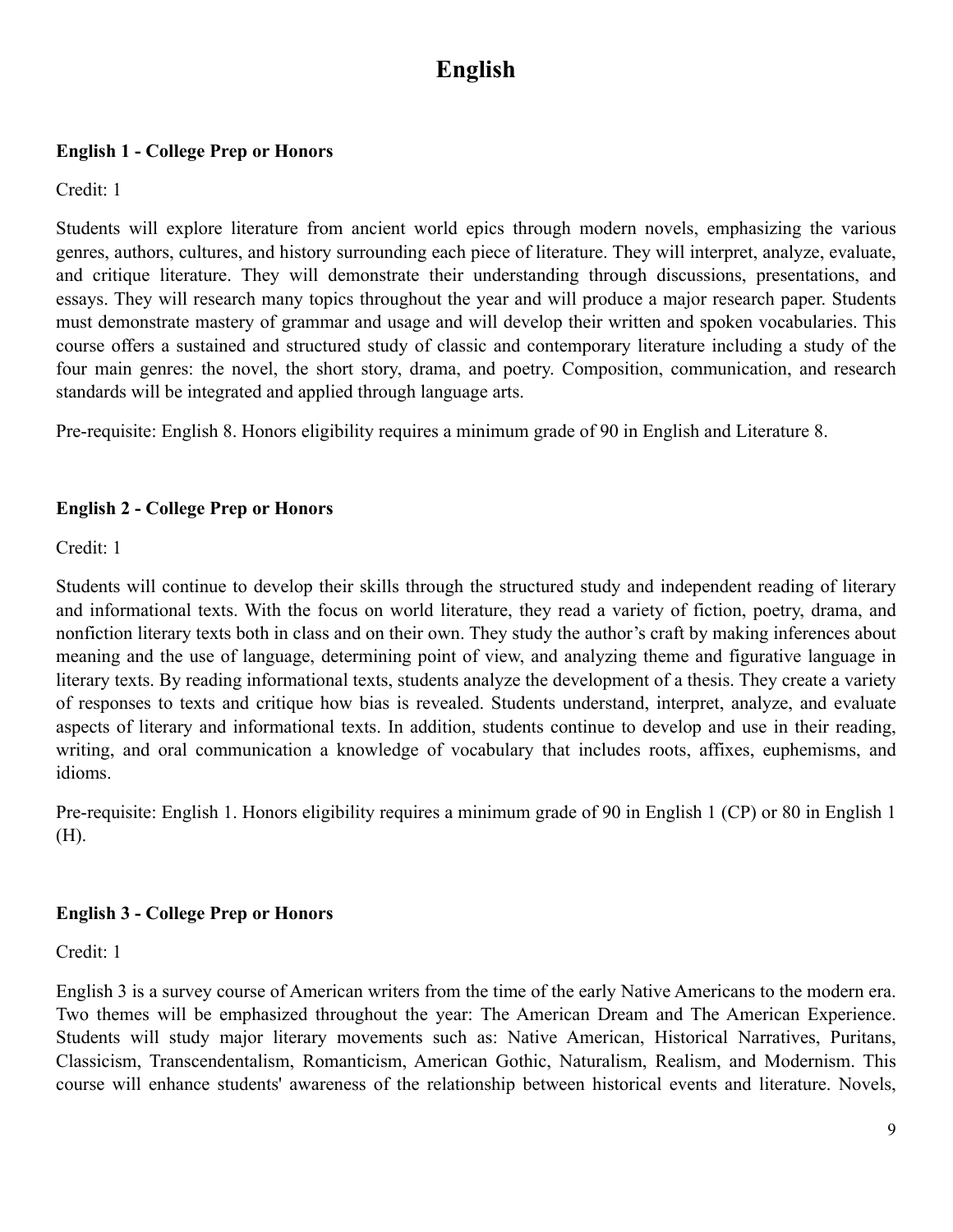short stories, plays, non-fiction selections and poetry will be used to enhance students' understanding of historical development.

Pre-requisite: English 2. Honors eligibility requires a minimum grade of 90 in English 2 (CP) or 80 in English 2 (H).

# **English 4 - College Prep**

Credit: 1

English 4 is a survey course that consists of reading and analyzing significant works of British literature from the Anglo-Saxon Period in British history through the first half of the twentieth century. This course views literature through a historical perspective. The overriding goal of the course is to enable students to appreciate this literature by encouraging them to better develop their critical and aesthetic senses by acquainting them with the rich, literary heritage of the original English speaking people and their contributions to and influences on American literature. Concurrently, students will engage in exercises and activities that will advance their mastery of communication skills both oral and written, teamwork skills, emerging pedagogical technologies, and personal expression.

Pre-requisite: English 3

# **Journalism 1 - College Prep**

Credit: 1

This course is an introduction into the study of mass communications, including theories, effects, mass media industries, government regulation and career opportunities. The course will also include introductory web design and the use of Photoshop and InDesign.

Pre-requisite: None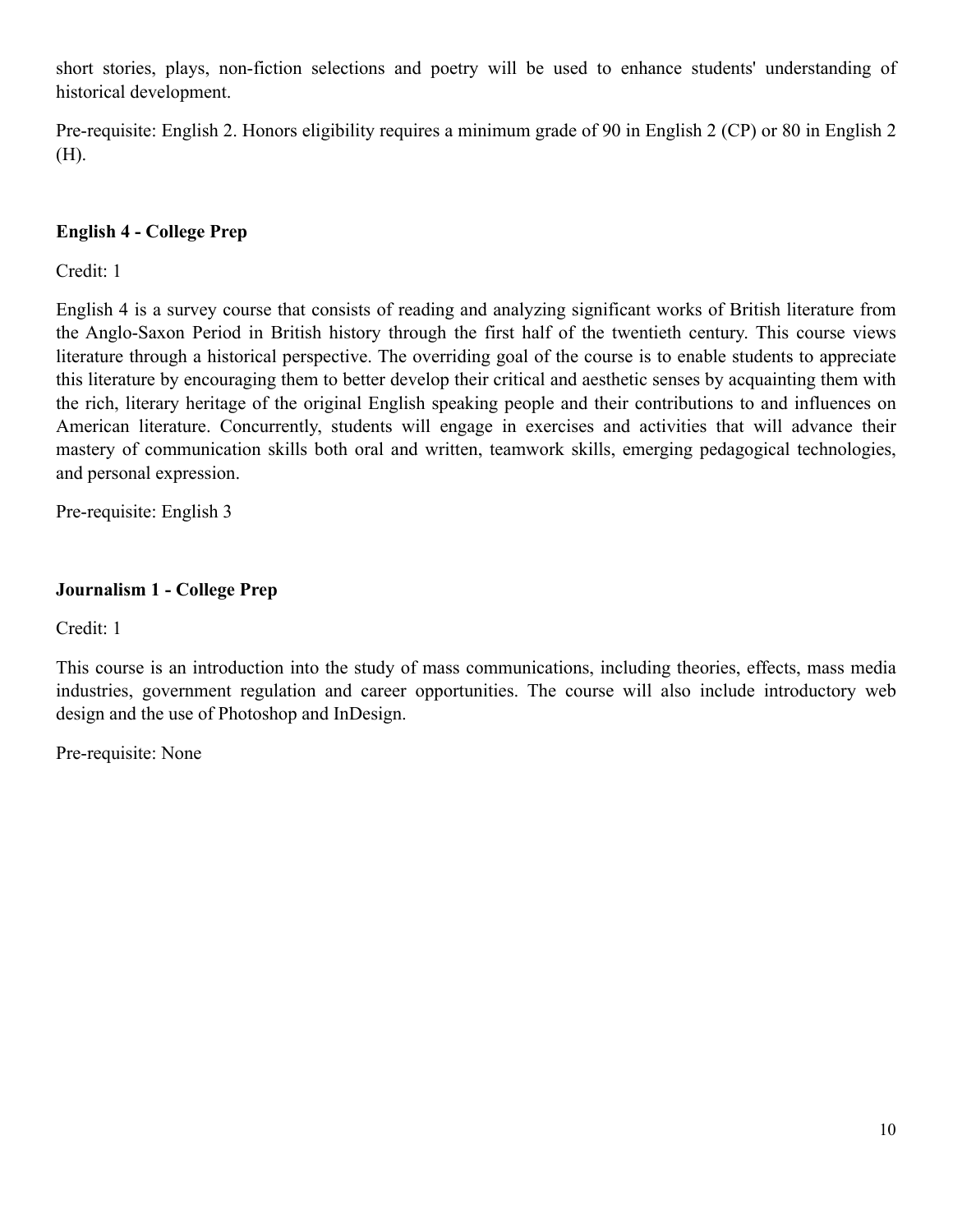# **Mathematics**

### **Algebra 1 - College Prep or Honors**

Credit: 1

This course provides a rigorous approach to concepts and problem-solving processes contained in the basic structure of algebra. We will be writing expressions, solving linear equations and inequalities, operations with polynomials, linear functions, factoring, and graphing. Students will also be introduced to nonlinear functions such as exponentials and quadratics. Students will use technology to help better understand and solve mathematical problems. Graphing calculators are encouraged!

Pre-requisite: Pre-Algebra. Honors eligibility requires a minimum grade of 90 in Pre-Algebra.

### **Geometry - College Prep or Honors**

Credit: 1

This course is the study of plane and solid figures. Practical and theoretical concepts are stressed. Some of the basic concepts that will be covered include: Geometric Reasoning, Parallel and Perpendicular lines and line segments, Triangle correspondences, Polygons and Quadrilaterals, Similarities and Congruences.

Pre-requisite: Algebra 1. Honors eligibility requires a minimum grade of 90 in Algebra 1 (CP) or 80 in Algebra 1 (H).

# **Algebra 2 - College Prep or Honors**

Credit: 1

Students study how to manipulate algebraic expressions using order of operations and formulas, and how to recognize and follow properties of equality and properties of real numbers while solving equations. Students will write equations to fit real world mathematical problems and solve them. They will become proficient in absolute value equations, inequalities, and compound sentences. Students will learn the characteristics of relations and functions and will investigate all aspects of linear equations and inequalities using the coordinate plane. Students will solve systems of equations and inequalities by graphing, substitution, and elimination.

Pre-requisite: Algebra 1 & Geometry. Honors requires a minimum grade of 90 in Geometry (CP) or 80 in Geometry (H).

# **Algebra 3/Trigonometry - College Prep**

Credit: 1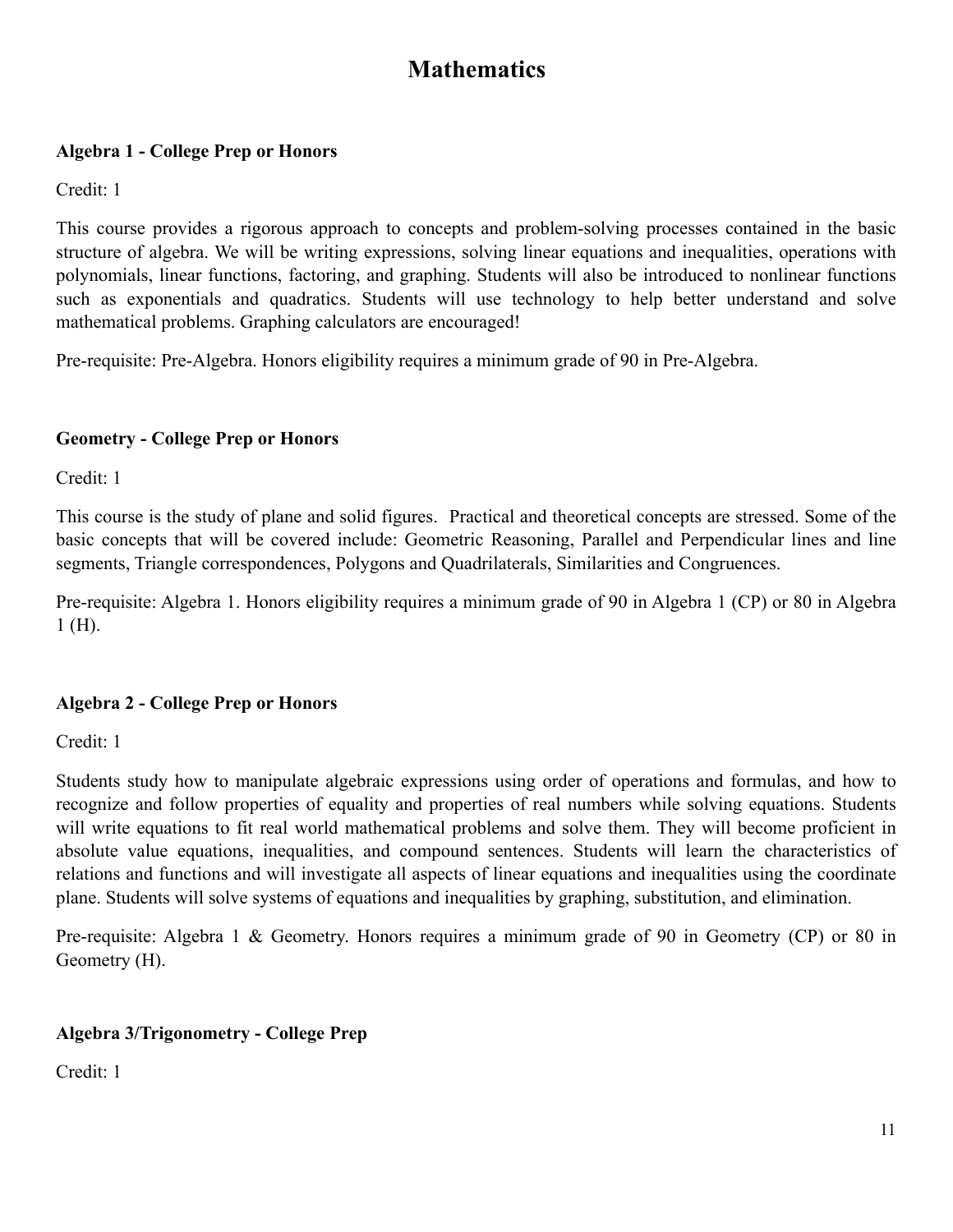This course is designed to prepare students for college mathematics. Topics we will be covering include: solving equations and inequalities, systems of equations and inequalities, matrices and determinants, using and understanding a wide variety of functions, analytic and triangle trigonometry, polar coordinates and equations , and graphing techniques.

Pre-requisite: Algebra 1, 2 and Geometry

### **Pre-Calculus - College Prep**

Credit: 1

A study of topics selected to introduce students to basic concepts in precalculus and trigonometry. Some of the basic concepts that will be covered include: Arithmetic with Polynomials, Reasoning with Equations and Inequalities, Interpreting Functions, Exponential and Logarithmic Equations/Statements, Trigonometry with both Real and Complex Quantities, Vectors and Matrices.

Pre-requisite: Algebra 1, 2 and Geometry.

#### **Calculus - College Prep**

Credit: 1

This course strengthens students' understandings of functions in preparation for the process of differentiation and integration. The course concepts explored include limits and continuity, derivatives, definite integrals, exponential and logarithmic functions, trigonometric functions, techniques of integration, differential equations, Taylor polynomials and infinite series. This course will help students prepare for a STEM major in college.

Pre-requisite: Algebra II, Algebra III or Pre-Calculus with a 90 or better.

# **Science**

#### **Physical Science - College Prep or Honors**

Credit: 1

The purpose of this course is to provide students with an introduction into Chemistry and Physics. Concepts covered in this course of study will serve as the foundation for future studies of the sciences throughout the students' high school careers

Pre-requisite: Science 8. Honors eligibility requires a minimum grade of 90 in Science 8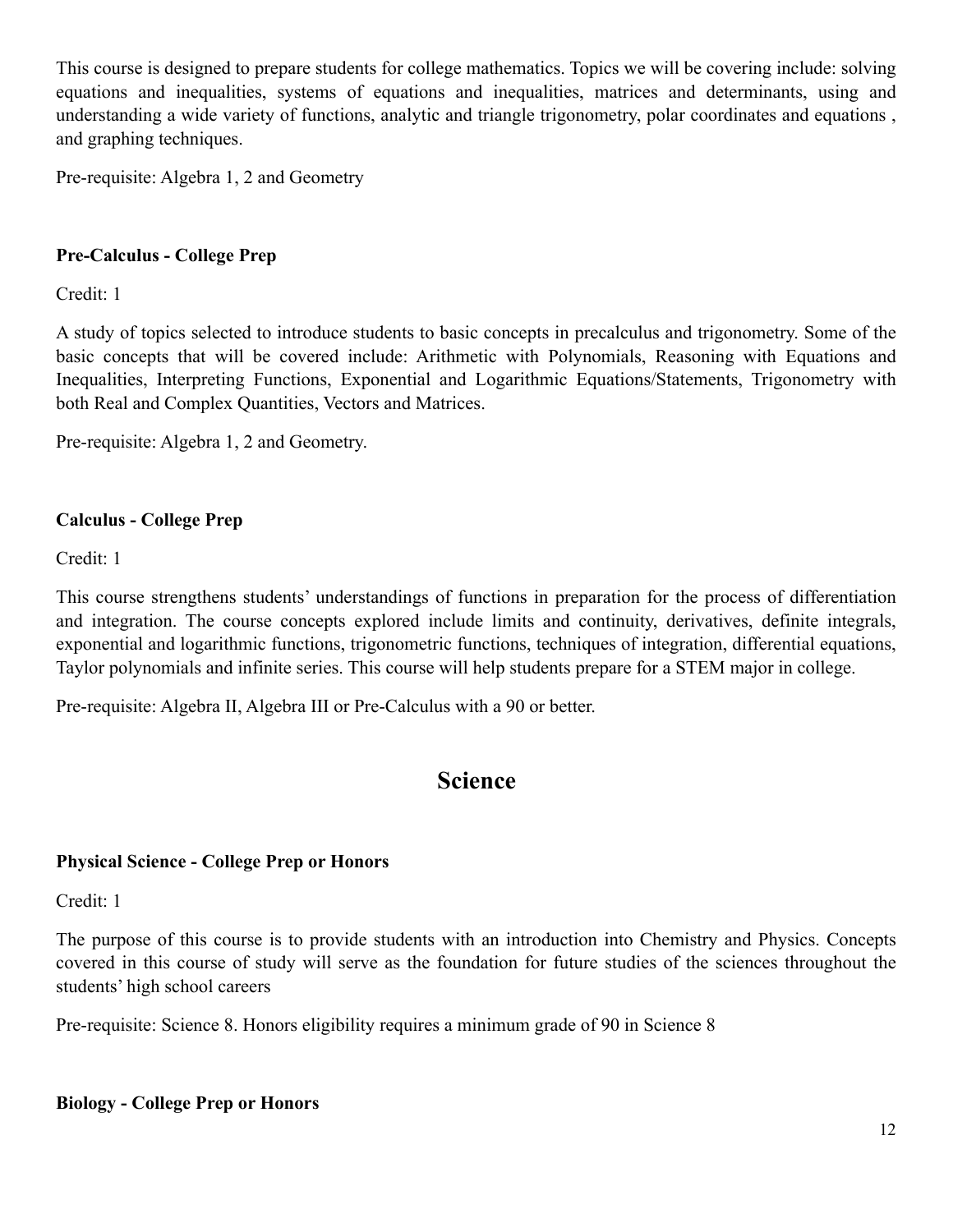# Credit: 1

Students will be introduced to, and master the areas of Biology that include: cells behaving as systems; this includes but is not limited to cells as chemical factories, cells divide to continue the line, discussion of the cell theory, and cells as part of the life process like growth, repair, response, and energy use. Energy transfer, including photosynthesis and cellar respiration. Genetics, the study of heredity; includes various types of inheritance of traits, and a discussion of molecular genetics. A study of evolution, and how living things evolved to the present. A discussion of modern taxonomy will be built into the study of evolution. A study how ecosystems work, including material cycles, food webs, and man's effect on ecosystems, biomes, and the biosphere. The Scientific Method will also be covered.

Pre-requisite: Physical Science. Honors requires a minimum grade of 90 in Physical Science (CP) or 80 in Physical Science (H).

### **Chemistry - College Prep or Honors**

Credit: 1

Students will develop a strong understanding of the basics of chemistry. The course objective emphasizes the scientific method for understanding the relationships of chemicals and all the things that make up the world around us. Be able to read the periodic table of elements and discern varied characteristics of the elements from it. Development and understanding of higher scientific concepts, not just memorization. Cadets will study the classification of matter, chemistry, math/measurement, atomic structure, bonding, periodic law, formula and equation writing, stoichiometry, solutions, gas laws, acids and bases, and other selected topics. The course emphasizes the mathematical problem solving aspects of chemistry and includes blocks of laboratory experience.

Pre-requisite: Biology. Honors eligibility requires a minimum grade of 90 in Biology (CP) or 80 in Biology (H).

#### **Physics - College Prep or Honors**

Credit: 1

A study of topics selected to introduce students to basic concepts in physics and/or astronomy, and to the scientific method. Some of the basic concepts that will be covered include: linear and circular motion, Newton's first, second, and third laws, momentum, potential and kinetic energy, The Law of Universal Gravitation, and Special Relativity.

Pre-requisite: Chemistry and Algebra 2. Honors eligibility requires a minimum grade of 90 in Chemistry (CP) or 80 in Biology (H).

# **Anatomy & Physiology - College Prep**

Credit: 1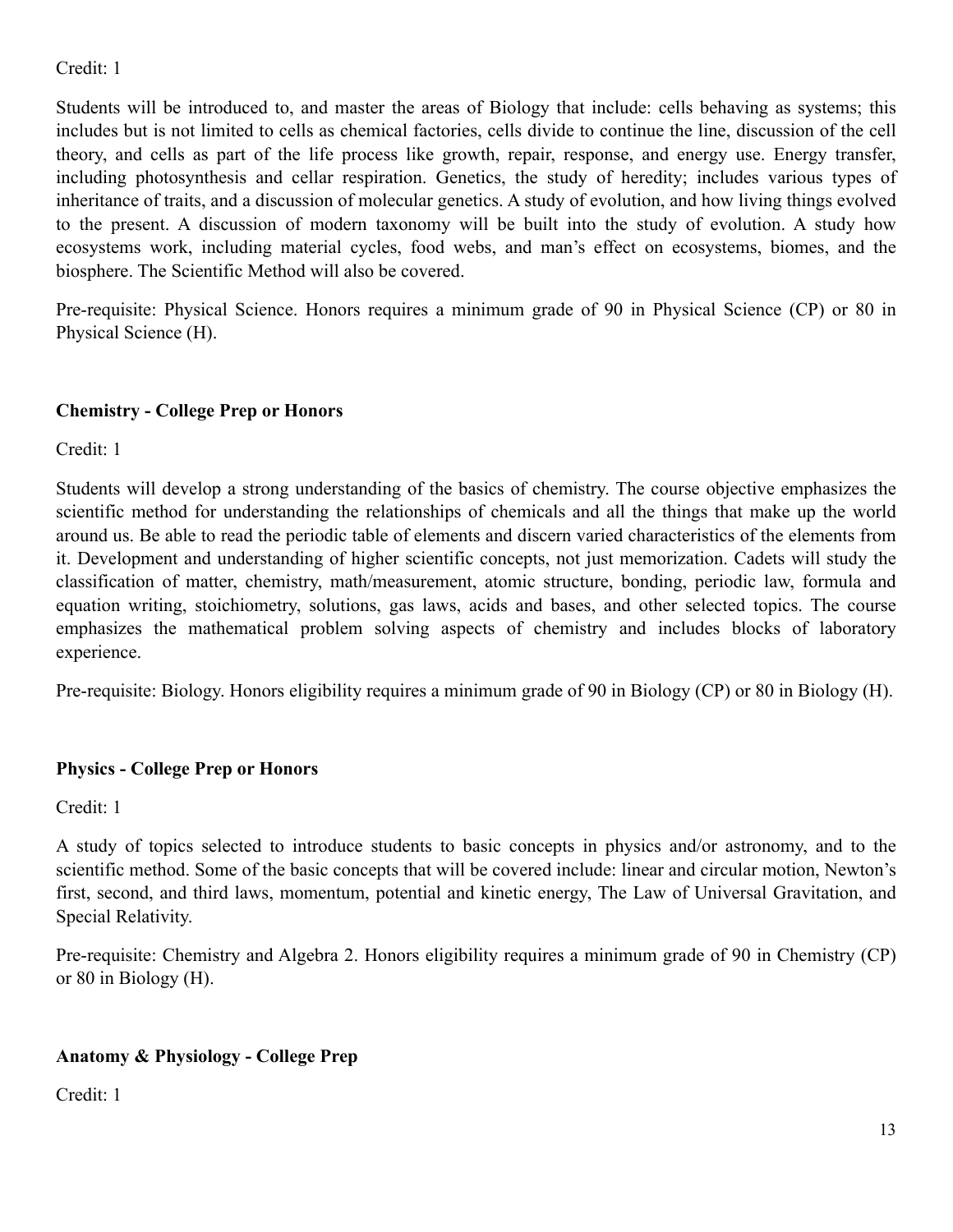This course is designed to give a thorough pre-college understanding of the workings of all the systems of the human body. The course starts with anatomical terms, and reviews in chemistry and cellular processes. Tissue types are covered next. By the second-six week period, the course starts covering the first system, that of the integument. There will be at least two student presentations covering a system, condition, or current topic.

Pre-requisite: Earn grade of B in Biology and Chemistry

### **Environmental Science - College Prep**

Credit: 1

Environmental Science is the study of the interaction of the living and non-living components of the environment with special emphasis on the impact of humans on these components. Students learn that Environmental Science involves many different fields of study. Studying Environmental Science helps students gain an understanding of our environment, including the causes of and possible solutions to our current environmental problems. This course will include class presentations, labs, research projects, current events, speakers, and field studies.

Pre-requisite: None

# **History**

#### **World History - College Prep or Honors**

Credit: 1

This class will start at the beginning of human history, go through the creation of civilizations in the ancient world, explore the post-classical time period around the globe, and then explore both the early modern period and aspects of the modern world itself. Along the way we will learn important skills and identify common themes and patterns in world history and use current events to connect the past and present. In short, we will study past and present civilizations and societies around the entire globe and how they are connected. By doing so we will seek to better understand our own world and how it came to be.

Pre-requisite: 8th Grade History: Honors eligibility requires a minimum grade of 90 in History 8 or 90 in World Geography (CP) or 80 in World Geography (H)

#### **World Geography - College Prep or Honors**

Credit: 1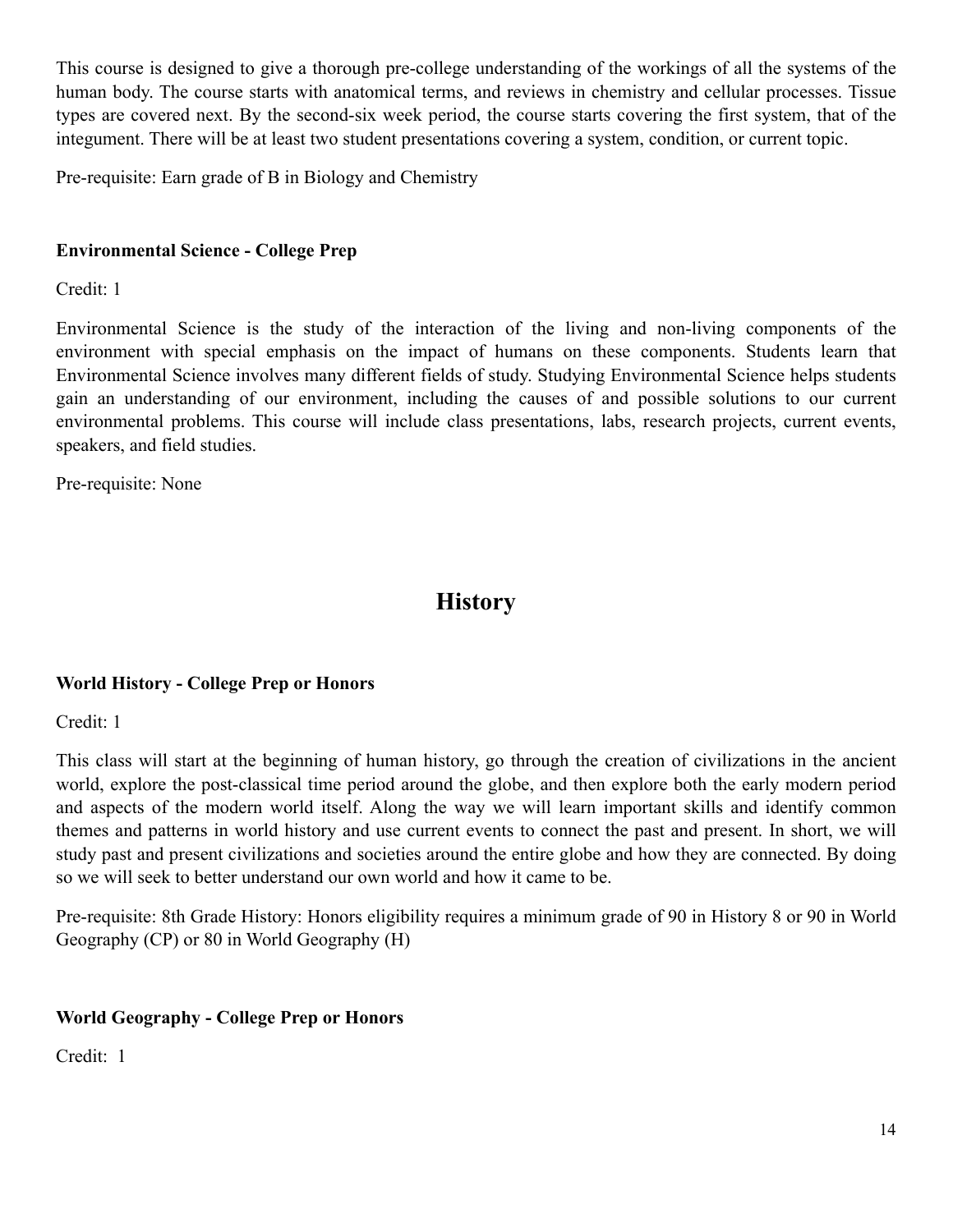This course will include research in geographical, geological, cultural, and current events. Students will learn about the kinds of landforms and climates that form our physical environment, how they influence the way we live. Included will be man's influence on the environment with emphasis on existing and potential solutions to environmental problems. Students will also study current events and the relationships between nations. Each cadet will participate in National History Day or complete a research paper.

Pre-requisite: 8th Grade History: Honors eligibility requires a minimum grade of 90 in History 8 or 90 in World History (CP) or 80 in World History (H)

# **US History - College Prep or Honors**

Credit: 1

This course explores the growth of the United States from the settlement of America to the present. It will help students realize that history is a series of interrelated events and develop an understanding of the cause and effect relationships. Students will also learn to identify recurring historical concepts such as conflict, change, peace, nationalism and migration.

Pre-requisite: World History. Honors requires a minimum grade of 90 in World History (CP) or 80 in World History (H)

# **American Government - College Prep**

Credit: 0.5

This course is a study of the institutions, people, processes, policies and powers at the national, state and local levels of government. This course will require the cadet to do the work the textbook requires along with outside reading, writing research papers, and working in the community. Students will participate in class debates on hot political topics. Students will also give presentations using technological tools.

Pre-requisite: Senior level class

# **Economics - College Prep**

Credit: 0.5

This is a study of how goods and services are produced and exchanged to satisfy needs and wants of consumers. It enables cadets to understand our economic system, its operations, its problems and its applications to daily life. Economics is linked with American Government at the same level. This course is to provide cadets with a solid understanding of economic principles, systems, and activities, in order to fully participate as a citizen in the U.S. Free Enterprise System. Debates and research papers will focus on economic ideas from important philosophers and historic documents, societal values, and scientific discoveries and technological innovations of the national economy and economic policy is an integral part of this course

Pre-requisite: Senior level class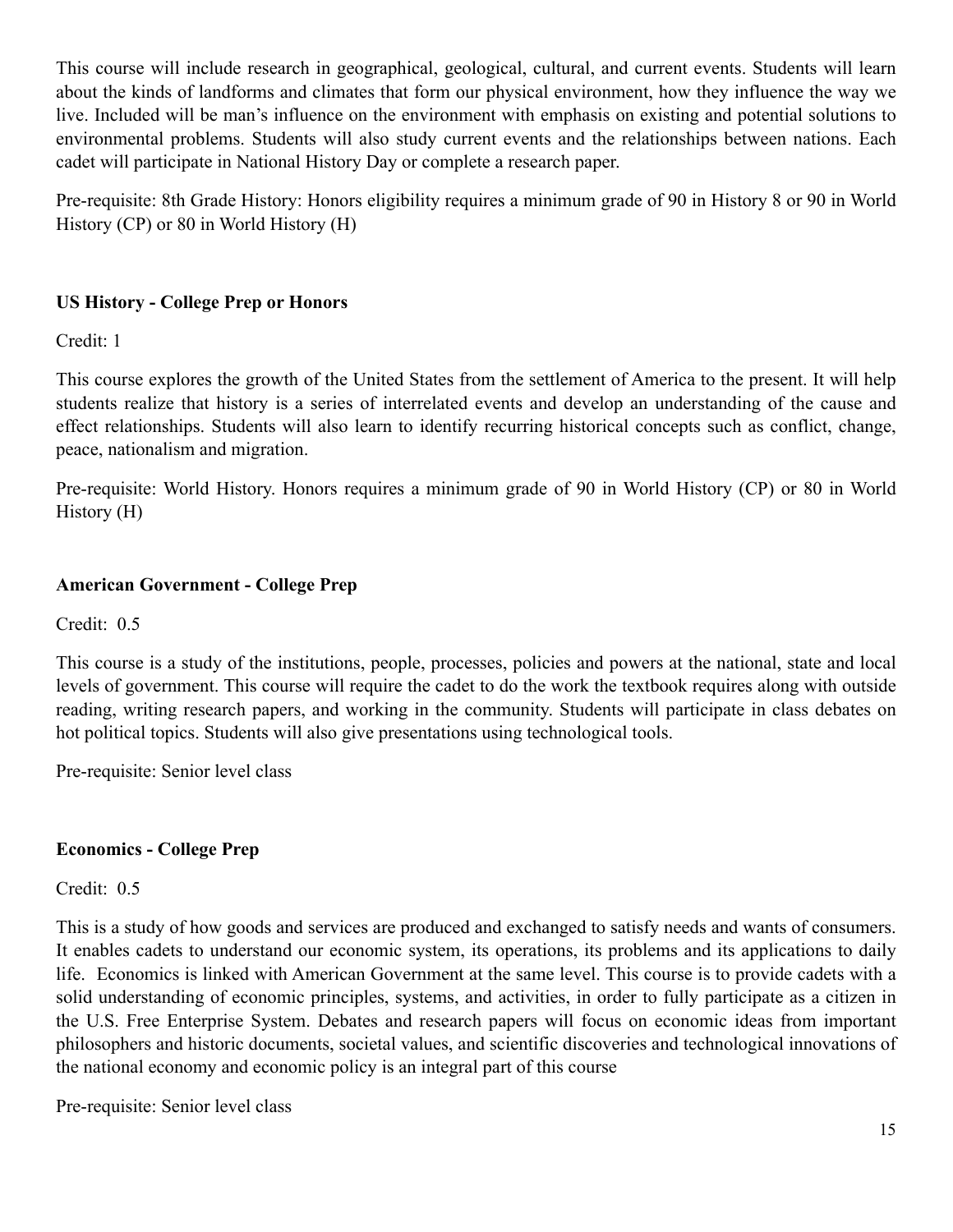# **Psychology - College Prep**

Credit: 0.5

This course focuses on individual behavior and why individuals think, feel and react to certain stimuli. Major emphasis will be placed on research methods, stages in childhood and adolescence, how the brain works, altered states of consciousness and psychological disorders.

Pre-Requisite: None

### **Sociology - College Prep**

Credit: 0.5

This course illustrates how groups, or social structures that one belongs to have profound influence on the way you think, feel, and act. Sociology looks at groups rather than individuals. Major themes include deviance and social control, inequalities of gender and age, family, marriage, and social issues.

Pre-requisite: None

### **Law Enforcement I - College Prep**

Credit: 0.5

This course is an overview of the criminal justice process and is designed to give students insight into law enforcement. Students will learn the duties and responsibilities of the police, courts, and corrections systems. Included in the curriculum is the historical development of the system and the study of landmark Supreme Court decisions that impact criminal justice.

Pre-requisite: None

# **Law Enforcement II - College Prep**

Credit: 0.5

This course is designed for students interested in a career in law enforcement and offers them an opportunity to learn various aspects of police procedures and operations used in law enforcement today. Students will participate in demonstrations of search and arrest techniques, fingerprinting, and gain an understanding of forensics and how it is used to solve crimes. Other material will include report writing, collection and preservation of evidence, testifying in court, etc. Students will learn how technology is used in the law enforcement career field today and the increasing need for advances in technology in the future. Various guest speakers working in law enforcement will deliver presentations on relevant matters and concerns. This course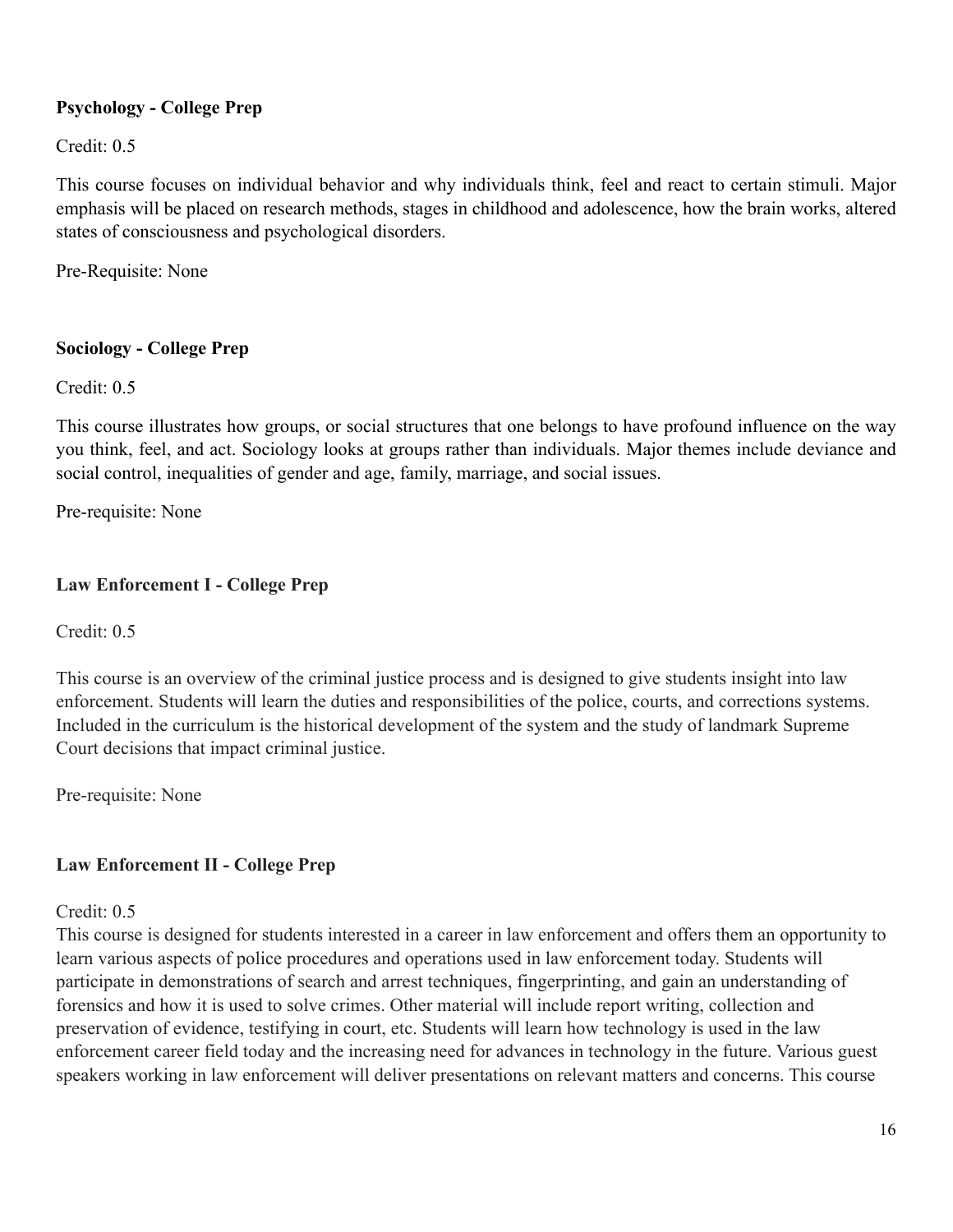will also include physical fitness, field trips and provide an opportunity for students to participate in ride-alongs to gain some knowledge of how the police perform their duties.

Pre-Requisite: None

# **Fine Arts**

### **Art Appreciation - College Prep**

Credit: 1

This course is designed to introduce the cadet to the study of art through an examination of the elements and principals of design. Cadets will be exposed to a wide variety of art experiences, will learn technical skills and create a basic understanding and appreciation of art in its social and historical context.

Pre-requisite: None

# **Band 7/8/9 - College Prep**

Credit: 1

This is an introductory course for students who wish to play a wind or percussion instrument. These classes develop a cadet's ability in all aspects of the modern band program. Included are marching/concert bands and jazz/solo ensemble areas.

Pre-requisite: None

#### **Band 9-10 - College Prep**

Credit: 1

Students who have completed one year of band may participate. In this class we will read music with more advanced rhythms and pitch notations. Students will also be introduced to scales, arpeggios, and other exercises. We will also study various musical styles and cultures.

Pre-requisite: Band Director Recommendation

#### **Band 11-12 - College Prep**

Credit: 1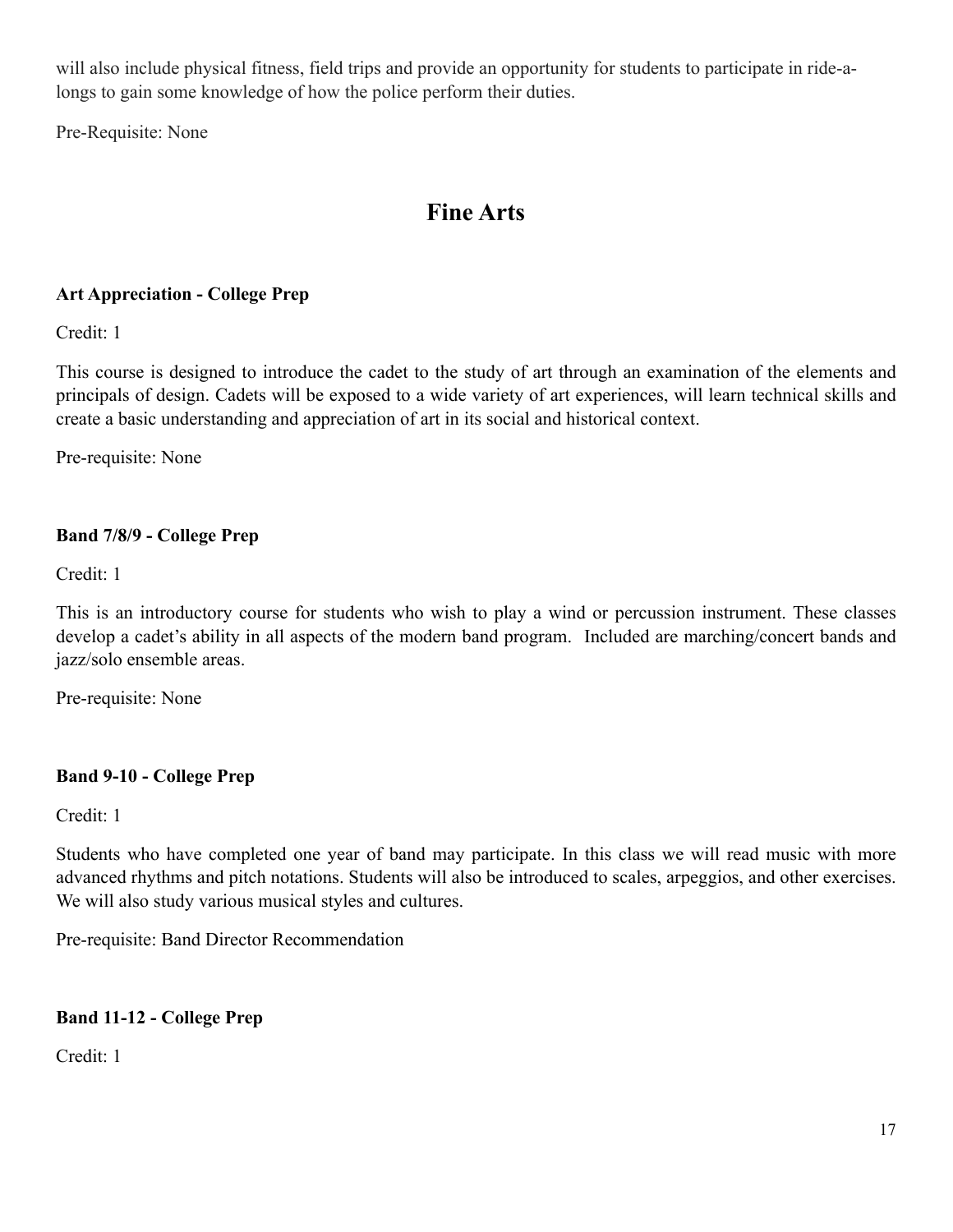Advanced band is a performance-based class comprised primarily of students in their third year of band or higher. Members are selected by the band director. Students will learn a variety of key and time signatures, rhythmic figures, concepts of style, phrasing, and balance, and continue their study of musical styles and cultures.

Pre-requisite: Band Director Recommendation

### **Drama - College Prep**

Credit: 1

This course explores every area of theater, including history, acting techniques, voice projection, theater terminology and costume design. This course concludes with a performance showcase allowing every cadet the opportunity to apply the skills and knowledge obtained throughout the course.

Pre-requisite: None

### **Music Appreciation - College Prep**

Credit: 1

This course is designed to acquaint students with the elements of music and the primary musical periods of traditional Western European classical music. Students will have a brief overview of the major composers and their music through class lectures, listening to musical examples in class, reading the text, listening to musical examples provided on the student CD's or recordings, actively engaging in class discussions, attending live concerts of suggested performances, and completing research papers and/or oral presentations pertinent to the course material.

Pre-requisite: None

#### **Theatre Arts - College Prep**

Credit: 1

This survey course is designed for both the student new to drama and the student with a general background in the theatre. This class will cover all aspects of theatre—the play, the actor, the audience, and the audience. Group and individual work will be used to develop skills in movement, voice, story development, conflict building, characterization, use of theatre terminology, and application of production techniques. Improvisation and memorization required.

Pre-requisite: None

# **Computer Science**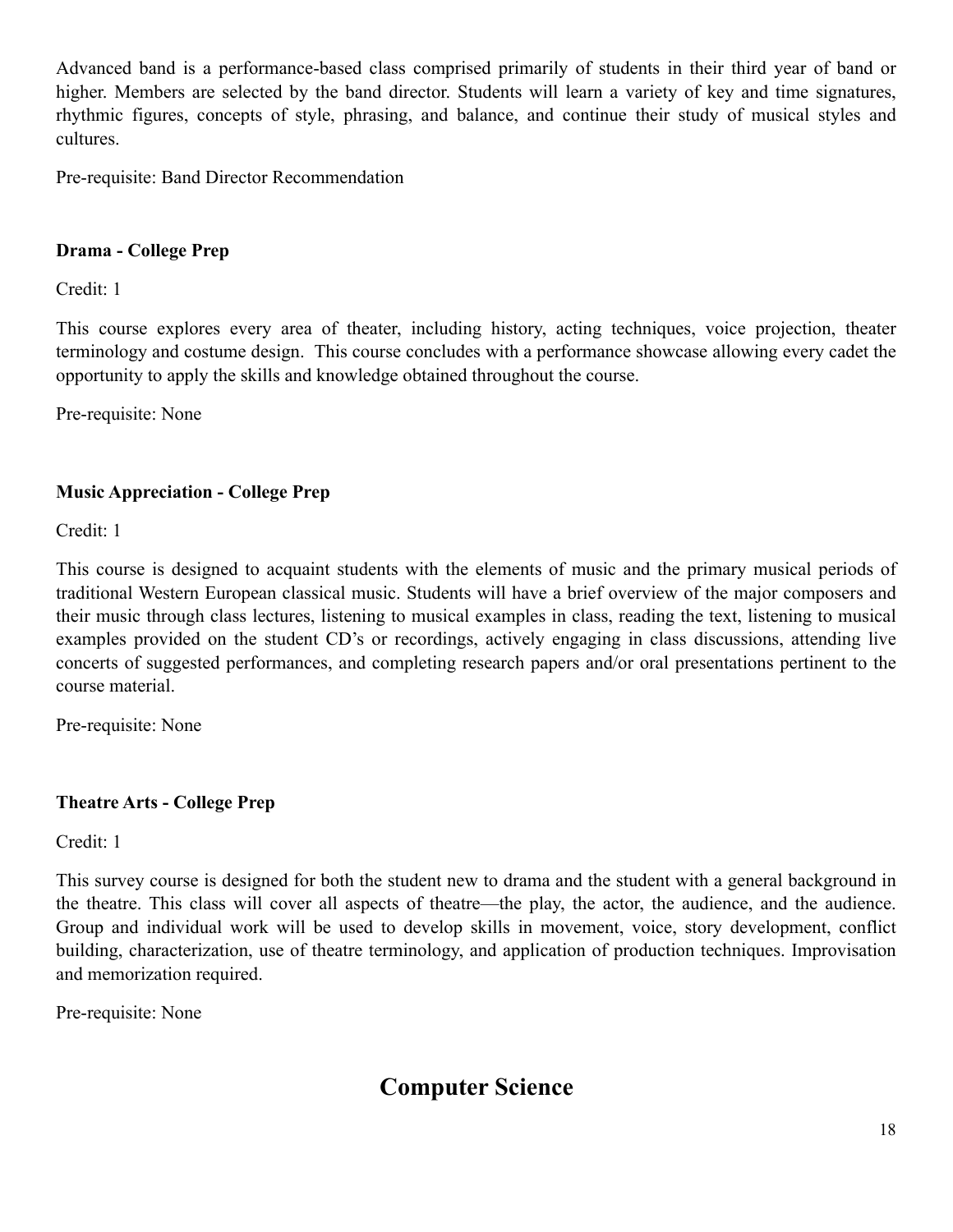### **Intro to Computer Science - College Prep**

Credit: 1

This course will teach students basic keyboarding skills, technical readiness, coding essentials and career prep. Students will become proficient with the Google platform.

# **Foreign Language**

#### **Spanish 1 - College Prep**

Credit: 1

This course is an introduction to the Spanish language. Students perform the most basic of functions of the language and become familiar with some of the elements of its culture. The emphasis is based on the development of listening, speaking, reading, and writing skills which promote meaningful language practice.

Pre-requisite: None

#### **Spanish 2 - College Prep**

Credit: 1

Spanish 2 students will be able to discuss familiar topics, seek/give information in written and spoken format, communicate in present, past and future tense, compare various aspects of culture/language structure, and make use of appropriate reference to materials.

Pre-requisite: Spanish 1

#### **Spanish 3 - College Prep**

Credit: 1

In this expanding engagement with Spanish course, students deepen their focus on four key skills in foreign language acquisition: listening comprehension, speaking, reading, and writing. In addition, students read significant works of literature in Spanish, and respond orally or in writing to these works. Continuing the pattern, and building on what students encountered in the first two years, each week consists of a new vocabulary themes and grammar concepts, numerous interactive games reinforcing vocabulary and grammar, reading and listening comprehension activities, speaking and writing activities, and multimedia cultural presentations covering major Spanish-speaking ares in Europe and the Americas.

Pre-requisite: French 2. Honors requires a minimum grade of B in French 2 and teacher recommendation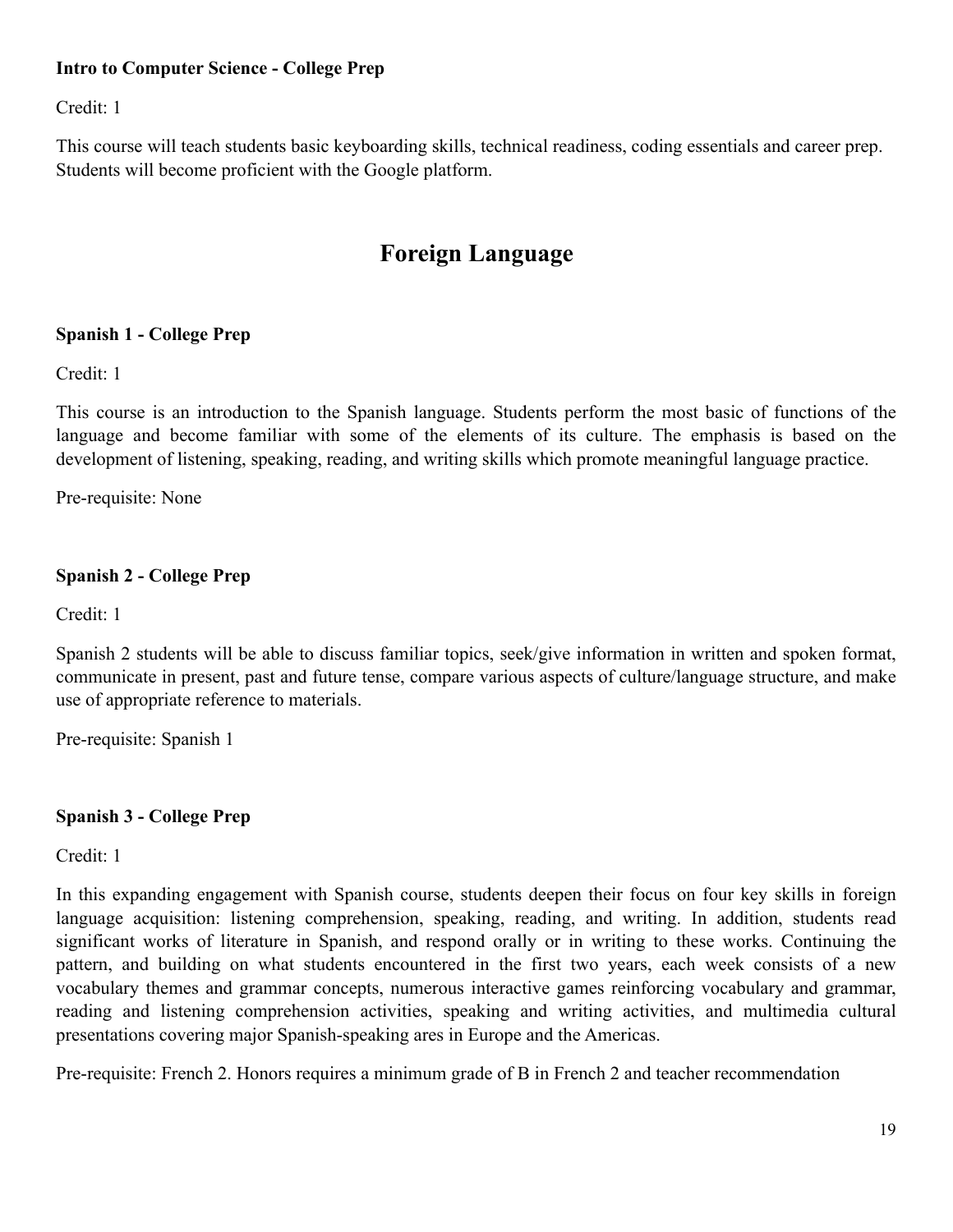# **JROTC**

The JROTC curriculum, which fully or partially addresses a number of national academic standards – to include Common Core State Standards (CCSS) – includes course work on leadership, civics, geography and global awareness, health, and wellness, language arts, life skills, and U.S. history. The curriculum is based on the principles of performance-based, learner-centered education and promotes development of core abilities: capacity for life-long learning, communication, responsibility for actions and choices, good citizenship, respectful treatment of others, and critical thinking techniques.

The mission of the JROTC Program is "To motivate young people to be better citizens." The program is designed to teach cadets the value of citizenship, leadership, service to the community, personal responsibility, and a sense of accomplishment, while instilling in them self-esteem, teamwork, and self-discipline. It prepares cadets for responsible leadership roles, while making them aware of their rights, responsibilities and privileges as American citizens. The course length is normally four years and consists of up to eight levels of Leadership, Education and Training (LET). Each LET level covers mandatory training as well as state and JROTC elective hours.

#### **JROTC 1 - College Prep**

Cadets will receive instruction in the rights, privileges and responsibilities of citizenship, the customs and history of the military, effective oral communication, the importance of physical fitness and diet in maintaining good health and appearance, proficiency in basic military skills (drill and ceremonies, first aid, marksmanship, and map reading), the dangers of substance abuse and the importance of mental management including goal setting and positive self-talk. New cadets will practice for and undergo the cadet challenge physical testing program. This course may be used for required physical education credit and may be taken in lieu of Physical Education.

#### **JROTC 2 - College Prep**

Cadets will demonstrate knowledge of the rights, responsibilities, privileges and freedoms of good citizenship. Cadets will also learn logical thinking and effective communication in writing and speech. The cadets will gain knowledge of basic military skills, military history, marksmanship, navigation, the importance of physical fitness, and an understanding of technological advancements in the areas of computers, lasers, simulators and robotics. If a cadet successfully completes two years of JROTC, they will earn a one-grade advancement upon entry into any of the military services.

#### **JROTC 3 - College Prep**

Cadets will participate in practical exercises in command, decision-making and leadership. The cadet will apply leadership assessment principles and display leadership potential by demonstrating the ability to communicate effectively as a leader and counselor, and learn the importance of physical fitness in maintaining good health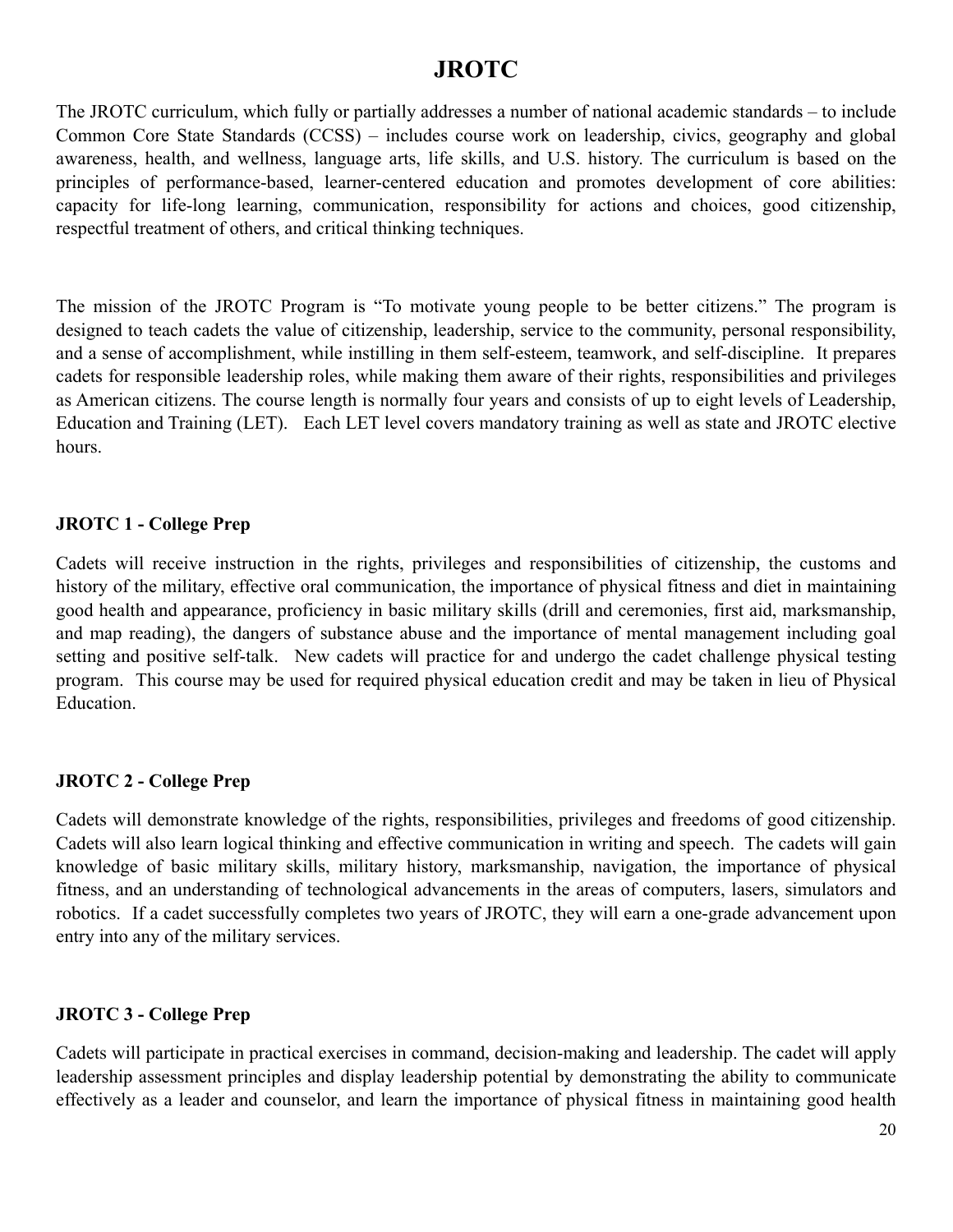and appearance. Cadets will display knowledge of basic military skills and learn the educational and social importance of technological advancements in areas such as energy, the environment, medicine, and communications. Cadets will learn about the dangers of alcohol and drugs and how leaders, as role models, can help prevent drug abuse. Cadets will be given a chance to teach this to other lower level classes. Cadets will also review many of the basics of the JROTC program. Successful completion of three years of JROTC earns the cadet a two-grade advancement upon entry into any of the military services.

### **JROTC 4 - College Prep**

Cadets will display knowledge of ethical reasoning and decision-making and demonstrate the ability to effectively apply leadership and communication skills in an assigned command or staff position within the cadet battalion. Cadets will exercise their leadership skills as a role model, coach, counselor and assistant instructor. Cadets will also be able to demonstrate the importance of physical fitness by maintaining good health and appearance. The study will include the importance of American military history as it relates to the development of the United States as well as learning how to market for a career. Cadets will be asked to become involved in the community's efforts to make citizens aware of the effort to fight the drug abuse problem. Cadets will also review many of the elements of the JROTC program.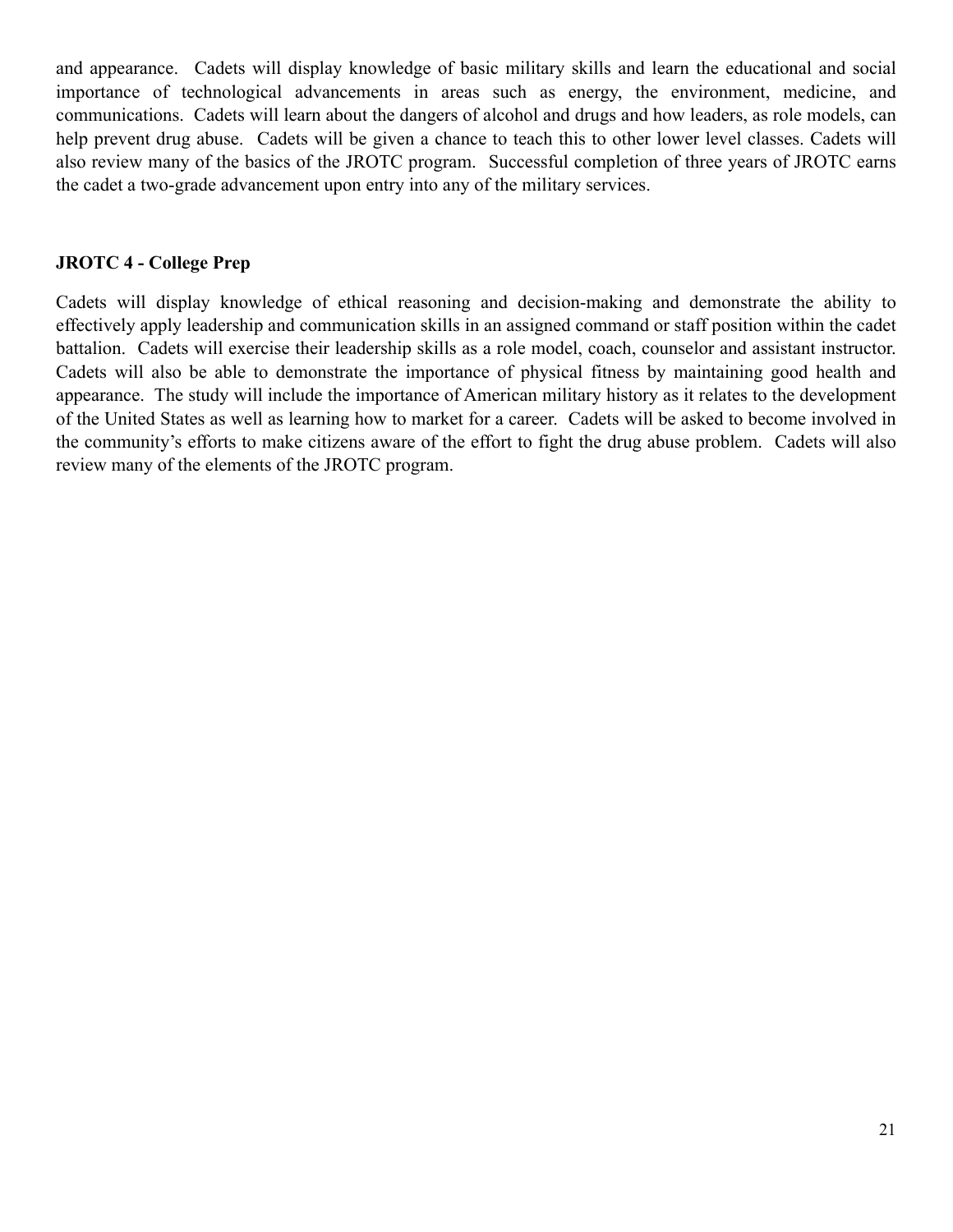# **Dual Enrollment**

Juniors and seniors have the opportunity to earn credit both high school and college credit while taking courses from The University of South Carolina - Union in the Dual Enrollment program. For the 2022-2023 school year, CMA will offer a total of 52 college credit hours through the University of South Carolina - Union. All classes will officially be taught by USC professors and the coursework will be administered by a faculty member (i.e. facilitator). Currently, CMA has four USC professors on staff that teach a myriad of dualenrollment courses. All courses will cost \$400, which include books and administrative fees (cost for the 2022 - 2023 school year has not yet been determined by USC). All courses offered are three credit hours, with one being four (Biology Lab). Your student will be provided with rigorous content and skills necessary for collegelevel success. A usual course load will include multiple weekly readings, assignments, a research paper, midterm and final exams. In order to qualify for dual-enrollment, students must have a 3.0 GPA on the 5.0 scale and be a rising junior or senior. If a student has under a 3.5 GPA, he will require teacher recommendation and approval of the Headmaster to take dual-enrollment courses.

- The primary purpose of offering dual enrollment courses is to deliver high-quality experiences to high-performing high school cadets.
- Dual enrollment courses are suitable to challenge cadets who are mastering the high school curriculum and who require college-level course work that is more rigorous than the high school curriculum.
- Dual enrollment courses promote gradual transition to the college work load.
- Dual enrollment courses give cadets a jump-start on college.
- Each 3 credit hour college course will receive one Carnegie (high school) unit credit.
- Dual credit courses receive 1.0 GPA boost.

# **General Conditions**

#### **Cadets must:**

- Demonstrate through previous classes and teacher recommendation they have the necessary prerequisite knowledge and skills to successfully handle college-level courses.
- Attend classes in accordance with the college attendance policy and meet all expectations of the instructor, according to the course syllabus and published policies/procedures.
- Review the college catalog with regard to grading policies and other relevant information.
- Understand these courses affect college GPA (Grade Point Average).

#### **How do I enroll?**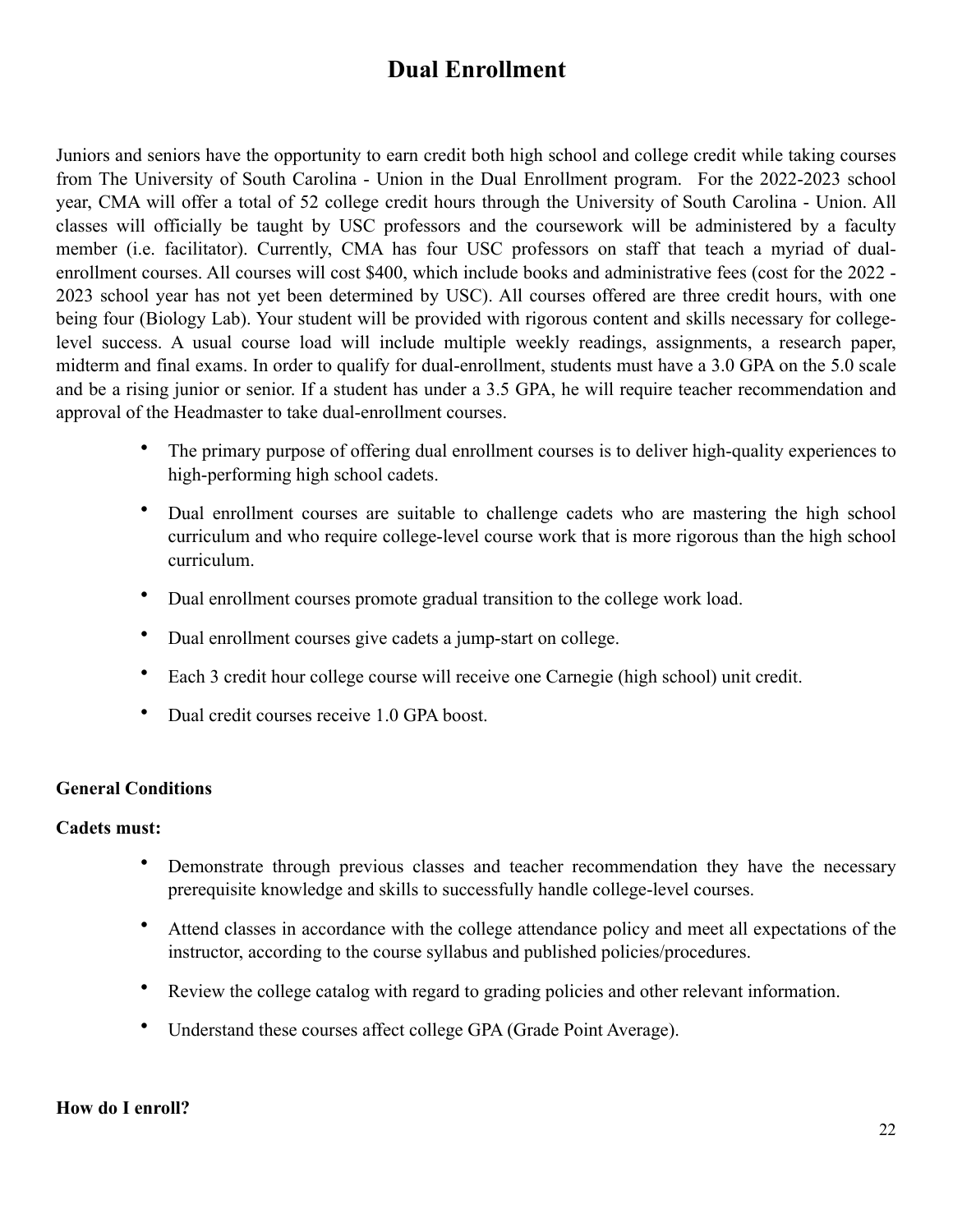- Cadets confer with his academic adviser, regarding possibility of dual enrollment. Cadet must meet course qualifications/prerequisites.
- Cadets may use a current qualifying score from their SAT, ACT or technical school's placement test.
- Complete dual-enrollment orientation with the Dual-Enrollment Coordinator which includes:
	- o Memorandum of Understanding for Dual Enrollment High School Cadets and their Parent/Guardian
	- o CMA Letter of Permission.
	- o Complete Cadet Application Packet Checklist

**Cost of courses:** Dual Credit classes requires payment of an additional fee. The cost for each college class is about \$400. The only exception is Math and Biology (TBD).

# Course Descriptions

#### **Biology (BIOL)**

• **120 – General Biology (4):** Basic biological concepts and issues for non-biology majors

#### **Criminal Justice (CRJU)**

• **101** – **The American Criminal Justice System (3):** Survey of crime and societal responses to crime, including law enforcement, courts, corrections, and the juvenile justice system.

#### **Economics (ECON)**

• **224 – Introduction to Economics (3):** The study of supply and demand, markets, household and firm decision-making, gross domestic product, inflation, unemployment, and government policies. Open to all students except business administration and economics majors.

#### **English Language and Literature (ENGL)**

• **101 – Critical Reading and Composition (3**): Instruction in strategies for critically reading and analyzing literature and non-literary texts; structured, sustained practice in composing expository and analytical essays.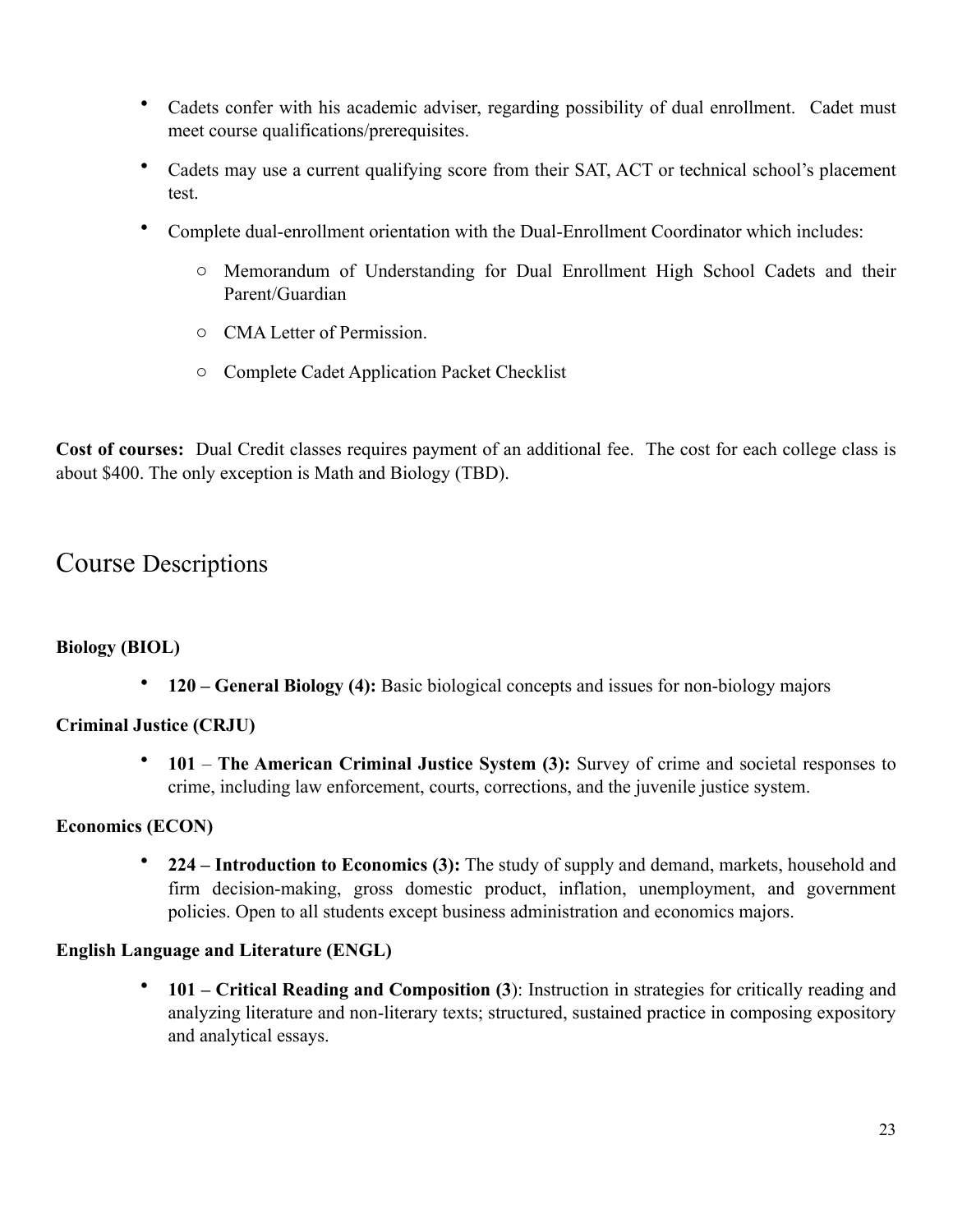• **102 – Rhetoric and Composition (3); Pre-requisites: ENGL 101 with a grade of "C" or better, or equivalent credit:** Instruction and intensive practice in researching, analyzing, and composing written arguments about academic and public issues.

# **History (HIST)**

- **101 European Civilization from Ancient Times to the Mid-17th Century (3) Fall:** The rise and development of European civilization from its Mediterranean origins through the Renaissance and Reformation.
- **102 European Civilization from the Mid-17th Century (3) Spring:** European development and expansion from the mid-17th century to the present.
- **111 United States History to 1865 (3) Fall:** A general survey of the United States from the era of discovery to 1865, emphasizing major political, economic, social, and intellectual developments.
- **112 United States History since 1865 (3) Spring:** A general survey of the United States from 1865 to the present, emphasizing major political, economic, social, and intellectual developments

# **Mathematics (MATH)**

• **111 – Basic College Mathematics (3):** Basic college algebra; linear and quadratic equations, inequalities, functions and graphs of functions, exponential and logarithmic functions, systems of equations. Credit may not be received for both MATH 111 and 115

# **Political Science (POLI)**

• **201 – American National Government (3):** The formation and development of the national government, its organization

# **Leadership (PCAM)**

• **205 – Foundations of Leadership (3):** This course combines leadership theory with practical application, equipping students with the knowledge and skills needed to work more effectively with people, become better leaders, and reach their professional goals. Students will be paired with a mentor in the Kershaw County community based on professional ambitions.

# **Psychology (PSYC)**

• **101** – **Introduction to Psychology (3):** An introduction to and survey of the basic concepts and findings within the field of psychology.

# **Course Policies and Withdrawal Information**

Students cannot miss more than three days per class each semester. Camden Military will follow the University of South Carolina's absence policy. Prior to missing a day of class, the student must have approval from the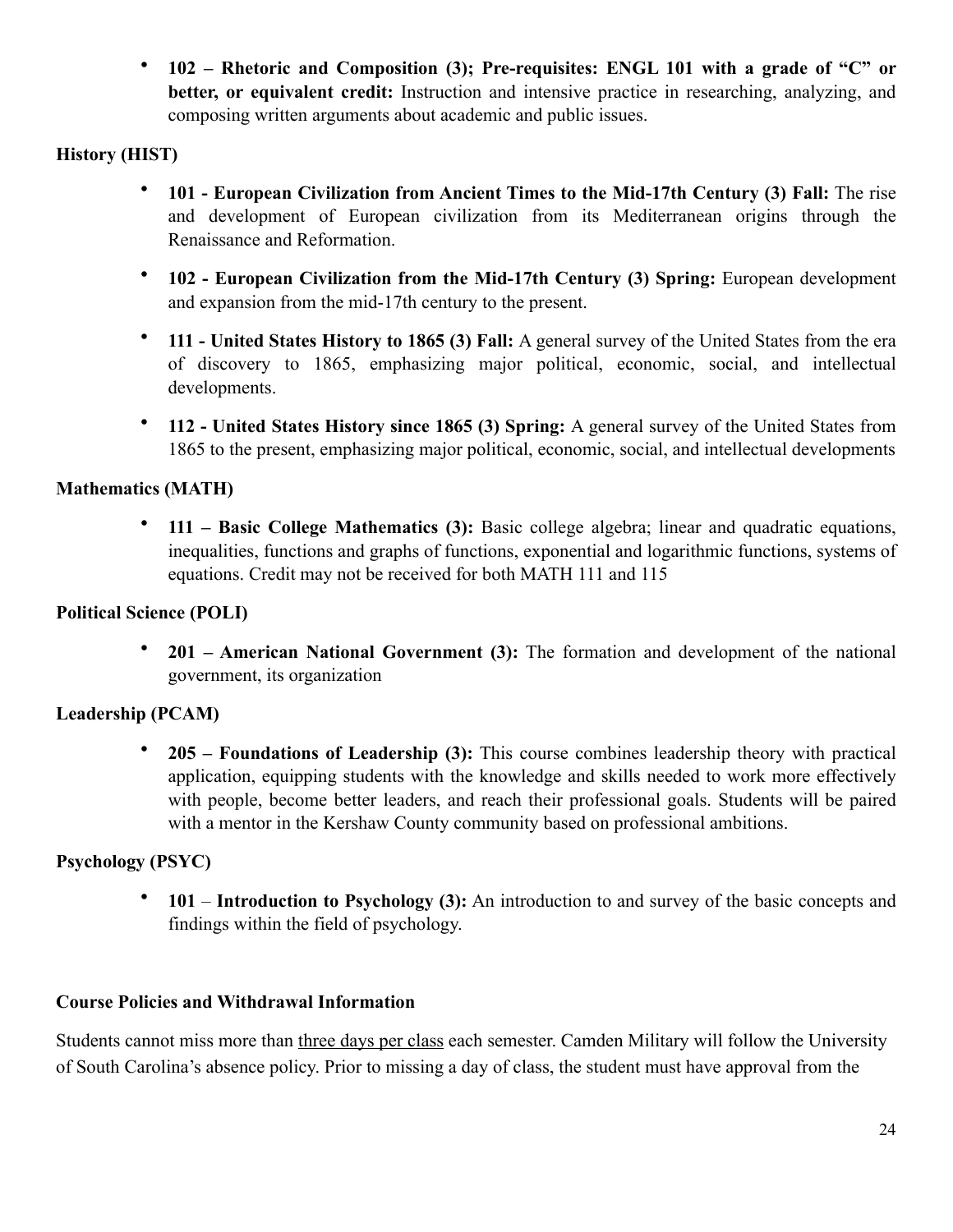instructor and Headmaster. Also, once a student enrolls in dual-enrollment courses he will have both a college transcript and college GPA.

The process for withdrawal will depend on the situation and the grade of the student. If a student falls under a "C" for the two-week period, he will be required to attend tutorial weekly. If he cannot improve by the six-week period, a meeting will be scheduled between the instructor, liaison, and students. Parents will be notified and decide whether to withdraw the cadet from the course. The withdrawal dates for the upcoming school year will be as follows:

- Fall Semester: 8/24 without "W" and 11/02 without "WF" (withdrawal with failure)
- Spring Semester: 1/17 without "W" and 3/27 without "WF" (withdrawal with failure)

# **Transcripts**

Transcripts for dual-enrollment with the University of South Carolina - Union must be ordered from their main campus: You will *not* need to know your VIP ID if you follow the link:

[https://www.sc.edu/about/offices\\_and\\_divisions/registrar/transcripts\\_and\\_records/transcripts/index.php](https://www.sc.edu/about/offices_and_divisions/registrar/transcripts_and_records/transcripts/index.php)

Click the link that states: Students Who Don't Know Their Self-Service Carolina Login

If you are a current or past student who does not know their Self-Service Carolina username and password, your transcript is available through Parchment Ordering Services.

For questions concerning dual-enrollment policies or courses, please contact the Dual-Enrollment Coordinator, CPT Jesse Davis, at *jdavis@camdenmilitary.com* or (803) 432-6001.

# **Dual-Enrollment Coordinator:** CPT Jesse Davis, CMA

**Phone:** 803-432-6001

**Email:** jdavis@camdenmilitary.com

# **Middle School Program**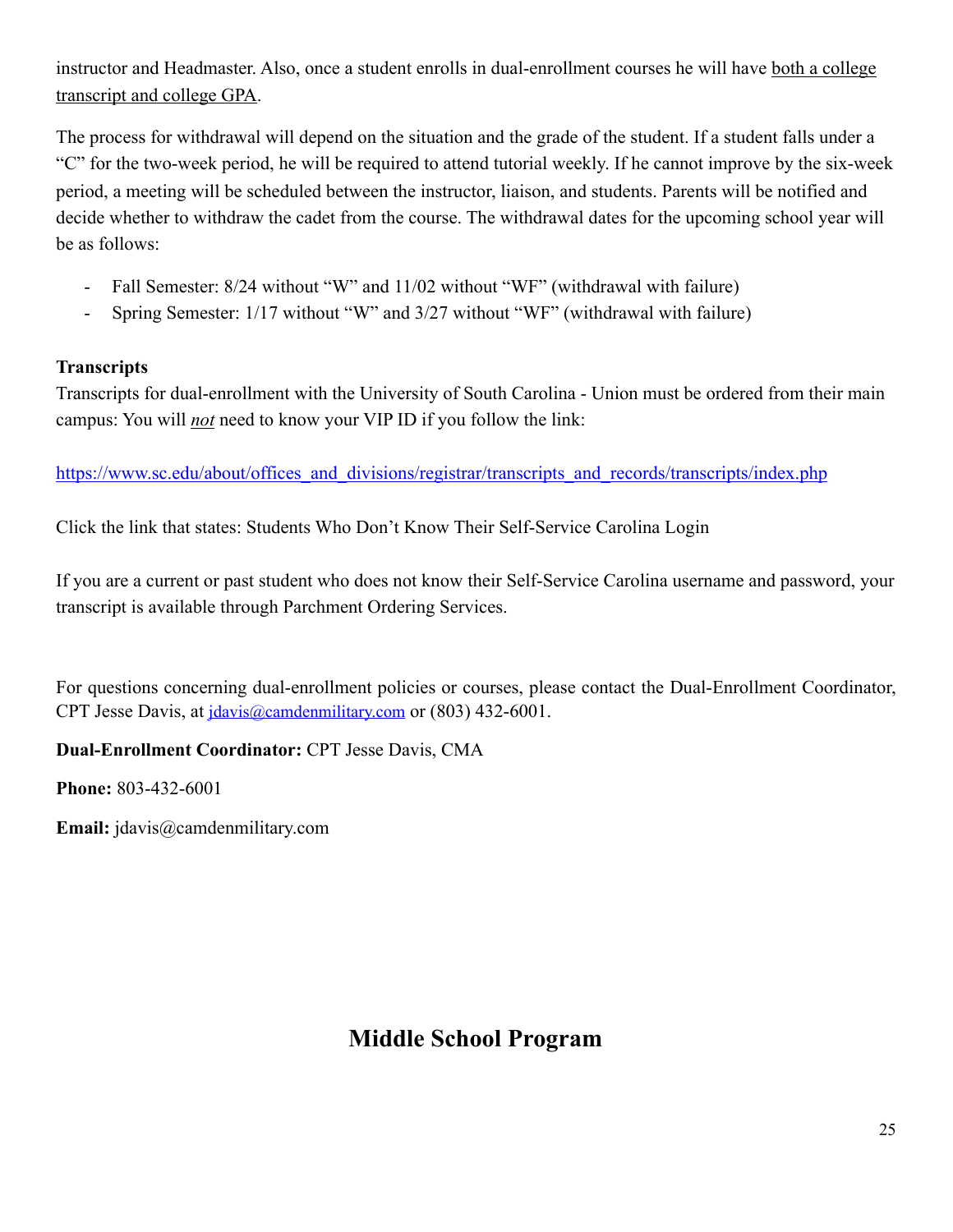**Seventh Grade English –** While learning the fundamentals of the English language, students of English 7 are presented with a perfect blend of literature, writing and grammar. Students apply their knowledge by using a variety of sentences to from unified, coherent paragraphs of description, definition, cause and effect, comparison, etc. They recognize all stages of the writing process and practice writing skills in various formats

**Eighth Grade English –** The objectives of eighth grade grammar and composition are for students to continue their mastery of the parts of speech, clauses and phrases, syntax, standard English usage, capitalization, and punctuation. They should learn to write clear and logical compositions in various formats. Primary attention will be given to sentence structure and to paragraph development with emphasis on clear topic sentences, unity, coherence, and the developmental elements of details and examples; but all forms of writing will be explored. Students will be encouraged to go where their minds and imaginations take them; however, the instructor will always impose the logic of beginnings, middle, and ends.

**Seventh Grade Literature –** This class focuses on improving reading fluency and comprehension through specific skill building. It stresses analysis, vocabulary and context clues to improve comprehension. The course's literature focuses on science, fantasy, fables and legends in the forms of plays, poetry, novels, short stories and non-fiction.

**Eighth Grade Literature –** This course is a continuation of the skills emphasized in seventh grade literature, this course concentrates on American traditions through historical fiction by introducing students to ideas about life that are reflected through literary themes.

**Seventh Grade Math –** This course extends students' understanding of numbers and computation to include integers and proportional reasoning. All concepts and skills are presented in the context of problem solving that requires the use of reasoning and communication. Areas of focus include: data analysis and probability; algebraic foundations such as equations and inequalities; functional relationships; arithmetic and geometric sequences; geometric precision, and measurement. Calculators are permitted starting second semester (graphing calculators are encouraged).

**Eighth Grade Pre-Algebra –** The expectations in Pre-Algebra for all students is to pave a pathway for all students is to pave a pathway for understanding, critical thinking, and problem solving for mathematics. Students will be learning, enhancing, and/or reviewing the five core topics of mathematics: Numbers and Operations, Algebra, Geometry, Data Analysis and Probability, and Measurement.

**Seventh Grade Life Science–** Life Science is the study of the great variety of living things that have lived or now live on Earth. Life science includes the study of the characteristics and needs that all living things have in common. It is also a study of changes-both daily and those that take place over millions of years. Probably most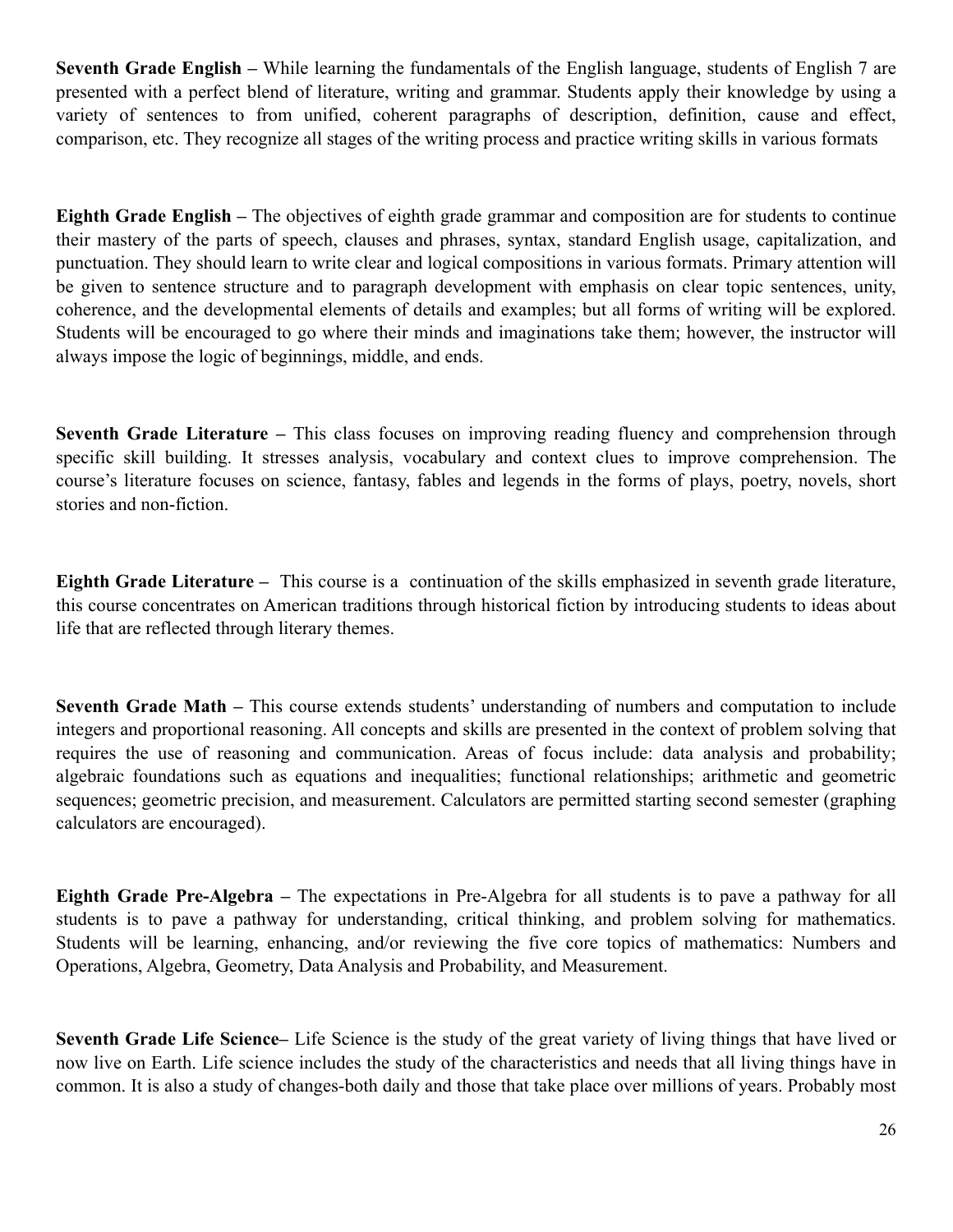important, in studying life science you will explore the many ways that all living things depend on Earth and its resources.

**Eighth Grade Earth Science –** Earth Science is the survey of the Earth's interior, rocks, minerals and soil, oceans, atmosphere, and outer space. For many years, scientists studied each of these topics separately. Today, scientists look more at the connections among these physical features. This course will connect the relationships between the physical features of the planet Earth and potential knowledge of the Earth through space exploration.

**Seventh/Eighth-Health/Physical Education –** Students explore issues of personal health, nutrition, drug and tobacco education, sex education, including STD's and AIDS, physical fitness, and stress management. Cadets learn the importance of maintaining an appropriate level of physical and motor fitness necessary for an active lifestyle. These physical and motor skills include power, speed, agility, balance, reaction time, and anticipation timing. The purpose of this course is for the cadet to acquire useable physical skills for current and future sports interests. The four content areas are physical fitness, individual sports, team sports and leisure education.

**Seventh Grade Geography –** This course presents an inter-disciplinary approach to geography, with special emphasis on the interrelation of physical, cultural, economic and political geography. The course provides a core knowledge about the world in which we live as well as developing basic skills in geography such as map reading and the analysis of factual information for graphs, charts, tables, and photographs. The course emphasizes awareness that, while people adjust to their environment, they also take part in changing their environment-for better or worse.

**Eighth Grade US History –** This course is designed to help students explore major events and important people who helped shape American history. We will cover events from early American settlement up to the present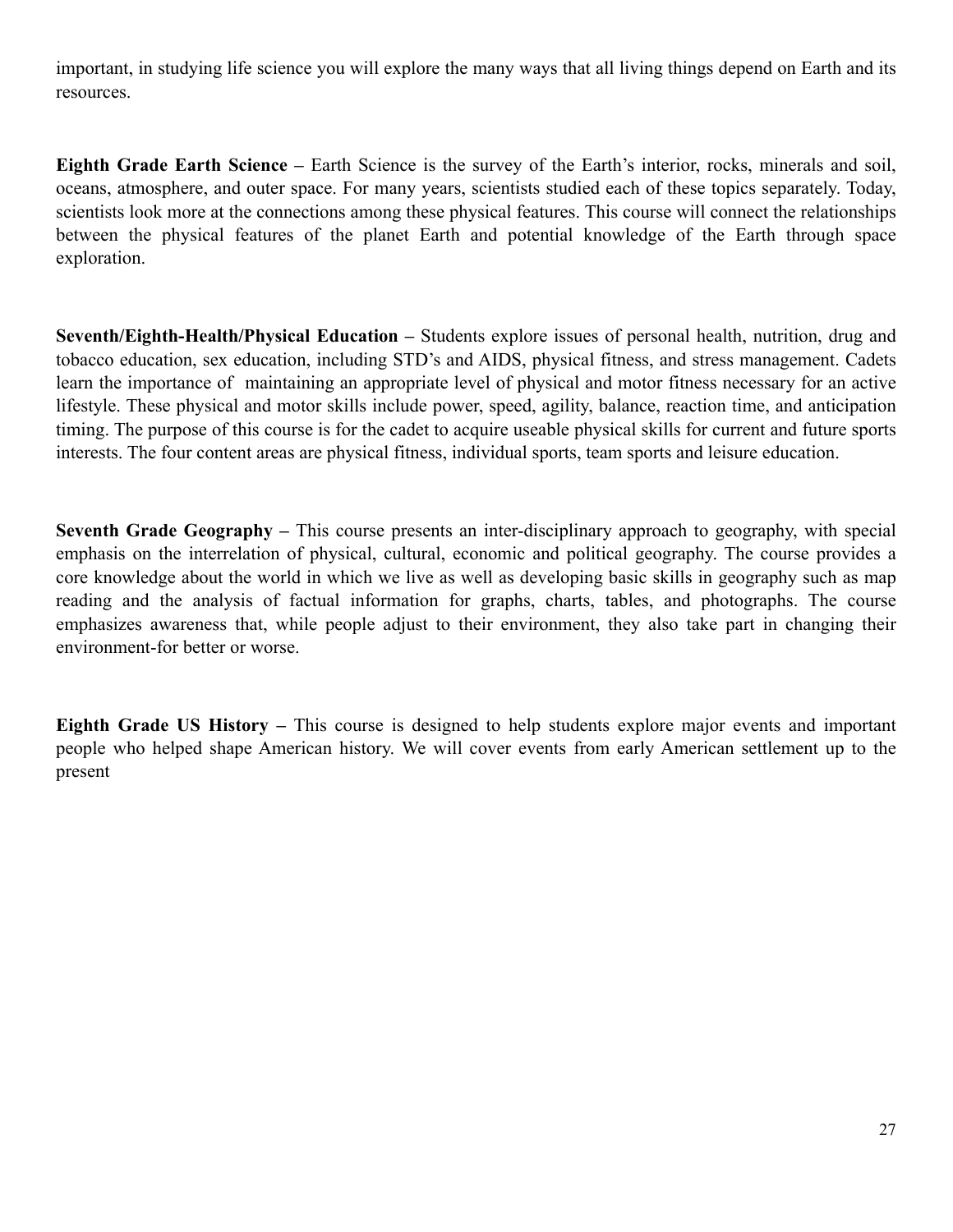# **Commencement Participation**

Participation in Commencement activities is a privilege that must be earned and may be denied at the discretion of the school administration. To participate in Commencement activities, a cadet must meet the requirements for a high school diploma. A diploma will be granted and presented to any cadet who meets Camden Military Academy standards and requirements for graduation.

#### **Academic Scheduling**

Returning Students: Schedules for returning students are completed during the Spring semester. Students meet with their academic adviser by appointment to pick their courses based on the adviser's guidance and teacher recommendation. Upon completion of advising, schedules will be sent to parents for review. On June 1, returning student schedules will be finalized and locked into Camden's system.

New Students: Students that enroll over the summer and school year will be assigned an academic adviser based on grade level. Once students have submitted their transcripts, the academic adviser will work with the family to create a schedule. Once the schedule is made, the family will have time to review. On August 1, new student schedules will be finalized and locked into Camden's system. Students that arrive in the middle of the school year will work with their adviser to create their schedule.

Academic Advisers:

MAJ Nicholas E. Paramore: Grades 8-10

LTC John Heflin: 7, 11-12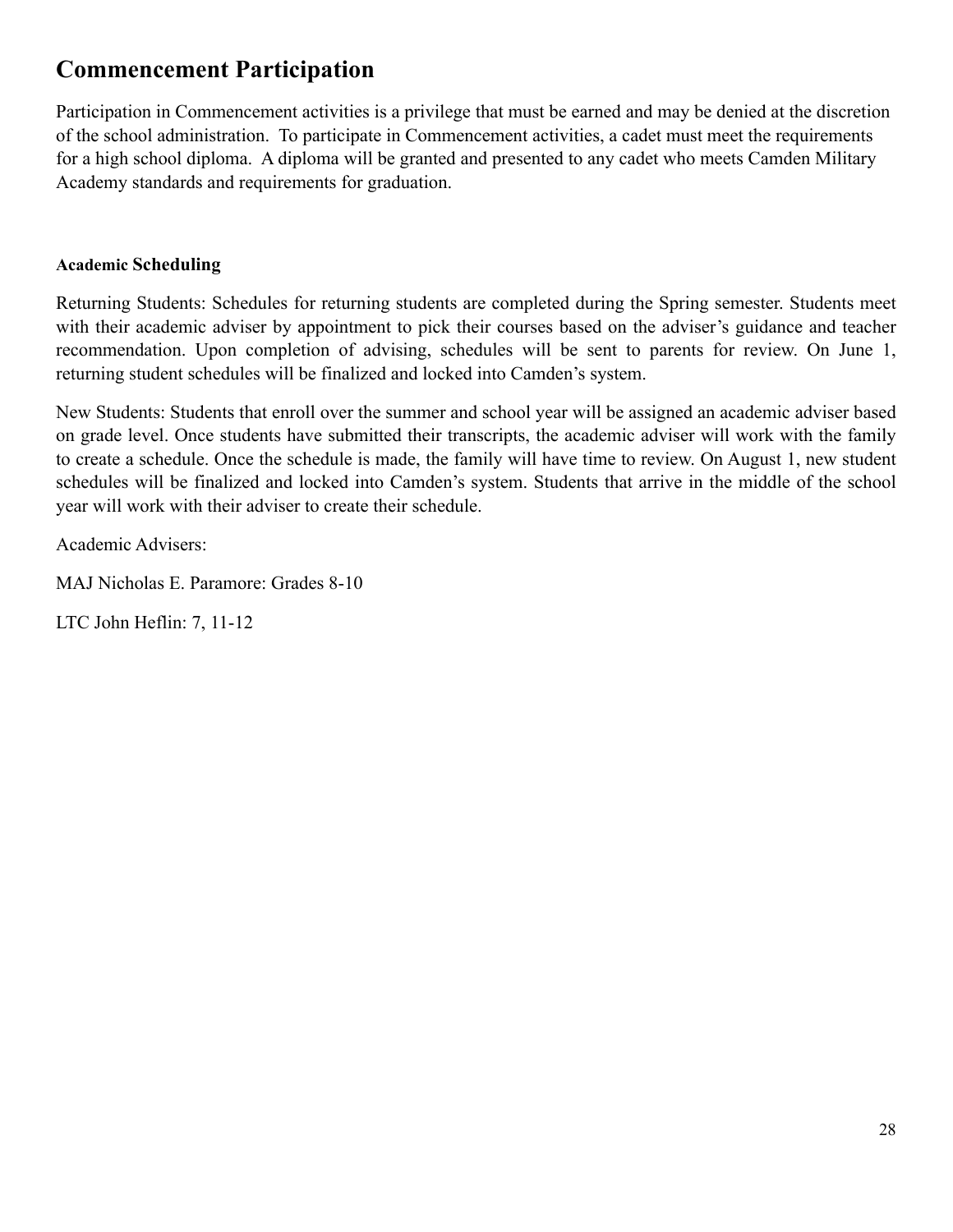# **Honors Program**

**Introduction:** As a College Preparatory school, we provide students with the best education available to ensure their success in college. Providing a structured, rigorous Honors Program is necessary to give our students the best chance for success. Honors Curriculum is more rigorous and incorporates stronger critical thinking skills and knowledge. It is intended to move at a faster pace than CP classes. CMA offers 12 honors classes during the 2021-2022 academic school year.

# **Honors Course Offerings:**

| <b>Math</b> | English   | <b>Science</b>          | <b>Social Studies</b> |
|-------------|-----------|-------------------------|-----------------------|
| Algebra 1   | English 1 | <b>Biology</b>          | World Geography       |
| Algebra 2   | English 2 | Chemistry               | World History         |
| Geometry    | English 3 | Physics                 | U.S. History          |
|             |           | <b>Physical Science</b> |                       |

# **Criteria for selecting Honors students:**

**1. Grade in Prerequisite Course:** When selecting a student for an Honors course, the first criteria is the grade in the prerequisite course. The minimum grade for Honors eligibility is a 90. Ex. If a student wants to take English II Honors, the lowest grade he could have earned in English I is a 90. A student who earned a 90 in a CP class is eligible to take Honors next year if he meets the rest of the requirements.

**2. Teacher Recommendation:** This requirement is vital to the success of the Honors program. Teachers will complete a recommendation form for students applying for Honors based on their evaluation of the student from that year. Teachers' daily classroom interactions with cadets give them invaluable insights to their students' academic capabilities.

**3. Standardized Scores:** It is important we have our best students in Honors classes. Standardized scores are a good reflection on students' capabilities. Students' scores on the PSAT, SAT, ACT and other state tests will be reviewed prior to selecting them for Honors. This data allows us to make decisions for students who are borderline for admission into Honors classes. Ex. If a student is just below a 90 for the year in English, but scored over a 650 on the English portion of the PSAT, that is a great indicator that they are capable of doing the work.

**4. Parental Input:** Parents have the ability to request their cadet be reviewed for enrollment in an Honors course. The aforementioned protocol will be followed to make a decision.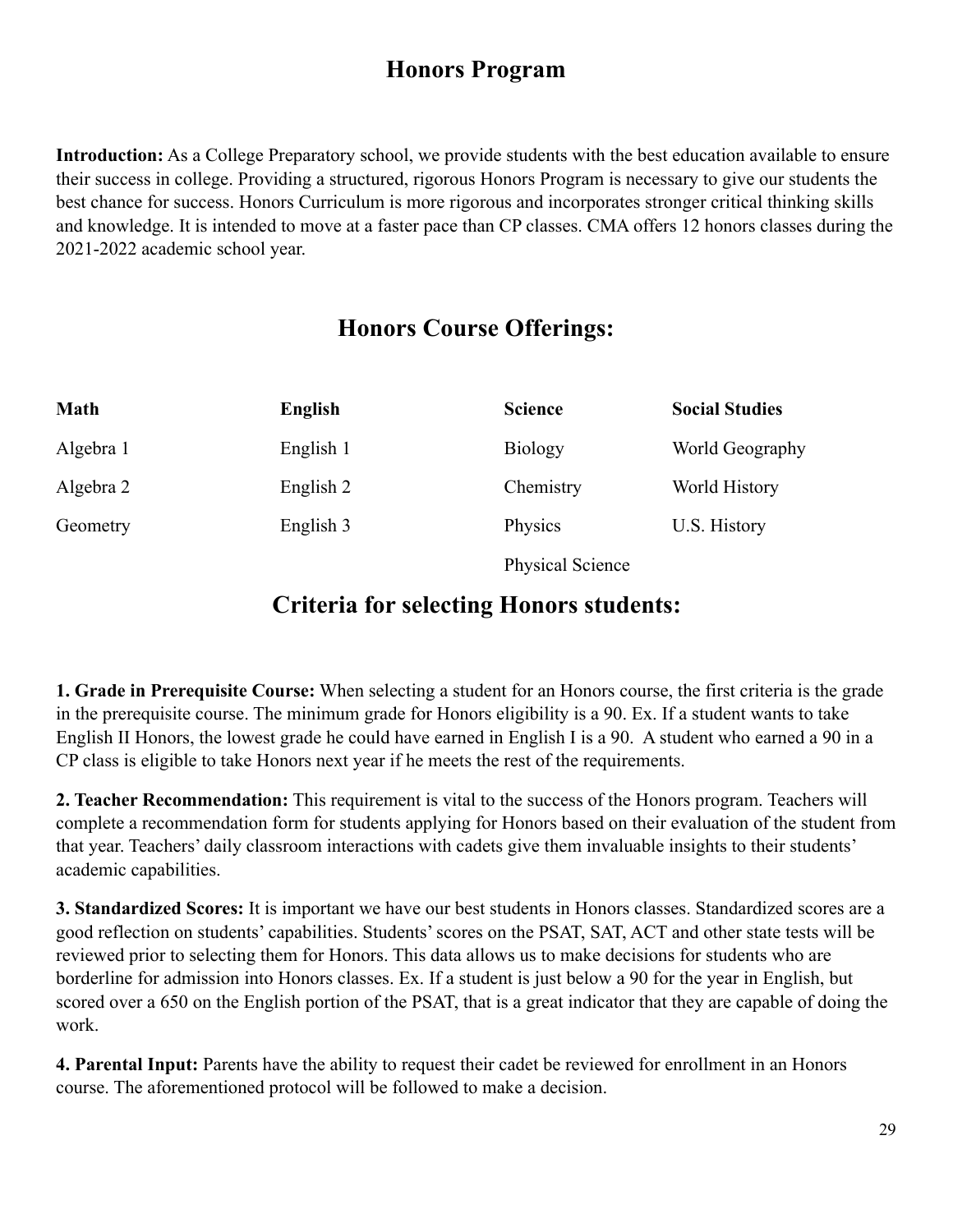**5. Program Director Approval:** Once all steps have been followed, the Honors Program Director will be the final approving authority.

# **Process for selecting Honors students who enroll before Fall Semester (New Students)**

**1. Grade in Prerequisite Course:** When selecting a student enrolling before the Fall Semester for an Honors course, the first criteria is the grade of the prerequisite course. The minimum grade a student can have earned to be eligible for Honors is a 90.

**2. Review of Standardized Scores:** If a teacher recommendation is unavailable, the next step is to review the student's standardized testing results. Whether or not the student is meeting or exceeding grade level expectations will help supplement the lack of teacher recommendation.

**3. Parental Input:** Parents have the ability to request their cadet be reviewed for enrollment in an Honors course. The aforementioned protocol will be followed to make a decision.

**4. Program Director Approval:** Once all steps have been followed, the Honors Program Director will be the final approving authority.

# **Process for selecting Honors students who enroll during the school year**

**1. Grade in current course:** A student who transfers to CMA during the school year has the ability to enroll in an Honors course. To be eligible to enroll in an Honors course, the student must currently be taking an honors course at his previous school. The student must have a cumulative grade of 80 or higher in that course to be placed in the equivalent honors course at CMA.

**2. Transfer Policy:** No transfer student can immediately enroll in an honors class if they were not enrolled in the honors equivalent at their previous school. Transfer students wishing to enroll in an honors class will be put on a four-six week trial period in the College Prep class. At the end of the trial period, they can apply for Honors if they have a 90 or above and teacher recommendation.

**3. Parental Input:** Parents have the ability to request their cadet be reviewed for enrollment in an Honors course. The aforementioned protocol will be followed to make a decision.

**4. Program Director Approval:** Once all steps have been followed, the Honors Program Director will be the final approving authority.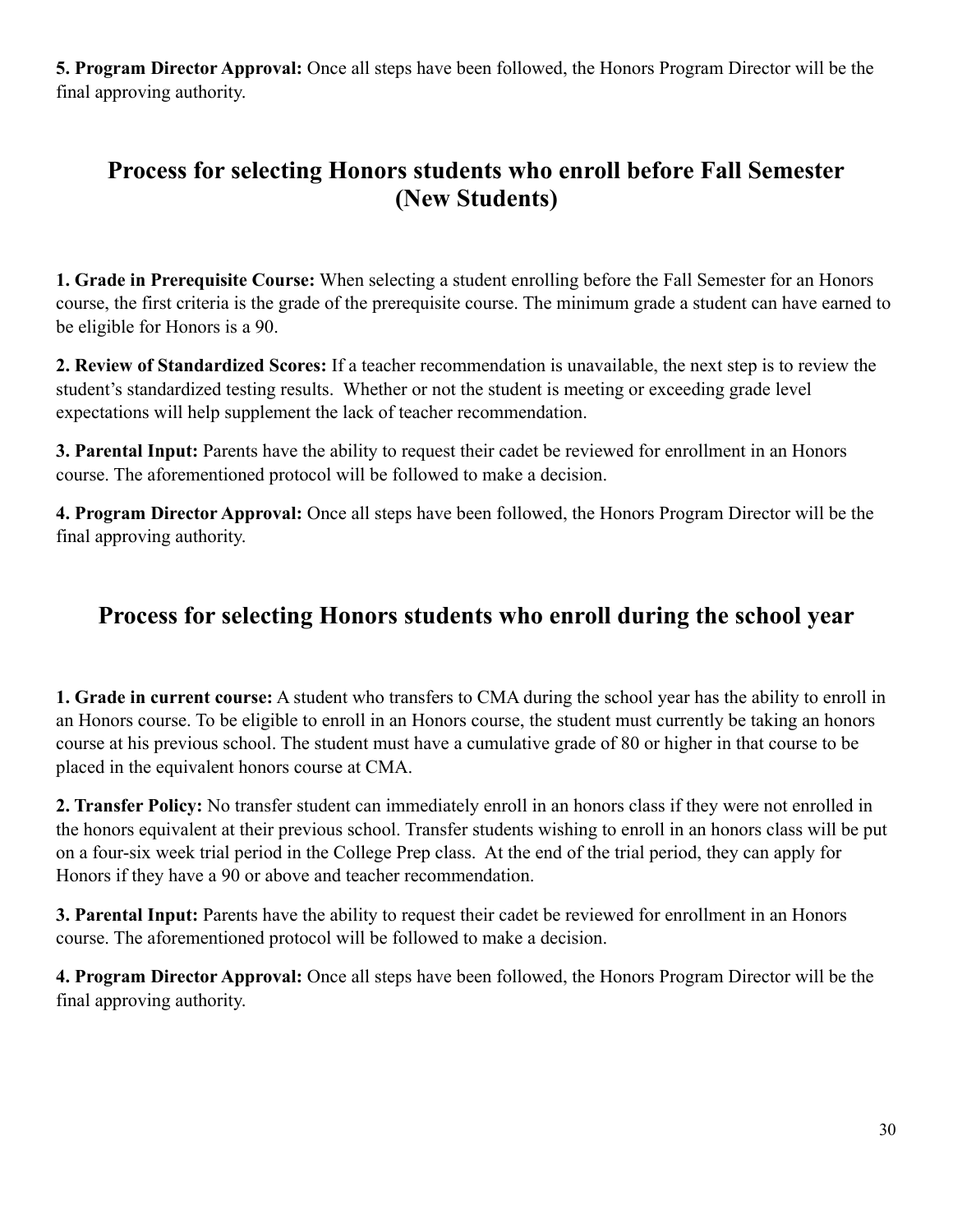# **Maintaining Honors Status**

Students enrolled in Honors classes must maintain a 70 or higher each six week grading period to remain in the Honors program. It is important that students do not fall behind in the more fast-paced honors classes. If a student earns below a 70 for any two-week grading period, he is required to attend tutorial three times a week until he raises his grade to a 70. When a student earns below a 70 for a six week grading period, the teacher and CC will meet to discuss whether or not the student should be removed from the Honors class. If the teacher believes the student is too far behind, the student will be transferred to the course's CP class.

**Honors Program Director:** MAJ Nicholas E. Paramore, CMA

**Phone:** 803-421-0562

**Email:** paramore@camdenmilitary.com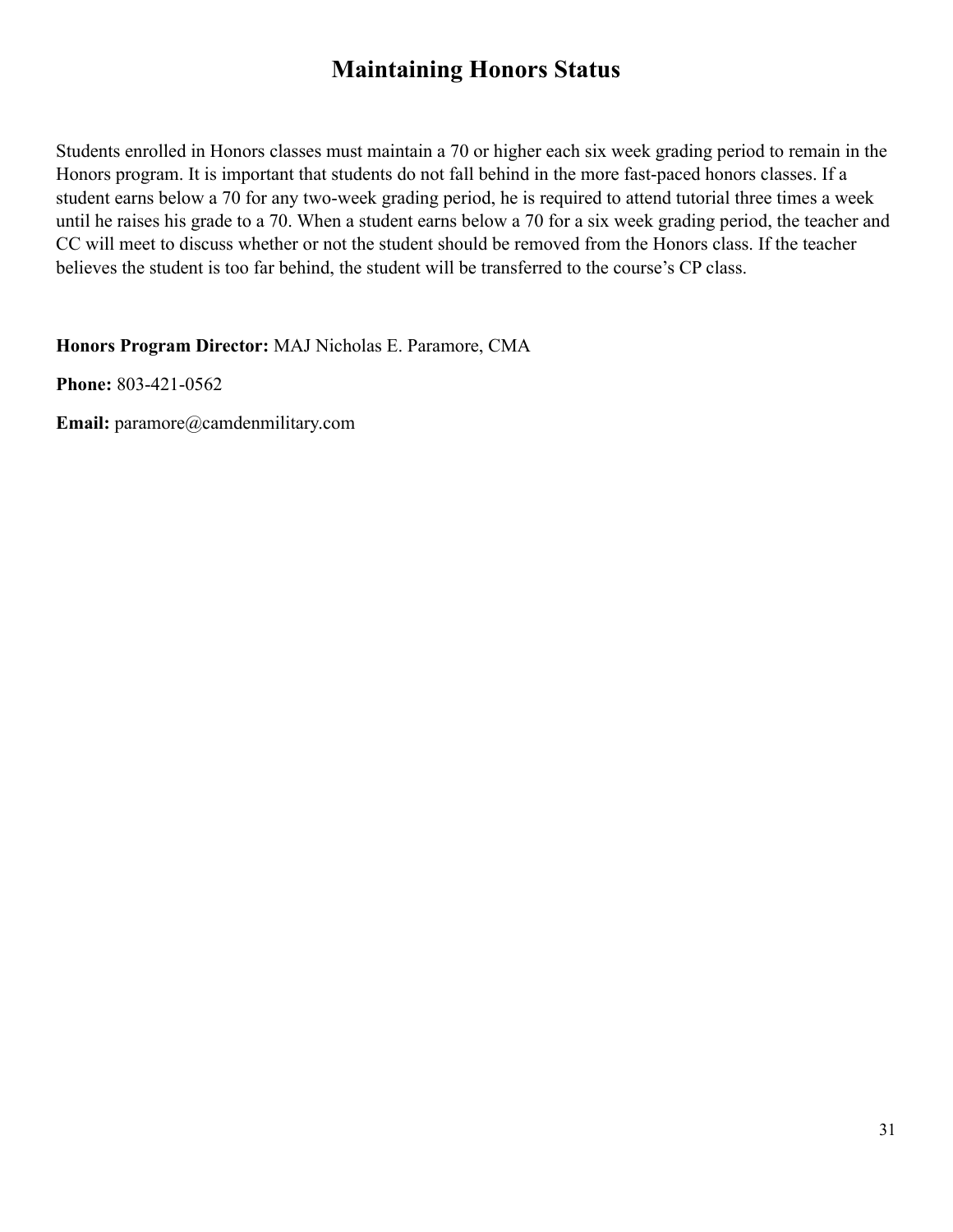# **National Honor Society**

Chapter Bylaws of The Camden Military Academy

Chapter of the National Honor Society

Adopted: October 22, 2020

#### **ARTICLE I: NAME**

The name of this chapter shall be The Camden Military Academy Chapter of the National Honor Society of Camden Military Academy.

#### **ARTICLE II: PURPOSE**

The purpose of this chapter shall be to create an enthusiasm for scholarship, to stimulate a desire to render service, to promote worthy leadership, and to encourage the development of character in students of Camden Military Academy.

#### **ARTICLE III: POWERS**

Section 1. This chapter operates under the direction of and in full compliance with the NHS National Constitution. See www.nhs.us/constitutions.

- Section 2. The chapter adviser is given the authority to supervise the administration of chapter activities, as delegated by the school headmaster.
- Section 3. Final authority on all activities and decisions of the chapter reside with the headmaster (See Article V, Section 1 of the NHS National Constitution.)
- Section 4. Our chapter of NHS maintains policies and practices that are designed to prevent discrimination against any qualified candidate or member on the basis of race, color, religion, ancestry, national origin, gender, and disability. This policy of nondiscrimination applies to all practices, including the chapter administration and the selection, discipline, and dismissal of members.

#### **ARTICLE IV: MEMBERSHIP**

- Section 1. Membership in this chapter is an honor bestowed upon deserving students by the faculty and shall be based on the criteria of scholarship, service, leadership and character.
- Section 2. Membership in this chapter shall be known as active, honorary and alumni. Active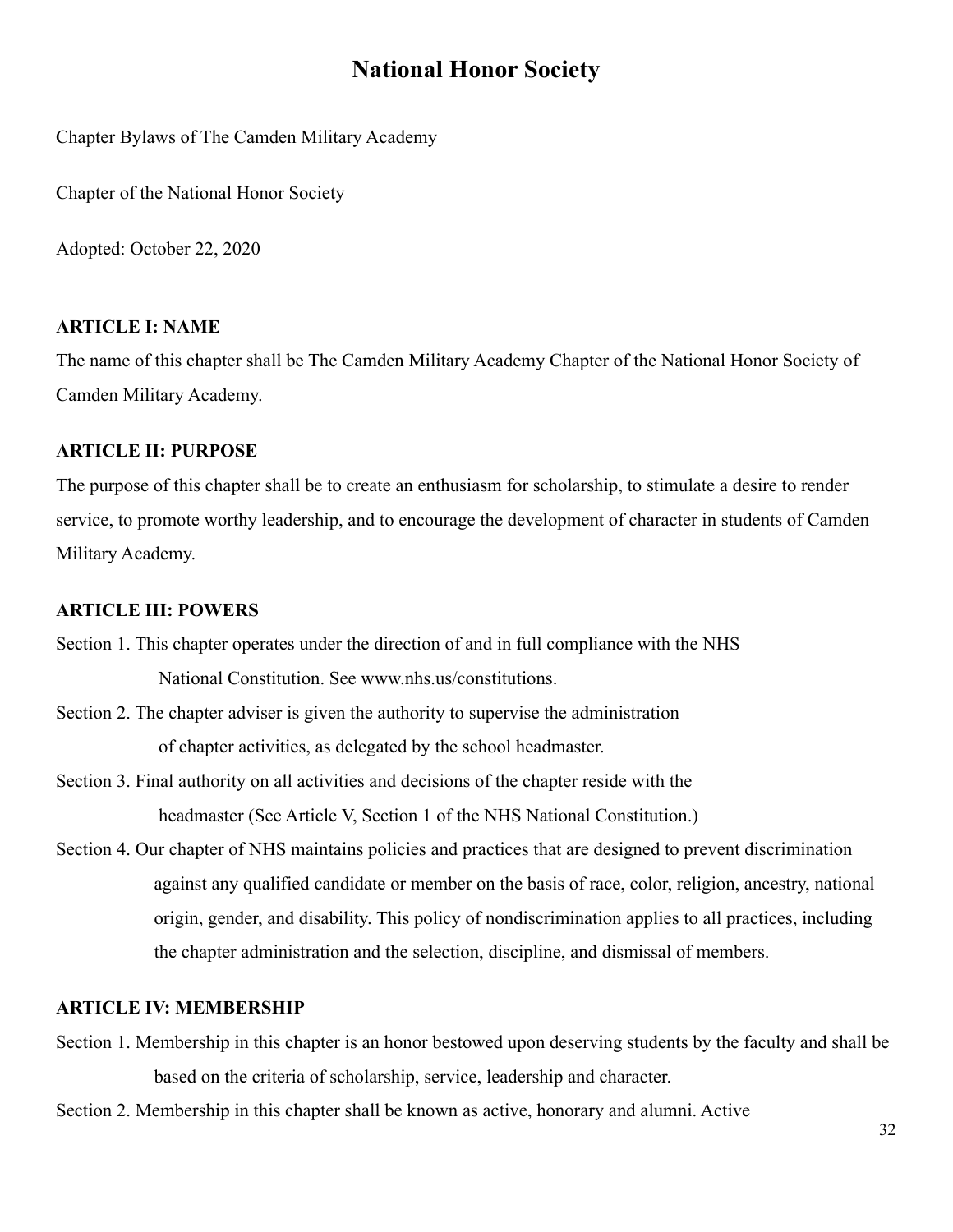members become alumni members at graduation. Honorary members are selected at the discretion of the faculty council. Alumni and honorary members have no voice or vote in chapter affairs.

Section 3. Eligibility:

a. Candidates eligible for selection to this chapter must be members of the sophomore, junior or senior class.

b. To be eligible for selection to membership in this chapter, the candidate must have been enrolled for a period equivalent to one semester at Camden Military Academy.

c. Candidates eligible for election to the chapter shall have a minimum cumulative GPA of 3.75 on a 5.0 scale.

d. Upon meeting the grade level, enrollment, and GPA standards, candidates shall then be considered based on their service, leadership and character.

#### **ARTICLE V: SELECTION OF MEMBERS**

- Section 1. The selection of members to this chapter shall be by a majority vote of the faculty council, which consists of five faculty members appointed by the headmaster. The chapter adviser shall be the sixth, nonvoting, ex officio member of the faculty council.
- Section 2. The selection of active members shall be held twice a year during the first/second semester of the school year.

Section 3. Prior to the final selection, the following shall occur:

a. Students' academic records shall be reviewed to determine scholastic eligibility.

b. All students who are eligible scholastically (i.e., candidates) shall be notified and asked to complete and submit the candidate information form for further consideration.

c. The faculty shall be requested to evaluate candidates determined to be scholastically eligible using the official input form provided by the chapter adviser.

d. The faculty council shall review the candidate information forms, faculty input, and other relevant information to determine those who fully meet the selection criteria for membership.

Section 4. Candidates become members when inducted at a special ceremony

Section 5. An active member of the National Honor Society who transfers from this school will be given an official letter indicating the status of their membership

Section 6. An active member of the National Honor Society who transfers to this school will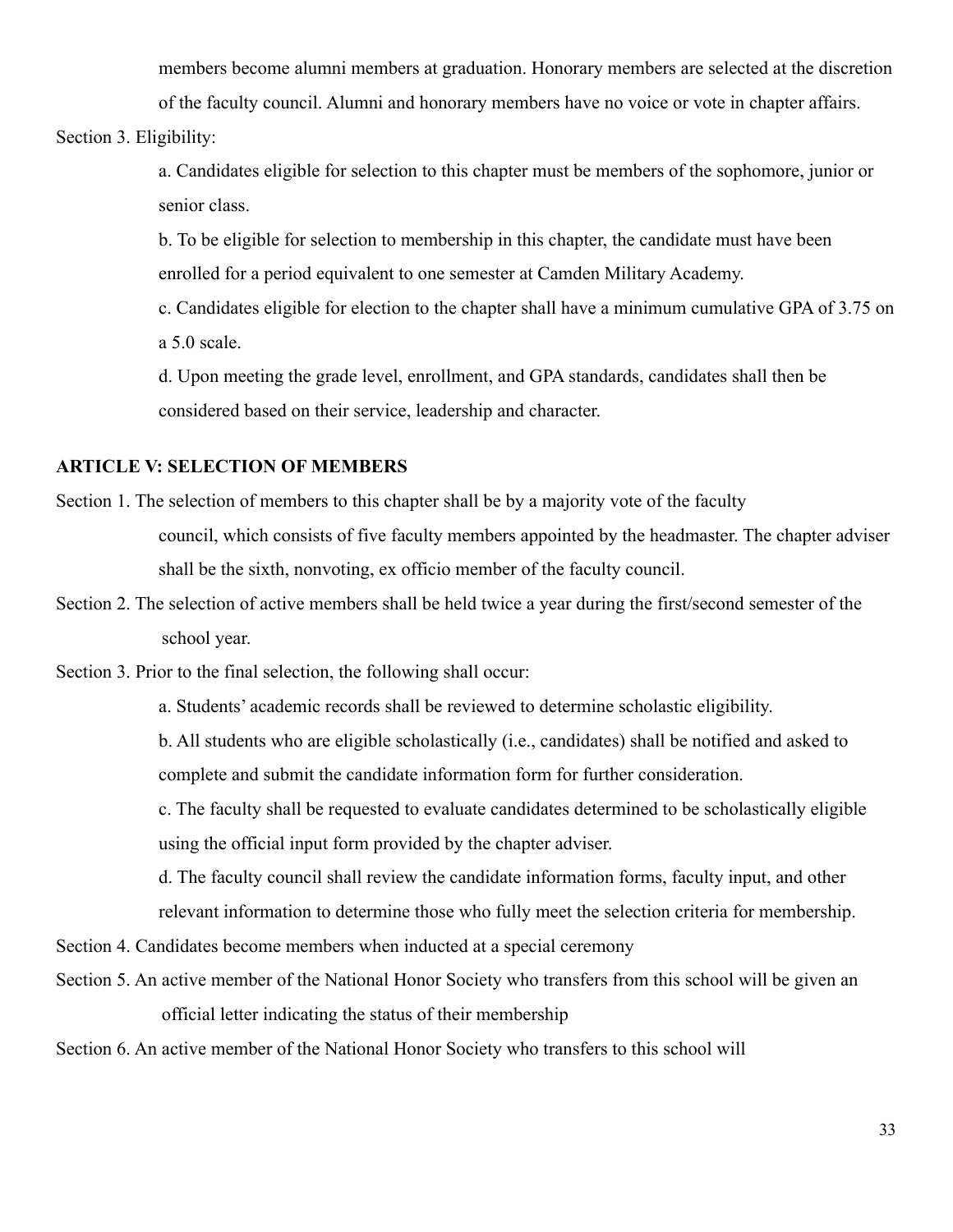be automatically accepted for membership in this chapter with a letter from the previous school principal. The faculty council shall grant to the transferring member one semester to attain the membership requirements and, thereafter, this member must maintain those requirements for this chapter in order to retain their membership.

#### **ARTICLE VI: OBLIGATIONS OF MEMBERS**

- Section 1. Each member of this chapter who is in good standing with regard to the membership standards and member obligations shall be granted the privilege to wear the emblem adopted by the National Honor Society
- Section 2. Any member who withdraws, resigns, or is dismissed from the chapter shall surrender the privilege of wearing the emblem to the chapter.
- Section 3. Chapter members who are seniors in good standing shall be granted the privilege of wearing the honor society pin at graduation.

#### **ARTICLE VII: OFFICERS**

Section 1. The officers of the chapter shall be president, vice president, secretary, and public affairs.

- Section 2. Student officers shall be elected at the last meeting of each school year. All returning members in good standing with the chapter are eligible to run for a position as an officer. Any active member can nominate an eligible member as a candidate for office.
- Section 3. Voting shall be by secret ballot. A majority vote shall be necessary to elect any officer of this chapter. If the first vote does not yield a majority, a second vote shall be taken of the two candidates receiving the highest number of votes.
- Section 4. It shall be the duty of the president to preside at the meetings of the chapter, and serve as the official representative of the chapter at school and community functions.
- Section 5. The vice president shall preside in the absence of the president and shall also keep a record of members' contributions to leadership and service.
- Section 6. The secretary shall keep the minutes and attendance records for meetings and be responsible for all official correspondence.
- Section 7. The public affairs officer shall update social media accounts and news outlets on activity of the chapter.
- Section 8. Officers and the faculty adviser shall collectively be known as the chapters executive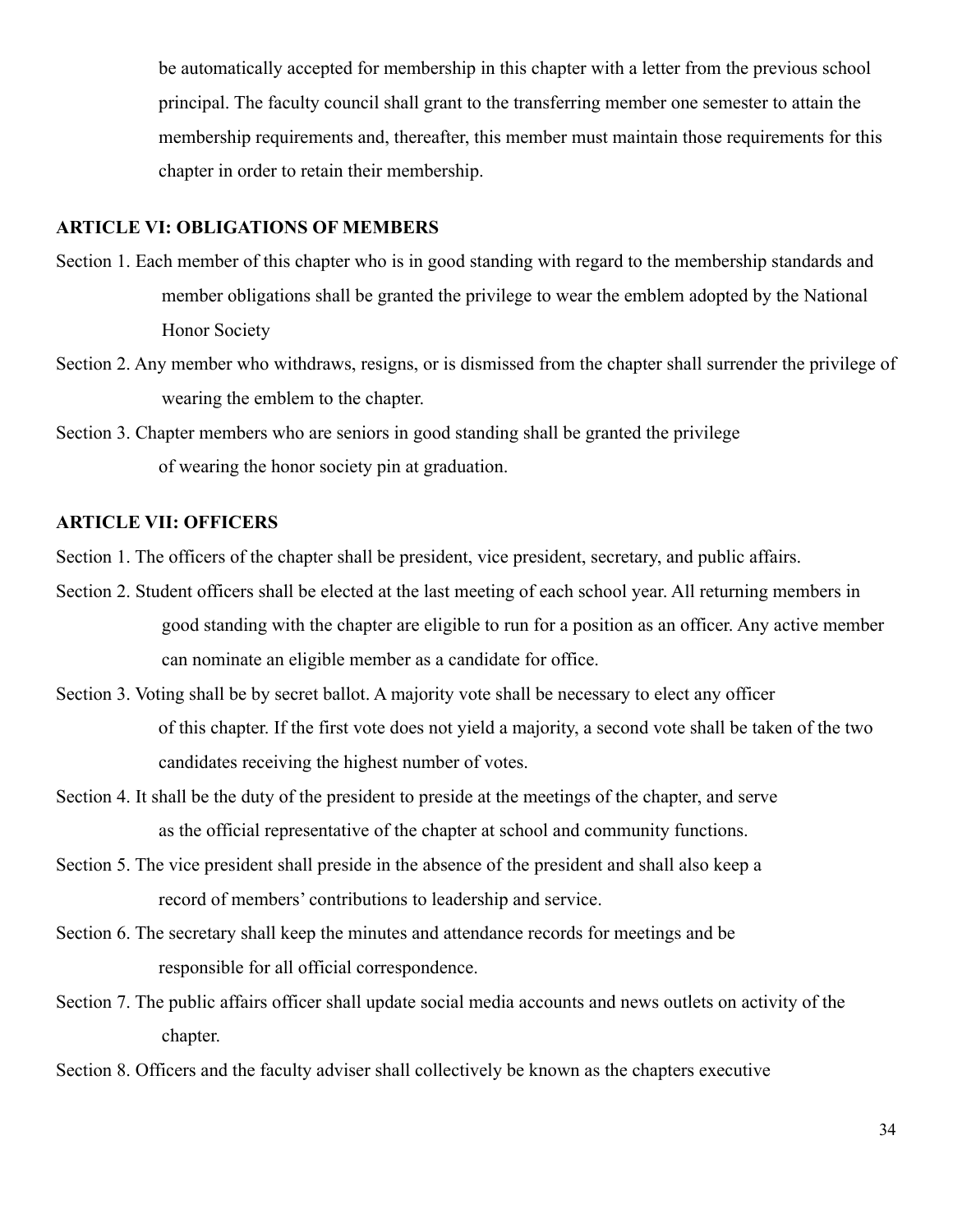committee shall establish annual goals for the chapter and have general charge of the meetings and the business of the chapter. Any action by the executive committee is subject to the review of the chapter members.

#### **ARTICLE VIII: MEETINGS**

- Section 1. Regular meetings of this chapter shall be on the first Friday of every month from 0815-0900 in the library. Special Meetings can be called by the president with approval of the adviser.
- Section 2. This chapter shall conduct its meetings according to *Roberts Rules of Order*.
- Section 3. Members are expected to attend all chapter meetings.

#### **ARTICLE IX: ACTIVITIES**

- Section 1. The chapter shall determine one or more service projects for each year.
- Section 2. All members shall regularly participate in these projects.
- Section 3. These projects shall have the following characteristics: fulfill a need within the school or community, have the support of the administration and the faculty, be appropriate and educationally defensible, and be well planned, organized, and executed.
- Section 4. Each member shall have the responsibility for choosing and participating in an individual service project that reflects their particular talents and interests and is approved by the chapter adviser. This is in addition to the chapter projects to which all members contribute.

Section 5. The chapter shall publicize and promote its projects in a positive manner.

#### **ARTICLE X: DISCIPLINE AND DISMISSAL OF MEMBERS**

- Section 1. Any member who falls below the standards of scholarship, service, leadership, or character may be considered for discipline or dismissal from The Camden Military Academy chapter of the National Honor Society. Members of the National Honor Society are expected to maintain their academic standing and take an active role in service and leadership in their school and community.
- Section 2. If a members cumulative GPA falls below 3.75 during any semester, they will be given a written warning and a reasonable time period for improvement during each six week period. If the cumulative GPA remains below standard at the end of the semester the student will be subject to further disciplinary action by the faculty council to include dismissal from the chapter.

Section 3. Violations of the law or school regulations can result in immediate consideration of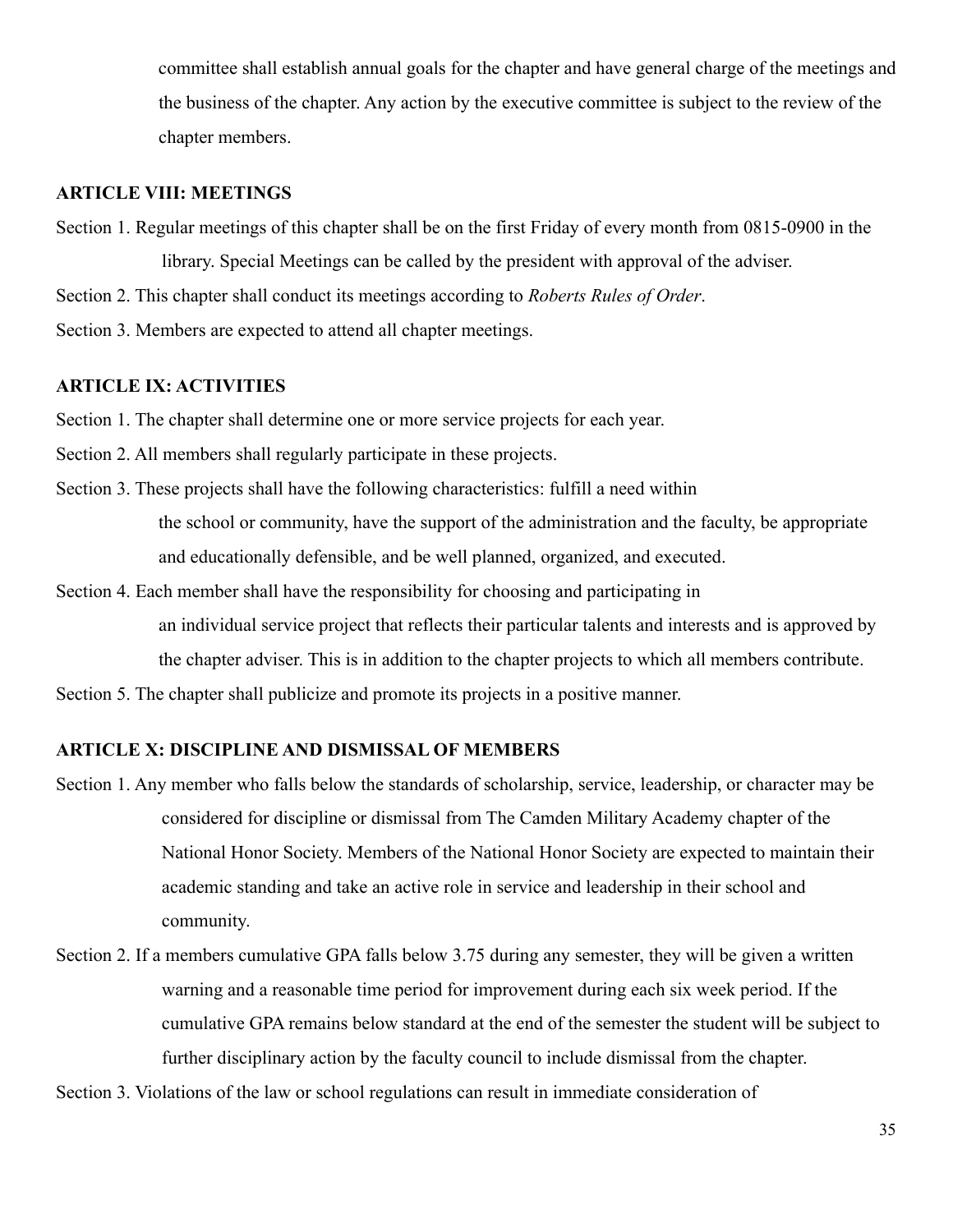the dismissal of a member (see Section 5 below). These violations include, but are not limited to DUI; stealing; destruction of property; cheating; truancy; or possession, selling, or being under the influence of drugs or alcohol at school or school-related activities or in the community.

- Section 4. Offenders of the school conduct code will receive written warning notification. A conference may be requested by either party (faculty council or student/parent). If the member is involved in another violation of the school conduct code, the member may be considered for dismissal.
- Section 5. Chapter officers, as representatives of the chapter, can be removed from their positions as a consequence of disciplinary action taken by the faculty council.

Section 6. In all cases of pending dismissal:

a. The member will receive written notification from the adviser/faculty council indicating the reason for consideration of dismissal.

b. The member will be given the opportunity to respond to the charge(s) against them at a hearing before the faculty council prior to any vote on dismissal (in accordance with due process identified in Article X of the NHS National Constitution). The member has the opportunity to present their defense either in person or via a written statement presented in lieu of the face-toface hearing. Following the hearing, the faculty council will then vote on whether to dismiss. A majority vote of the faculty council is needed to dismiss any member.

c. The results of the faculty council vote will be presented to the headmaster for review, and then stated in a letter sent to the student and parents. Dismissed members must surrender any membership emblems to the adviser.

d. The faculty councils decision may be appealed to the headmaster and afterwards according to provisions of the school discipline policies.

e. A member who is dismissed or resigns may never again be considered for membership in the National Honor Society.

#### **ARTICLE XI; RATIFICATION, APPROVAL, AND REVIEW**

- Section 1: These bylaws will be approved upon receiving a two-thirds affirmative vote of all active members of the chapter, a majority affirmative vote of the faculty council, and approval by the administration
- Section 2: These bylaws shall be reviewed and if necessary, revised within five years from the date of approval noted on this document.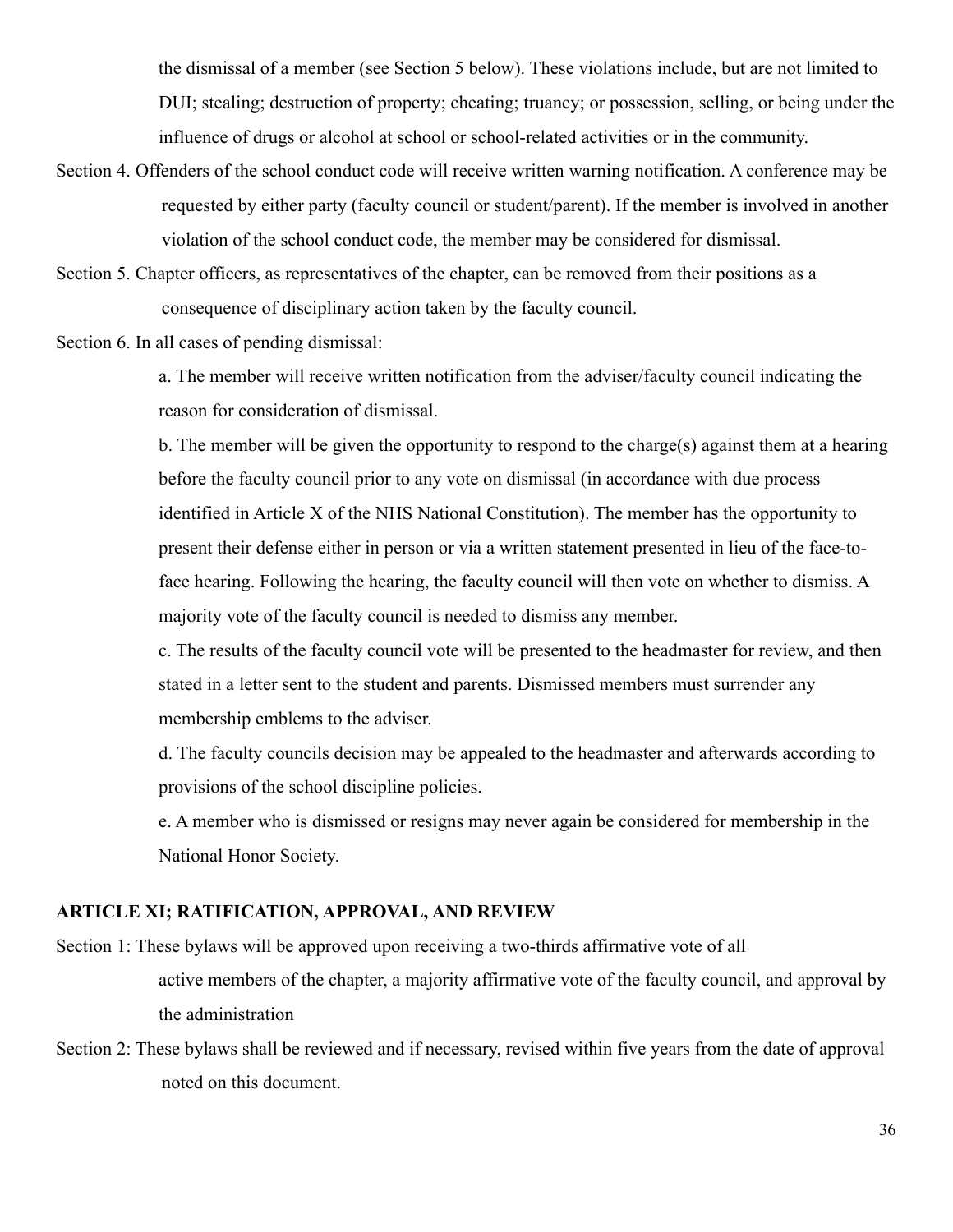### **ARTICLE XII: AMENDMENTS**

These bylaws may be amended by a two-thirds vote of the chapter, provided notice of the proposed amendment has been given to members at least one month prior to the vote. The exceptions are Articles V and X, which are developed by the faculty council with the approval of the headmaster.

Approved on October 22, 2020

MAJ Nicholas E. Paramore, CMA Chapter Adviser

COL Eric Boland Headmaster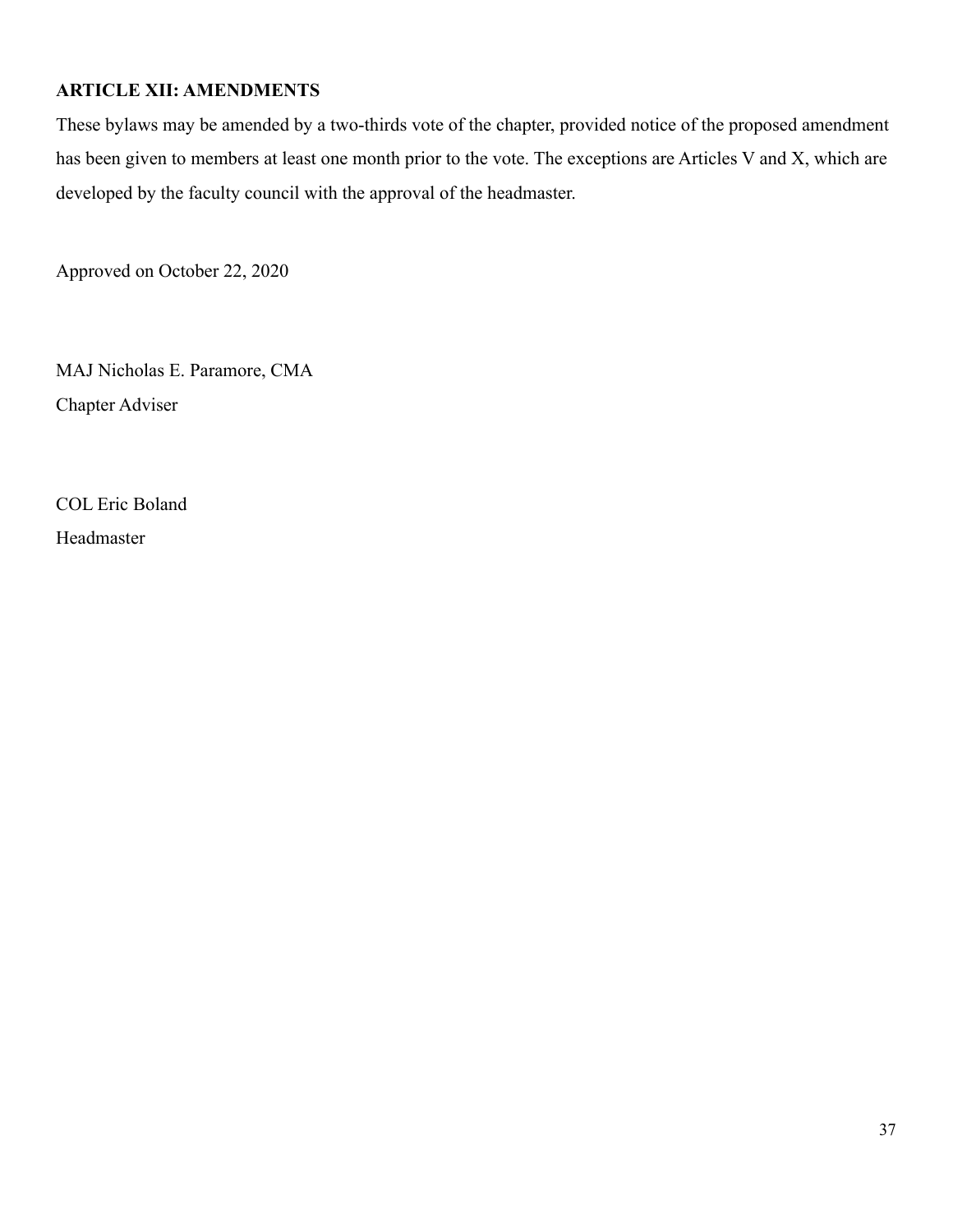# **South Carolina Lottery College Scholarship**

The Lottery Tuition Assistance Program (LTAP) is available to South Carolina residents who complete a Free Application for Federal Student Aid (FAFSA) form, and meet all other LTAP eligibility criteria.

### **Student Requirements for LTAP Scholarships:**

- 1. Must be a resident of South Carolina
- 2. Plan to go to a two or four-year public or private college or university in the state of South Carolina.
- 3. Graduate from high school with 24 credits (including one foreign language credit and a computer science credit)
- 4. Cannot have a criminal or arrest record.

### **A. South Carolina Life Scholarship**

The Legislative Incentive for Future Excellence (LIFE) Scholarship is a merit-based scholarship program administered by the financial aid office at each eligible public and independent institution in South Carolina. The LIFE Scholarship may be used towards the cost-of-attendance for up to eight terms based on the students' initial college enrollment date. Student's must be enrolled in their first one-year program, first associate's degree, first two-year program leading to a baccalaureate degree, first baccalaureate degree, or first professional degree.

#### **Award Amount: Eligible Institutions Award Amount\***

Four-year Public: Up to the cost-of-attendance, not to exceed \$4,700, plus a \$300 book allowance

Four-year Independent: Up to \$4,700 plus a \$300 book allowance

Two-year Public and Independent: Up to the cost-of-tuition at USC Regional campuses plus a \$300 book allowance

Technical: Up to the cost-of-tuition plus a \$300 book allowance

\*Award amounts are awarded half in the fall and half in the spring. Cost-of-tuition shall mean the award amount charged for registering for credit hours of instruction and mandatory fees assessed to all students. (The LIFE Scholarship in combination with all other scholarships and grants shall not exceed the cost-ofattendance as defined in Title IV regulations for any academic year.)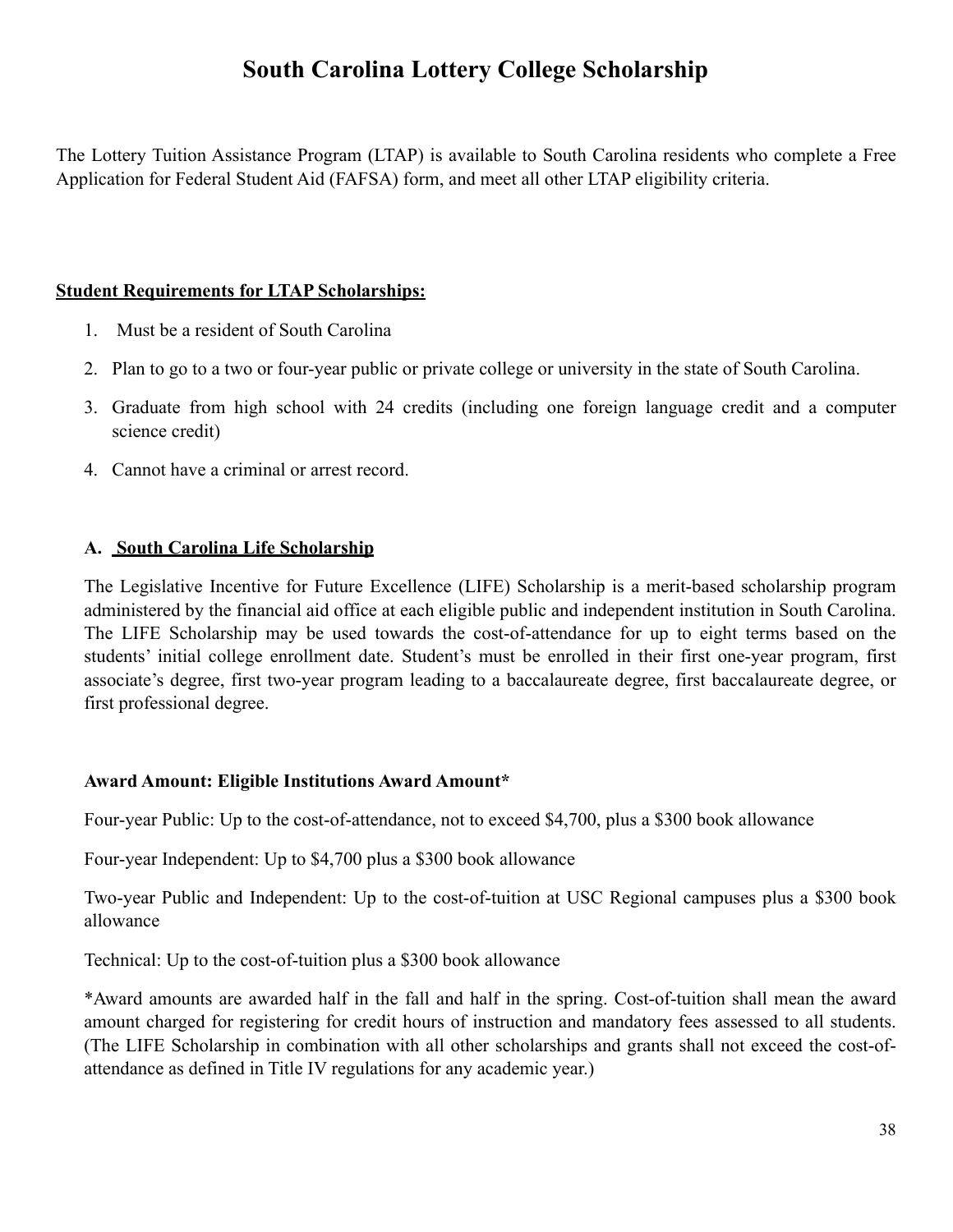# **Initial Eligibility Requirements for a LIFE Scholarship:**

In order to qualify for the LIFE Scholarship, first-time entering freshman attending an eligible four-year institution must meet two of three of the following criteria:

### **1. Earn a cumulative 3.0 grade point average (GPA) based on the SC Uniform Grading Scale upon high school graduation**

 **a**. The grade point average must be reported to two decimal places (minimum) and cannot be rounded. The GPR must be calculated after official completion of courses required for graduation.

#### **2. Score an 1100 on the SAT or an equivalent 24 on the ACT**

 a. SAT/ACT scores will be accepted through the June national test administration of the high school graduation year.

 b. It is permissible to select the highest SAT Critical Reading score (formerly known as SAT Verbal) combined with the highest SAT Math score from different test administrations. Students cannot use the SAT Writing subsection score to meet the minimum 1100 SAT requirement.

c. The ACT composite score must be at one test sitting.

#### **3. Rank in the top 30% of the graduating class**

 a. The ranking percentages must be reported in two decimal places (minimum) and cannot be rounded. The class rank must be based on the SC Uniform Grading Scale.

 b. The rank must be based on all students who received their diploma during the traditional graduation ceremony typically in May/June. The graduating class cannot include any students who graduated during the summer.

**First-time entering freshmen attending an eligible two-year or technical institution must earn a cumulative 3.0 GPA based on the UGS as described in (1a) above. The standardized test score and class rank requirements are waived.** 

#### **General Eligibility Requirements**:

- Graduation from high school or completion of a home school program as prescribed by law;
- Attendance at an eligible South Carolina public or private college or university;
- South Carolina residence at the time of high school graduation and at the time of college enrollment;
- U.S. citizenship or a legal permanent residence;
- Enrollment as a full-time degree-seeking student;
- Certification that he or she has never been convicted of any felonies and has not been convicted of any alcohol or other drug-related misdemeanor convictions within the past academic year;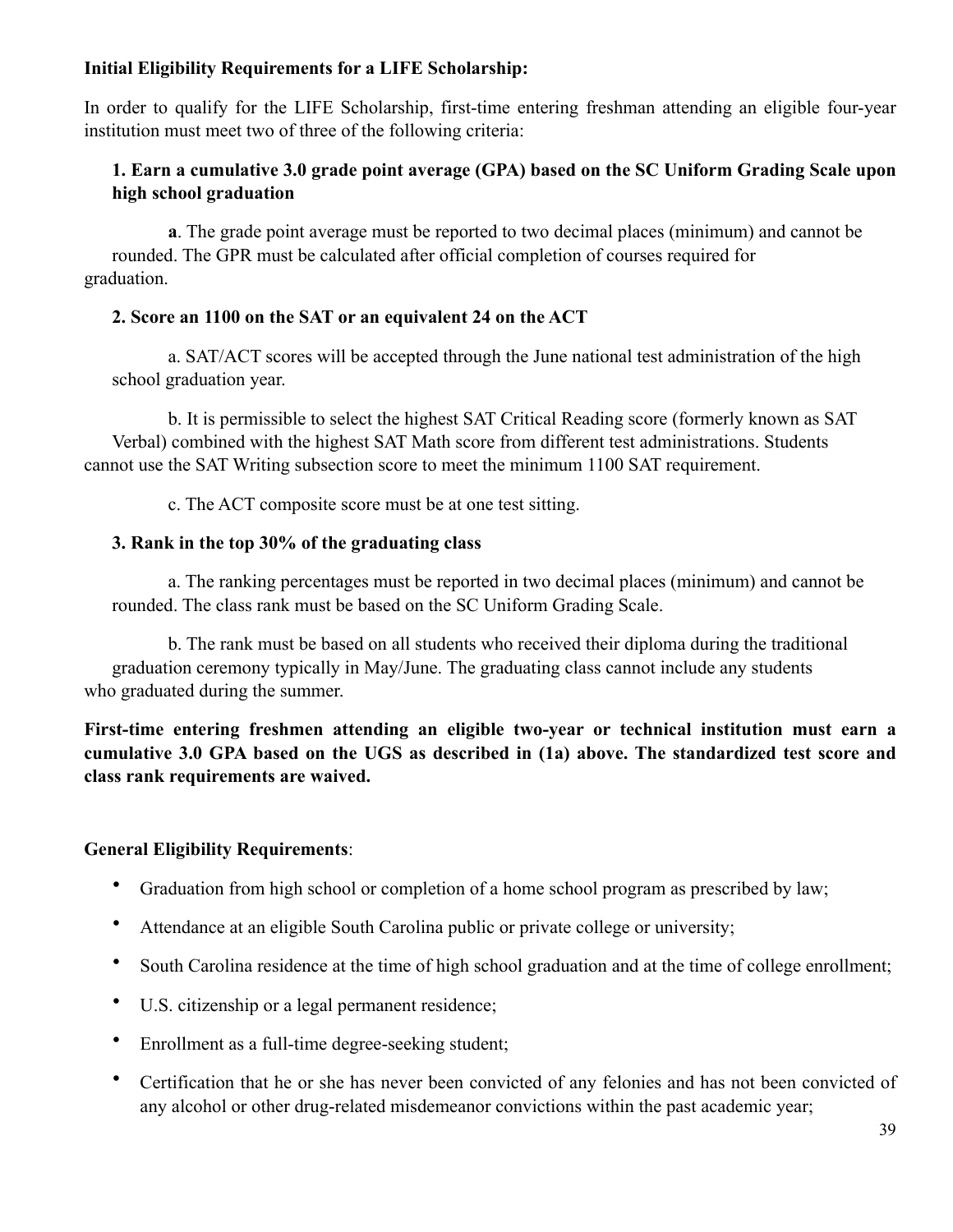- Verification that he or she is not in default and does not owe a refund or repayment on any Federal or State financial aid;
- Exclusion from SC Life Scholarship, Palmetto Fellows Scholarship or Lottery Tuition Assistance

\*\*See your Guidance Counselor for Details\*\*

For the latest information on the **LIFE Scholarship**, please refer to the following website: [http://](http://www.che400.state.sc.us/web/Student.LIFE/LIFE%2520home.html) [www.che400.state.sc.us/web/Student.LIFE/LIFE%20home.html](http://www.che400.state.sc.us/web/Student.LIFE/LIFE%2520home.html).

# **B. Palmetto Fellows Scholarship**

The Palmetto Fellows Scholarship is a merit-based program established in 1988 and is administered by the South Carolina Commission on Higher Education. The annual award amount for the freshman year is up to \$6,700. The award amount for the sophomore, junior and senior years is up to \$7,500 per year. Half of the Scholarship is awarded in the fall term and half in the spring. The Scholarship must be applied directly toward the cost of attendance, less any other gift aid received. Assuming continued eligibility, Palmetto Fellows may receive scholarship funding for a maximum of eight consecutive terms of full-time study toward the first bachelor's degree or ten consecutive terms of full-time study toward the first approved five-year bachelor's degree at an eligible four-year institution in South Carolina.

### **Initial Eligibility Requirements:**

For the early awards, students must submit applications to the Commission on Higher Education for the Palmetto Fellows Scholarship by December 2014. High school seniors may apply if they meet one of the two following academic requirements (students cannot use these criteria to meet the final award criteria). They must:

- 1. Score at least 1200 on the SAT (27 on the Act) by the November test administration, earn a minimum 3.5 cumulative GPA on the SC Uniform Grading Scale (UGS) at the end of the junior year, and rank in the top six percent of the class at the end of either the sophomore or the junior year; **or**
- 2. Score at least 1400 on the SAT (32 on the ACT) by the June national test administration of the senior year and earn a minimum 4.00 cumulative GPA on the SCUGP at the end of the senior year.

# **General Eligibility Requirements:**

- 1. Enrollment in an approved SC public or private high school, an approved SC home-school program of study or a preparatory high school located outside the State while a dependent of a legal resident of South Carolina;
- 2. Legal residence of South Carolina as defined in applicable State statutes governing the determination of residency for tuition and fee purposes;
- 3. U.S. Citizenship or a legal permanent resident;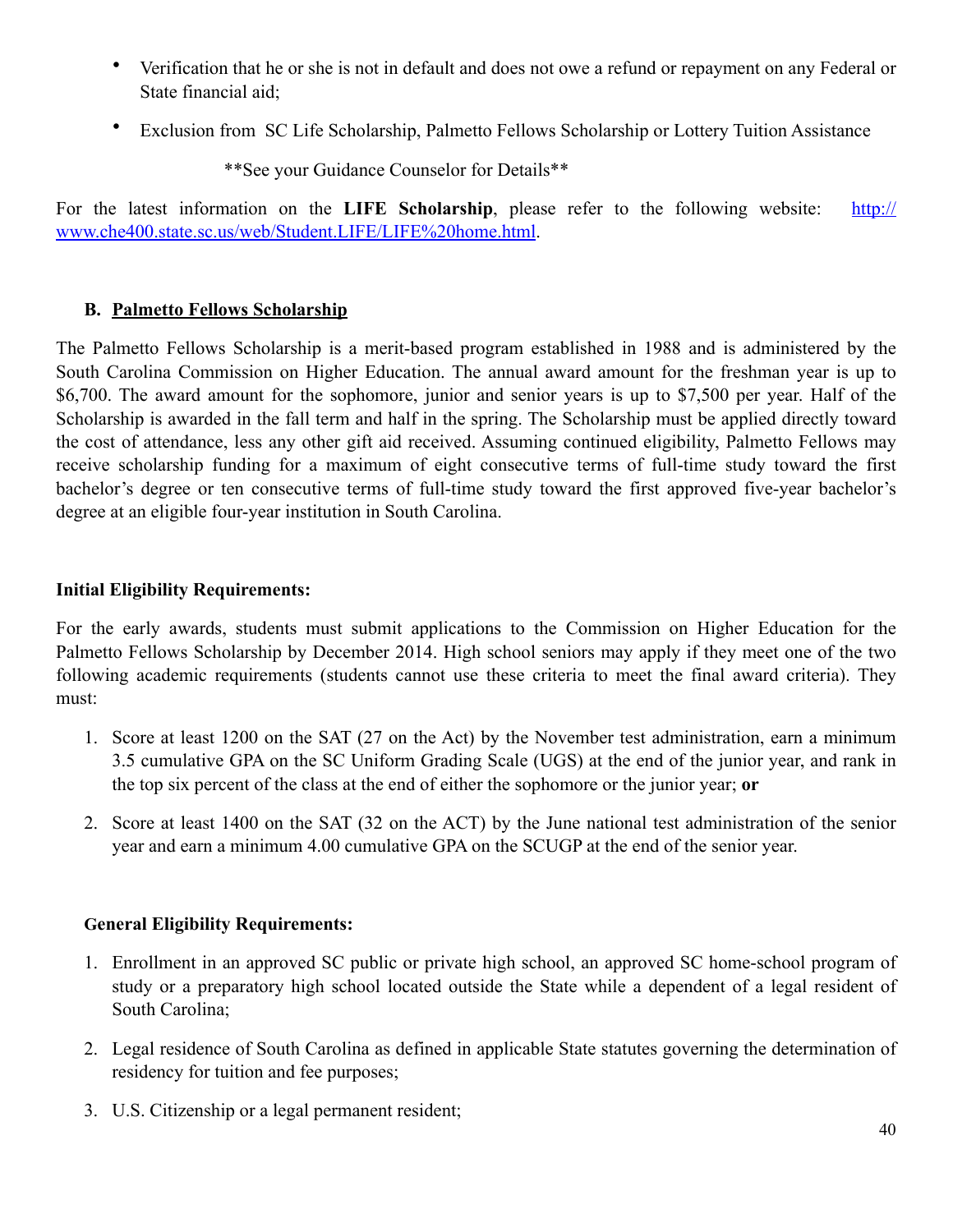- 4. Application or acceptance for admission to an eligible four-year institution in South Carolina;
- 5. Proof that he/she has never been convicted of any felonies and not been convicted of any alcohol or drug-related misdemeanor offenses within the past academic year by submitting a signed affidavit to the financial aid office at the institution at which the student is enrolled; and
- 6. Exclusion from the LIFE Scholarship, SC HOPE Scholarship or Lottery Tuition Assistance.

\*\*See your Guidance Counselor for details\*\*

# **SC Hope Scholarship**

The SC HOPE Scholarship is a one-year merit-based scholarship created for eligible first-time entering freshmen attending a four-year public or private institution.

# **Award Amount:**

- Students attending an eligible four-year public or private college or university will receive up to \$2,800\* (including a \$300 book allowance) towards the cost-of-attendance during the first-year of attendance only.
- Award amounts are disbursed half in the fall term and half in the spring term.
- The HOPE scholarship in combination with all other scholarships and grants shall not exceed the cost of attendance as defined in Title VI regulation for any academic year.

# **Initial Eligibility Requirements:**

In order to qualify for the SC HOPE Scholarship, first-time entering freshmen must meet the following criteria:

• Earn a cumulative 3.0 grade point ratio (GPR) based on the Uniform Grading Policy (UGP) upon high school graduation

# **General Eligibility Requirements**:

- Graduation from high school or completion of a home school program as prescribed by law;
- Attendance at an eligible South Carolina public or private college or university;
- South Carolina residence at the time of high school graduation and at the time of college enrollment;
- U.S. citizenship or a legal permanent residence;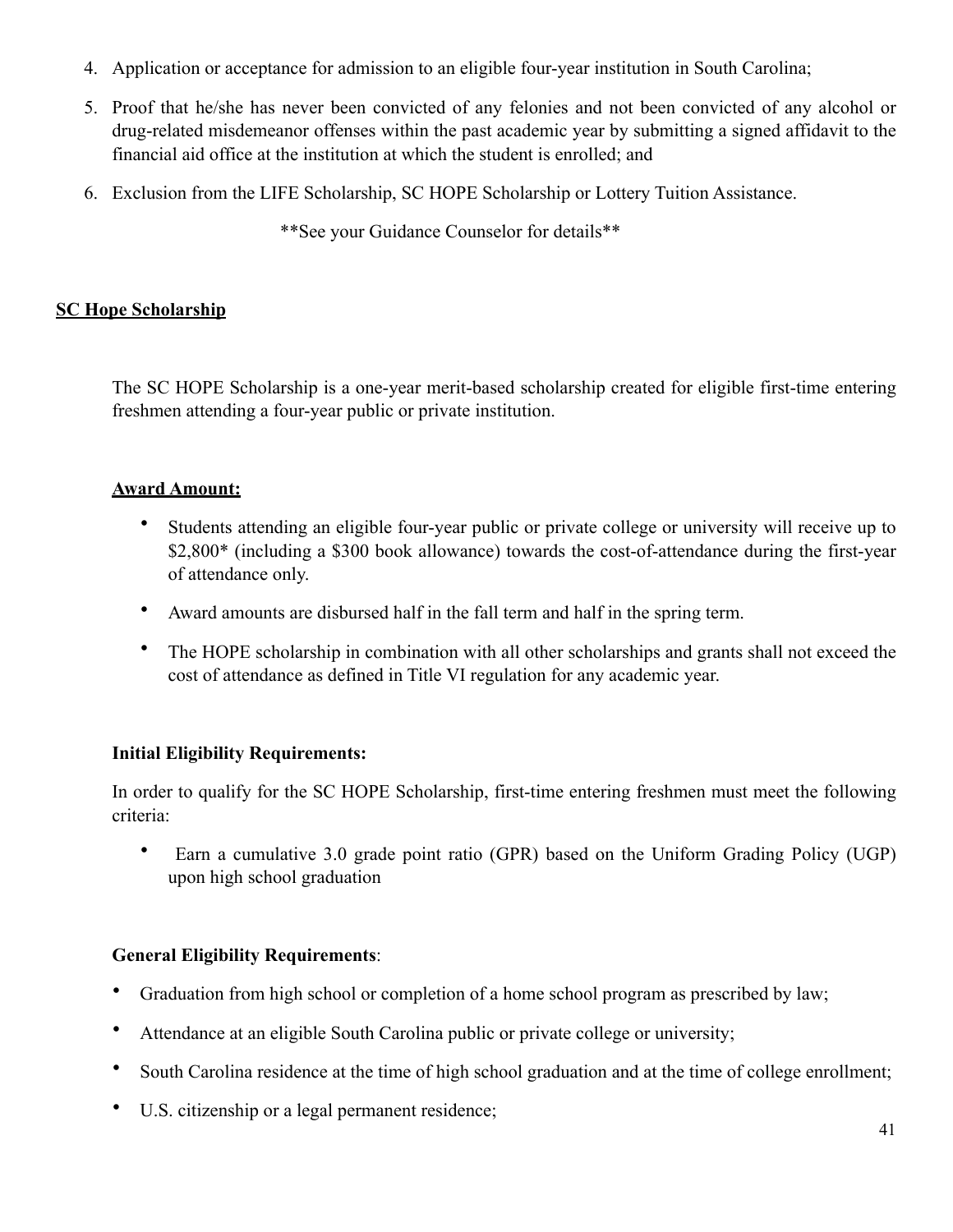- Enrollment as a full-time degree-seeking student;
- Certification that he or she has never been convicted of any felonies and has not been convicted of any alcohol or other drug-related misdemeanor convictions within the past academic year;
- Verification that he or she is not in default and does not owe a refund or repayment on any Federal or State financial aid;
- Exclusion from SC Life Scholarship, Palmetto Fellows Scholarship or Lottery Tuition Assistance

\*\*See your Guidance Counselor for Details\*\*

# **South Carolina Need-Based Grants**

• The South Carolina Need-Based Grant is a program funded by the State of South Carolina. The funds are awarded to students on the basis of financial need. Early applicants are given first priority for consideration. South Carolina Need-Based Grant awarded amounts range from \$200 to \$1000.

According to South Carolina State Law, federal grants and SC need-based grants will be applied against technical college tuition before lottery tuition will be applied. Lottery awards may vary each semester according to funds availability. For example, if a student receives \$400 in federal grants and \$200 in needbased grants, \$600 will be applied against the student's tuition before lottery-funded tuition will be applied. The law states students can apply for tuition assistance toward only one certificate, diploma or associate degree program every five years unless the additional certificate, diploma or associate degree is necessary for progress in the field of study.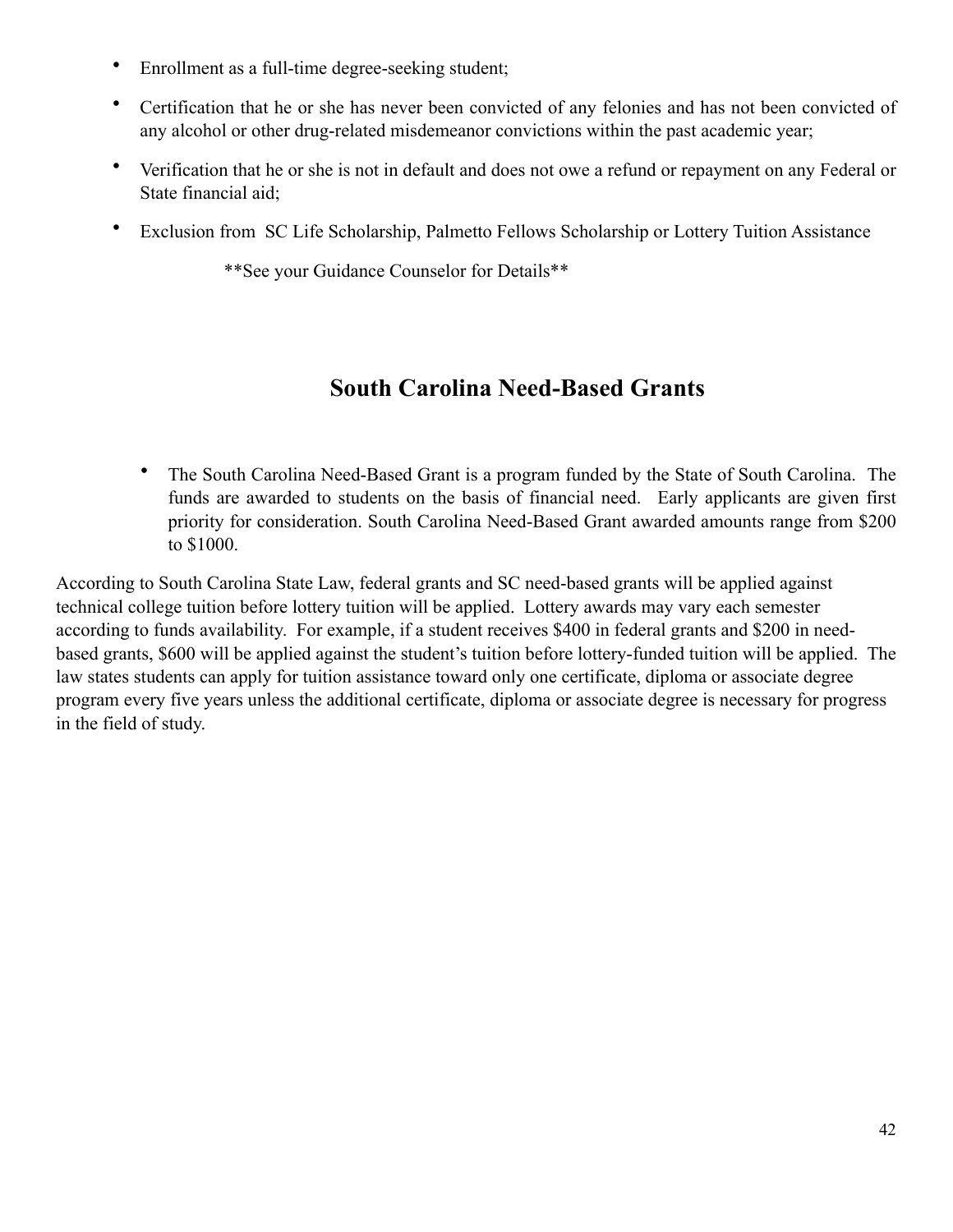# **NCAA Eligibility Requirements**

### **Division I academic eligibility**

**To be eligible to compete in NCAA sports during your first year at a Division I school, you must meet academic requirements for your core courses, grade-point average (GPA) and test scores. The requirements are changing for students who enroll full-time at a Division I school after August 1, 2016.**

If you enroll AFTER August 1, 2016

You must graduate high school and meet ALL the following requirements:

Complete 16 core courses:

4 years of English

3 years of math (Algebra 1 or higher)

 2 years of natural/physical science (including one year of lab science if your high school offers it)

1 additional year of English, math or natural/physical science

2 years of social science

 4 additional years of English, math, natural/physical science, social science, foreign language, comparative religion or philosophy

 Complete 10 core courses, including seven in English, math or natural/physical science, before your seventh semester. Once you begin your seventh semester, you may not repeat or replace any of those 10 courses to improve your core-course GPA.

Earn at least a **2.3 GPA** in your core courses.

 Earn an SAT combined score or ACT sum score matching your core-course GPA on the Division I sliding scale, which balances your test score and core-course GPA. If you have a low test score, you need a higher core-course GPA to be eligible. If you have a low core-course GPA, you need a higher test score to be eligible.

#### **Division II academic eligibility**

**To be eligible to compete at Division II schools, incoming student-athletes must complete these 16 core courses:** 

3 years of English

2 years of math (Algebra I or higher)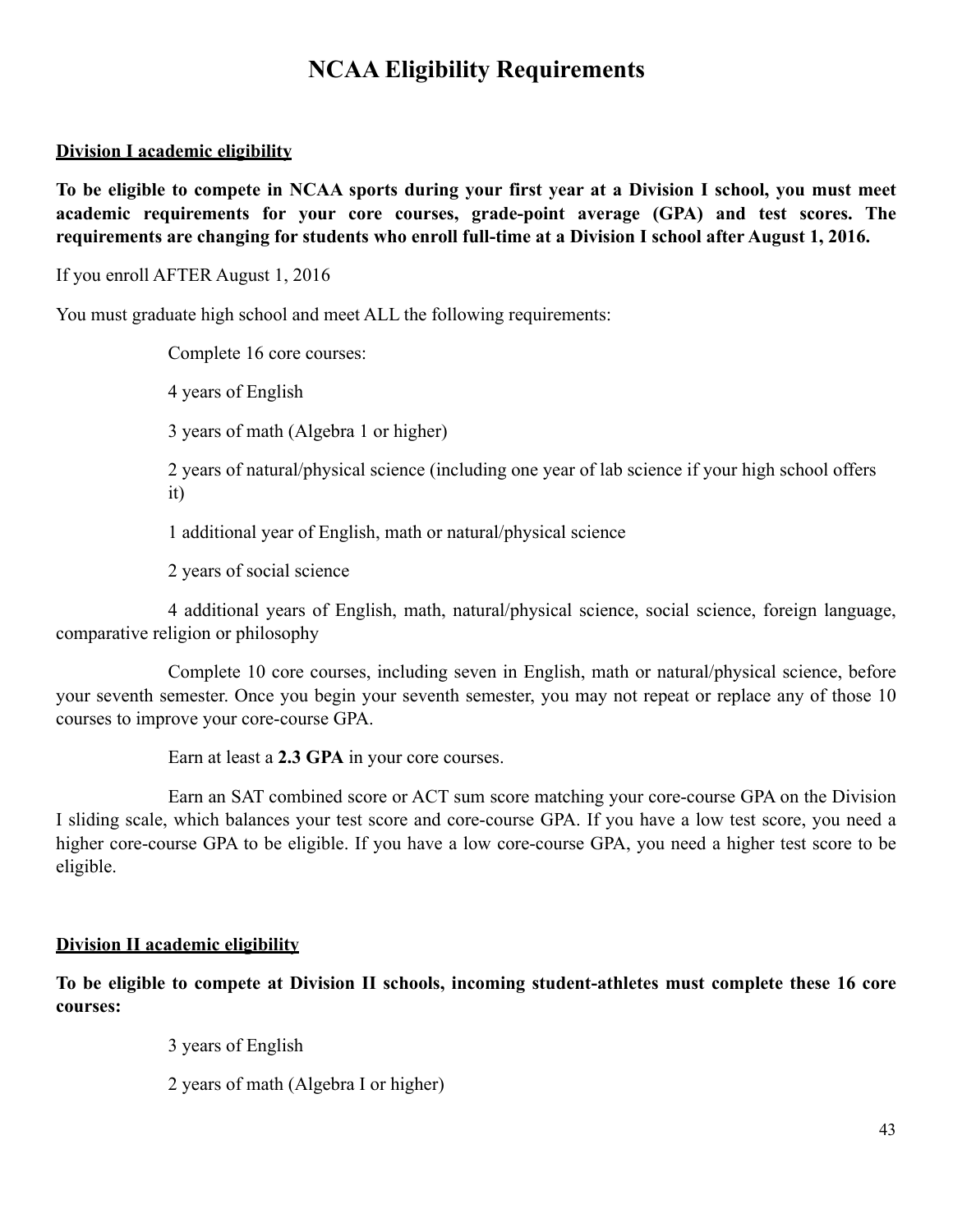2 years of natural/physical science (1 year of lab if offered by high school)

3 years of additional English, math or natural/physical science

2 years of social science

 4 years of additional courses (from any area above, foreign language or comparative religion/ philosophy)

To be able to practice and receive a scholarship, you must earn at least a 2.0 GPA along with the corresponding required test score in NCAA-approved core courses.

Only the critical reading and math portions of the SAT will be considered for eligibility purposes. The writing score will not be used.

If an athlete is considering playing NCAA college sports, he must register with the following website below:

View the link: https://web3.ncaa.org/ecwr3/ and enter as an NCAA College-Bound Student Athlete. Then click the "Resource" tab, then "US Students" and finally, "Eligibility Quick Reference Sheet".

# *For the latest NCAA information regarding COVID change policies, visit the following link:*

# http://fs.ncaa.org/Docs/eligibility\_center/COVID-19\_Spring2023\_Public.pdf

# **Tips for Success**

If you are taking courses for transfer to another college/university,

- Check with the college you plan to attend in order to verify course transferability (i.e., as elective credit, major course requirement, a general education requirement, etc.). Cadets must understand that colleges have the final say regarding how college credits transfer to their institutions. *By enrolling in one of these courses, cadets should be aware that they are establishing an official transcript; consequently, it is important that they have the time to devote to the class.*
- Determine the grade that must be earned in order to transfer.
- Determine what effect if any college credits will have on admission status or scholarship eligibility.
- Determine when and where college transcripts should be sent in order to complete admission procedures.
- Understand taking college classes means that a college transcript will be generated, which must be stated on admission and financial aid applications, so it is important to be in "good academic standing."
- Understand accepting Lottery Tuition Assistance (LTA), which requires admission into a college major, may have an impact on LIFE scholarships for cadets entering college, and that accepting LTA could possibly affect other types of scholarships cadets may hope to receive.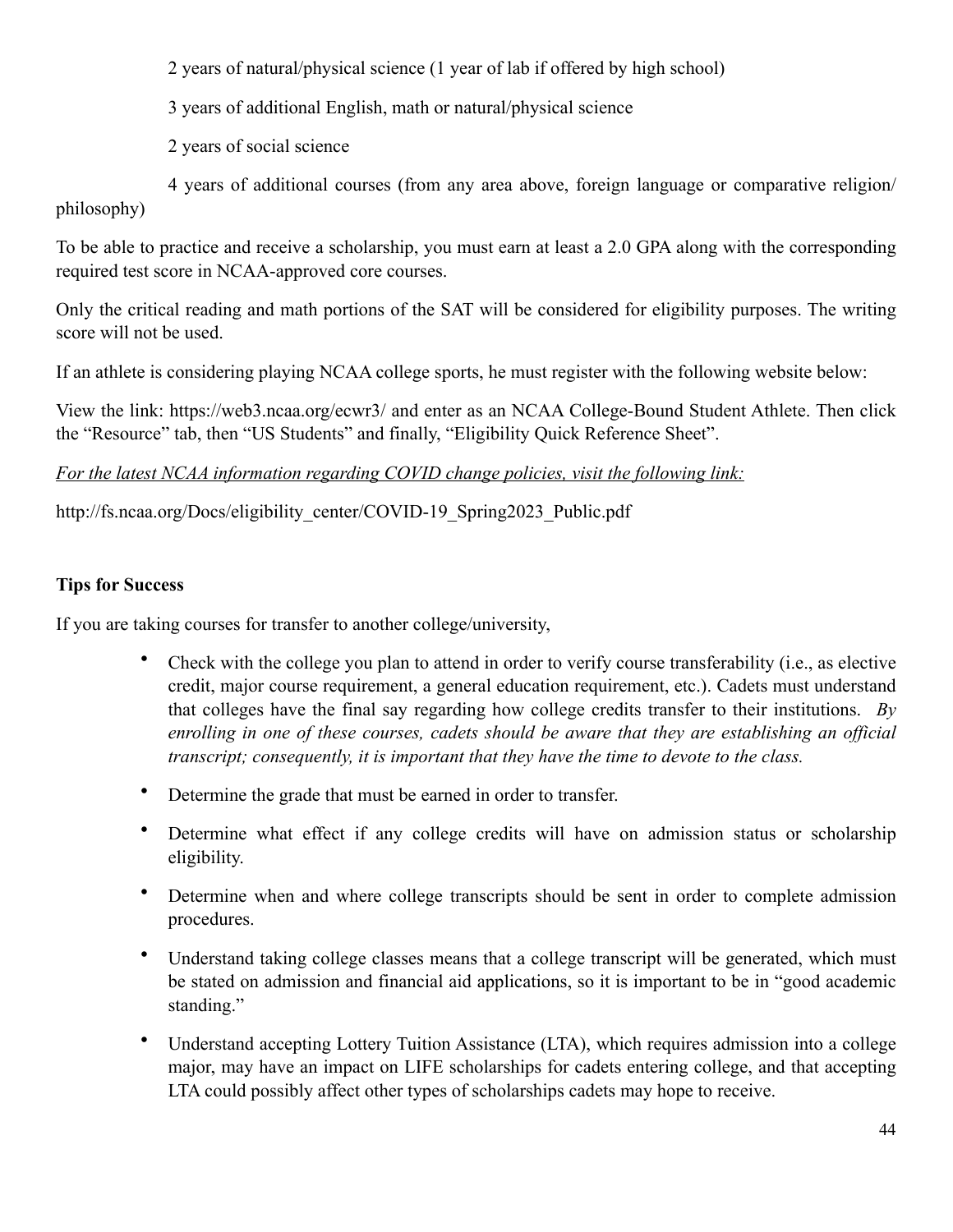# **Educational and Career Assessments**

Any cadet planning to attend a four-year college needs to begin preparation by taking a rigorous course load to prepare for successful college performance as well as for college entrance examinations. The preliminary test to prepare cadets for the entrance exams is the PSAT. The college entrance exams are the SAT Reasoning Test and the ACT. Test dates for the SAT Reasoning Test and ACT are set nationwide. Cadets must complete and mail application forms with a fee prior to the testing dates. Camden Military will host the SAT and ACT at least once during both Fall and Spring semesters. The following is a brief description of each of the test:

#### **PSAT**

The PSAT/National Merit Scholarship Qualifying Test (PSAT, NMSQT) introduces cadets to the organization and question types found on the SAT. The junior year scores are also used in selecting semifinalists for the National Merit Scholarship Awards. Practice tests are available at [www.collegeboard.com.](http://www.collegeboard.com)

#### **ACT and SAT**

The ACT and the SAT are tests used by college admission offices and scholarship selection committees as one of several indicators of cadets' potential to complete college level work successfully.

The ACT provides a measure of how well cadets can demonstrates the skills necessary for college coursework. The ACT Assessment measures these skills in English, mathematics, reading, and science. An optional writing test is also available. These areas are tested because they include the major areas of instruction in most high school and college programs.

On the ACT, each of the cadets is scored on a scale of 1 to 36. The optional writing test is also scored on a scale of 1 to 36. The composite score is derived from the four required subtests of English, mathematics, reading and science. A composite of 24 on the ACT is comparable to a total score of 1100 on the critical reading and math portions of the SAT.

The SAT Reasoning Test is a multiple-choice test with critical reading, math and writing sections. Each section of the test has a score range of 200 to 800; thus, the score range for the entire test is 600 to 2400. The critical reading portion tests cadets on genre, relationship among parts of a text, cause and effect, rhetorical devices, and comparative arguments. Reading passages are taken from the natural sciences, humanities and social sciences. The math portion tests cadets' ability to solve problems involving arithmetic reasoning, Algebra 1, Algebra 2 and geometry.

Cadets are allowed, but not required, to use a calculator. On the writing section of the SAT, cadets complete an essay and answer multiple-choice questions designed to measure cadets' abilities to improve sentences and paragraphs and to identify errors (diction, grammar, sentence construction, subject-verb agreement, proper word usage and wordiness). Although a cadet's high school record is the single best predictor of potential for success in college, a combination of high school record and SAT or ACT scores is a more reliable indicator.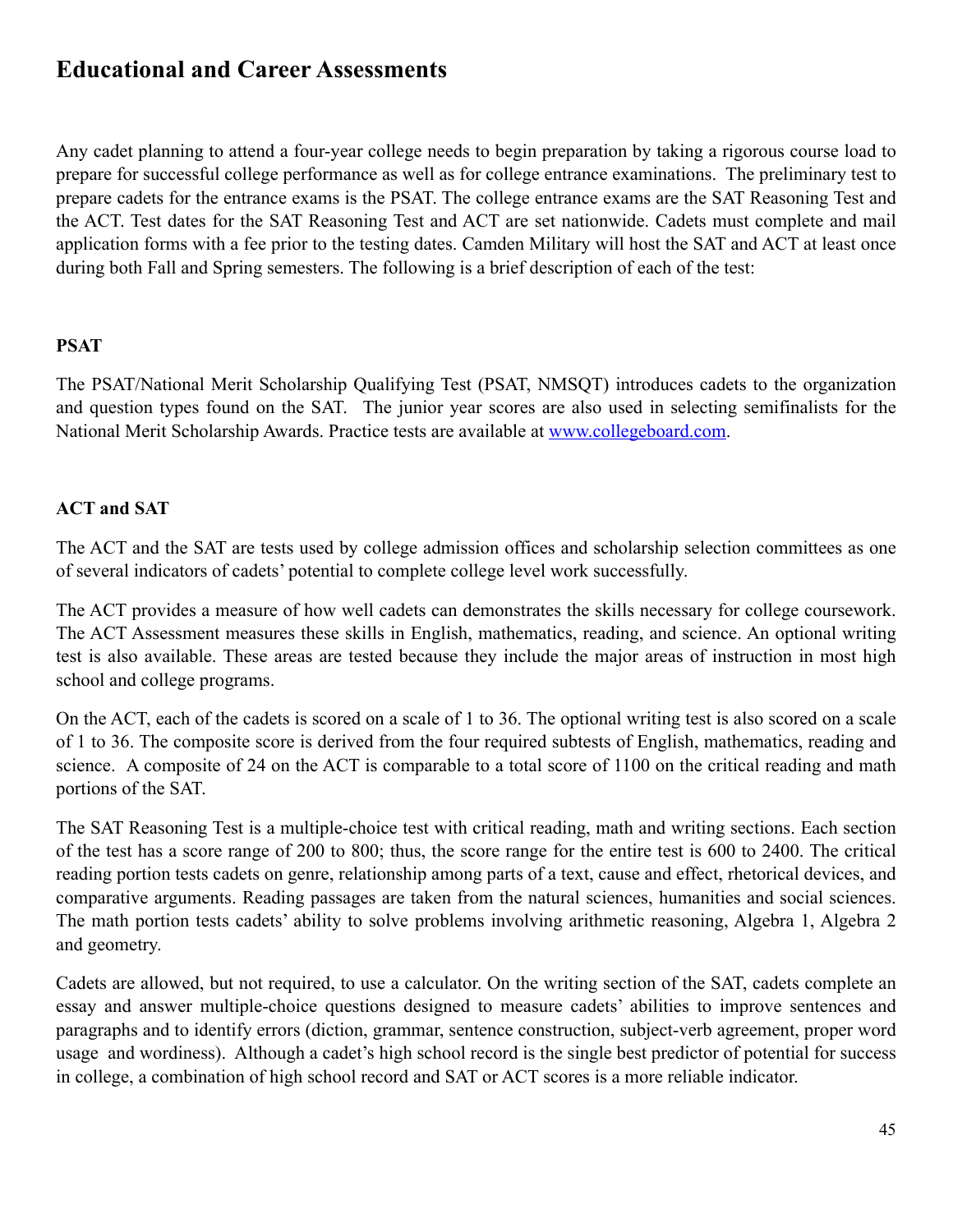# **ASVAB**

All students are given an opportunity to take ASVAB (Armed Services Vocational Aptitude Battery) during high school. The test consists of eight short individual tests on word knowledge, paragraph comprehension, arithmetic reasoning, mathematics knowledge, general science, auto and shop information, mechanical comprehension, and electronics information.

Test results are used with the book, *Exploring Careers.* The *ASVAB Workbook,* enables cadets to match interests, abilities, and personal preferences to over 200 occupations. There is no charge for the ASVAB. The testing is scheduled by each high school during the school year.

# **Important Links and Resources**

### **ACT:**

[www.actstudent.org](http://www.actstudent.org)

### **FAFSA:**

[www.fafsa.ed.gov](http://www.fafsa.ed.gov)

#### **Academic Common Market NCAA Eligibility Center:**

[www.sreb.org/acm.asp](http://www.sreb.org/acm.asp)

<http://web1.ncaa.org/eligibilitycenter/common/>

**College Board:** 

[www.collegeboard.com](http://www.collegeboard.com)

### **SC Lottery Funded Scholarships**

[www.che.sc.gov](http://www.che.sc.gov)

**Common Application:**